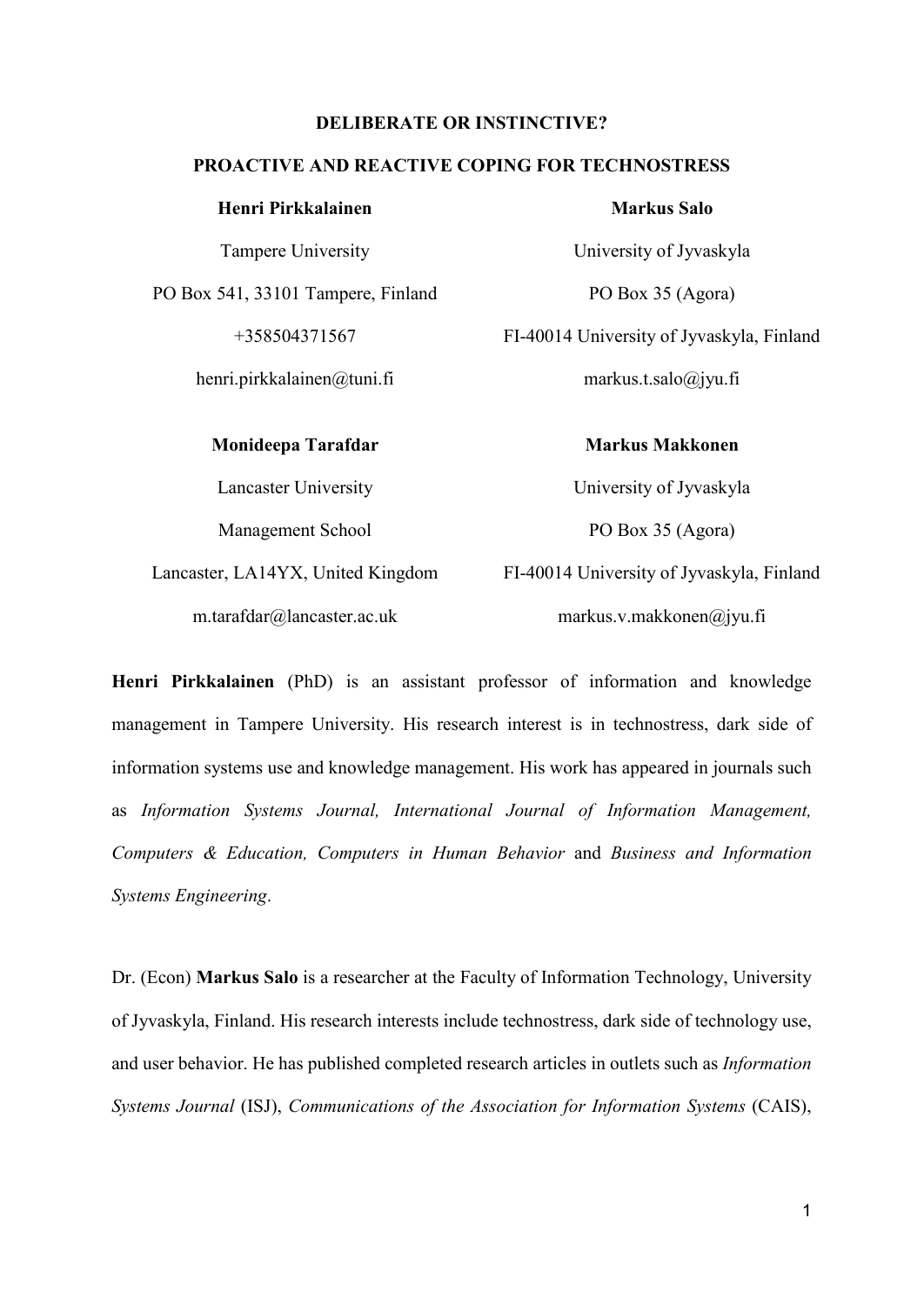*Pervasive and Mobile Computing, International Journal of Human*‐*Computer Interaction,* and *the International Conference on Information Systems* (ICIS).

**Monideepa Tarafdar** is Professor of Information Systems and Co-Director of the Centre for Technological Futures at Lancaster University (Management School), UK. She serves as Senior Editor at *Information Systems Journal*, Associate Editor at *Information Systems Research*, and as Editorial Review Board member at *Journal of MIS, Journal of AIS and Journal of Strategic Information Systems*. Her current research interests focus on algorithmic decision making, enterprise artificial intelligence, maladaptive and motivational IS use, IS innovation, and IS in supply chains and healthcare operations

**Markus Makkonen** is a doctoral student at the Faculty of Information Technology, University of Jyvaskyla, Finland. His research interests include the adoption and diffusion of information and communication technology (ICT) innovations, business models, business intelligence, and consumer behavior, especially in the context of electronic commerce, digital contents, as well as sports and wellness technologies. His research has been published in several information systems (IS) conferences and journals, such as the *European Conference on Information Systems* (ECIS), *the International Conference on Information Systems* (ICIS), and *Communications of the Association for Information Systems* (CAIS).

**Abstract.** Employees in organizations face technostress—that is, stress from information technology (IT) use. Although technostress is a highly prevalent organizational phenomenon, there is a lack of theory-based understanding on how IT users can cope with it. We theorize and validate a model for deliberate proactive and instinctive reactive coping for technostress. Drawing from theories on coping, our model posits that the reactive coping behaviors of distress venting and distancing from IT can alleviate technostress by diminishing the negative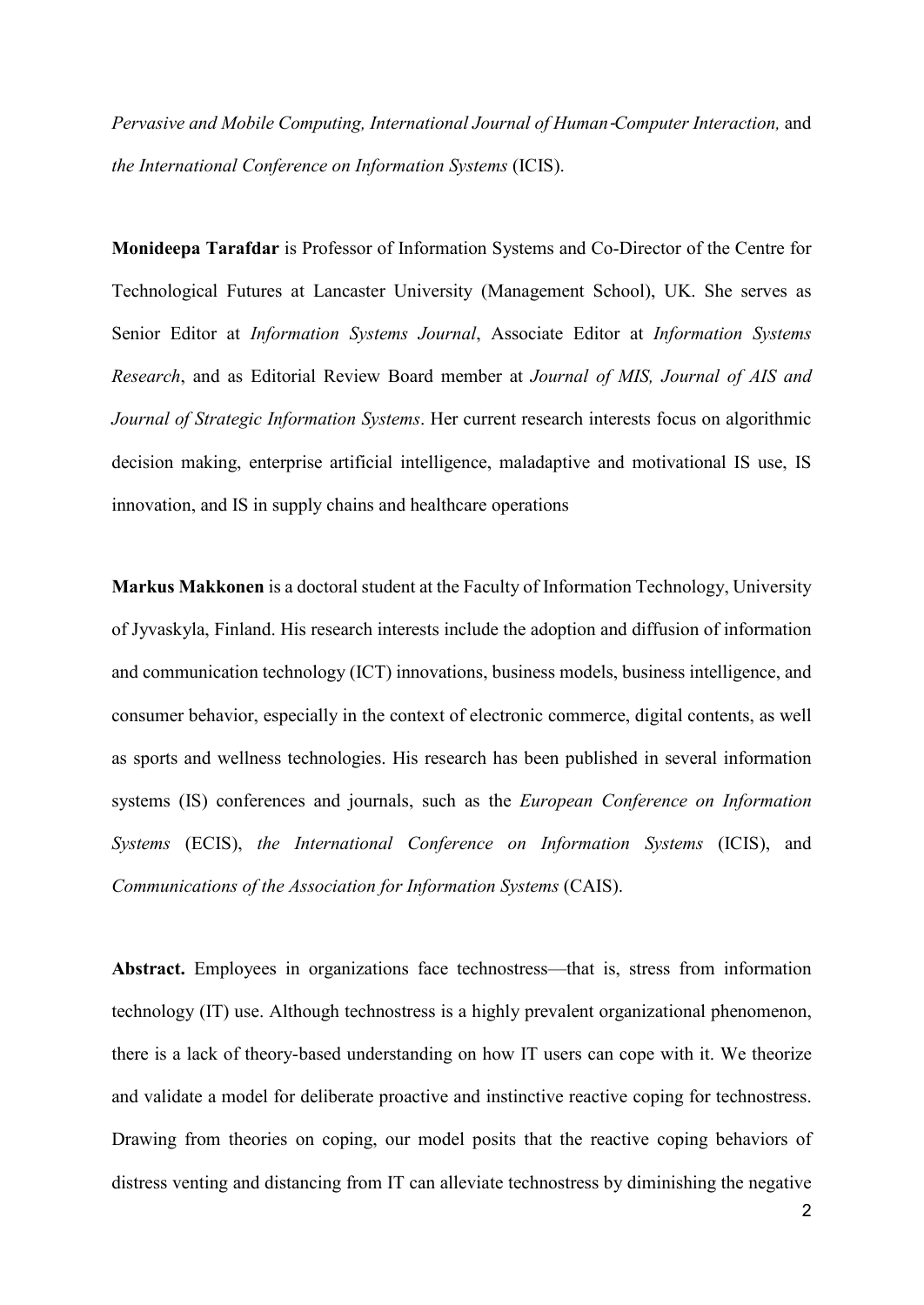effect of technostress creators on IT-enabled productivity. The proactive coping behaviors of positive reinterpretation and IT control can help IT users by influencing the extent to which reactive coping behaviors are effective, and by positively influencing IT-enabled productivity. The findings of a cross-sectional survey study of 846 organizational IT users support the model. The paper provides a new theoretical contribution by identifying ways in which organizational IT users can cope with technostress.

**Keywords:** Technostress, Coping, Proactive coping, Reactive coping, Information systems use

## **INTRODUCTION**

Technostress is the stress that individuals experience from their inability to cope with the demands of IT use [\[4\]](#page-34-0). It is an important organizational phenomenon because it is associated with negative outcomes, such as reduced job satisfaction, productivity, innovation, and organizational commitment for individuals [\[57,](#page-37-0) [45,](#page-36-0) [59\]](#page-37-1), and with increased burnout [\[54\]](#page-37-2) and exhaustion [\[4\]](#page-34-0). Technostress is associated with the use of workplace IT devices (such as laptops, smartphones and tablets) and IT applications, that organizational IT users pervasively apply in their daily work tasks [\[4,](#page-34-0) [56,](#page-37-3) [58\]](#page-37-4). Thus, technostress is an unavoidable and ongoing aspect of organizational work, which suggests a critical need for organizational IT users to be able to cope with it in order to mitigate its negative consequences. Coping describes the individuals' cognitive and affective behaviors to address, manage, and deal with stressful situations [\[33\]](#page-36-1). However, coping is an under-studied aspect of technostress [\[56\]](#page-37-3). It is, therefore, the focus of our study.

We draw from the literature on coping to theoretically frame our study. The literature suggests two types of interlinked coping behaviors that are relevant when individuals experience ongoing stressful situations—proactive and reactive coping. *Proactive coping* behaviors are those that have to do with an individual's preparation to deal with ongoing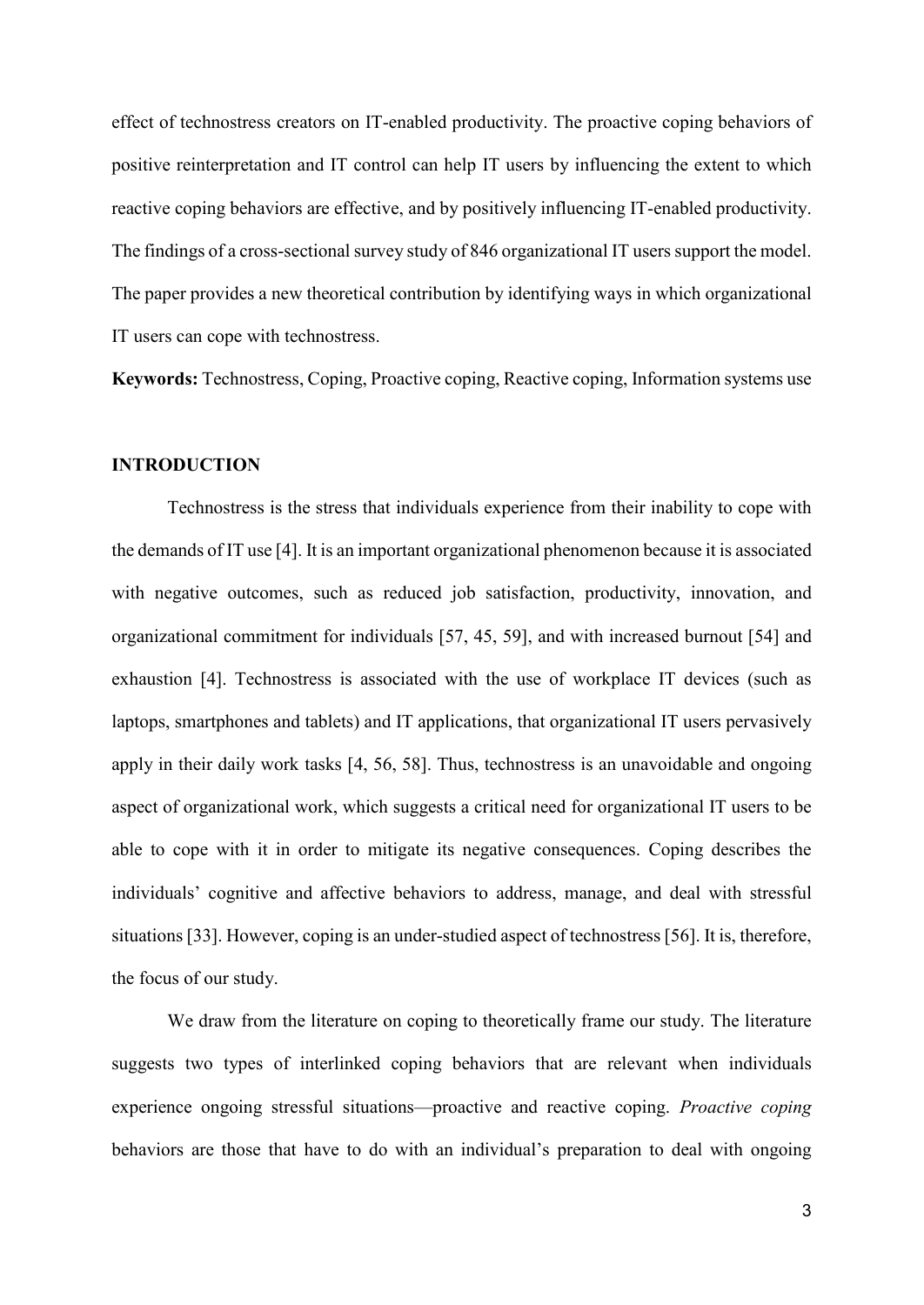stressful situations through personal growth and resource accumulation [\[2,](#page-34-1) [20,](#page-35-0) [50\]](#page-37-5). For example, individuals experiencing ongoing technostress at work might deliberately equip themselves to deal with it by looking for the positive aspects of IT use at work or by accumulating new skills related to IT use. The concept of proactive coping holds that individuals experiencing ongoing stressful situations can build resilience for them [\[2,](#page-34-1) [20,](#page-35-0) [50\]](#page-37-5). *Reactive coping* behaviors occur in response to stressors [\[12,](#page-35-1) [50,](#page-37-5) [2,](#page-34-1) [52\]](#page-37-6). For example, IT users might vent their negative emotions regarding IT and distance themselves from the situation when they experience IT use-related stressors. The concept of reactive coping holds that individuals react instinctively when experiencing stressors in order to deal with them [\[12,](#page-35-1) [20\]](#page-35-0). Proactive coping behaviors also reinforce the effects of reactive coping behaviors so that the effects of an individual's reactive coping depend on his or her proactive coping behaviors as well [\[26,](#page-36-2) [60\]](#page-37-7). Thus, the combination of proactive and reactive coping behaviors is deemed to be important in coping with technostress. The research objective of our study is *to examine how proactive and reactive coping behaviors, individually and together, enable organizational IT users to cope with technostress*. Drawing on the above concepts, we theorize and validate a model of proactive and reactive coping for technostress in the workplace.

Our model was tested in a cross-sectional survey study of 846 organizational IT users. Structural equation modeling (SEM) was used in the analysis. The paper makes three theoretical contributions on coping with technostress. First, by theorizing and validating a model of proactive and reactive coping, we develop a theory-based understanding of coping behaviors in response to technostress. Second, by analyzing the interaction effects, we explain how coping with technostress depends on the shared effects of proactive and reactive coping behaviors. Third, our findings demonstrate that reactive coping behaviors are inadequate for coping effectively when deployed separately from proactive coping behaviors. This study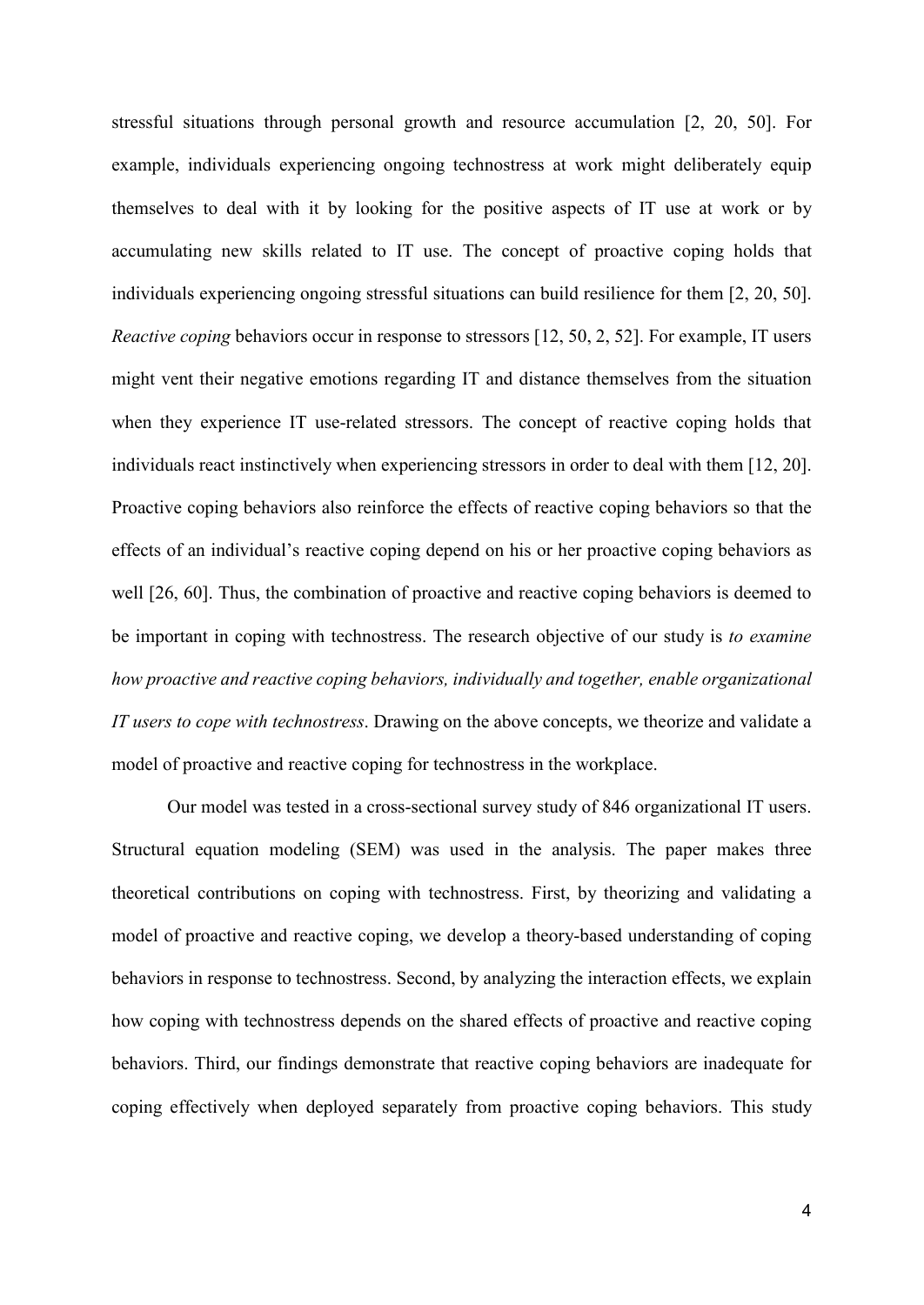contributes to practice by explaining how IT users can tackle the technostress they face at work and, further, how organizations can support them in coping with it.

We proceed in this paper as follows. First, we summarize the literature on technostress and coping and present the gaps that serve as motivation for investigation of proactive and reactive coping. We then theorize the proactive and reactive coping behaviors for technostress and develop our research hypotheses. Subsequently, we present our results and, finally, we discuss the study's contributions to theory and implications for practice.

# **THEORETICAL BACKGROUND**

In this section, we provide a background on technostress and coping in the Information Systems (IS) literature. We then describe proactive and reactive coping and their intertwined relationship in stressful situations (e.g., [\[50,](#page-37-5) [20,](#page-35-0) [2\]](#page-34-1)).

## **Technostress**

Technostress, recognized in the literature as the stress that individuals experience due to their IT use, has emerged as an important negative impact of IT use. Workplace-related outcomes of technostress include reduced performance and job satisfaction [\[45,](#page-36-0) [58\]](#page-37-4) and increased burnout [\[54\]](#page-37-2). The transactional view of stress has been the predominant theoretical framework for understanding technostress. This view emphasizes the negative effects of IT use through a relationship between stress creators and outcomes [\[32,](#page-36-3) [14\]](#page-35-2). In this view, technostress creators are IT-use related stressors or stress creators<sup>[1](#page-4-0)</sup> that arise out of the individual's primary appraisal of factors in the external environment. Such factors can include, for example, characteristics of IT such as constant connectivity. The factors in the external environment are appraised as threatening and demanding by the individual who thus experiences technostress

<span id="page-4-0"></span> <sup>1</sup> 'Stressors' or 'stress creators' are conditions wherein the factors in the external environment are appraised as posing demands that exceed an individual's resources in meeting them. These two terms are used interchangeably in the literature (e.g. [\[14\]](#page-35-2)) and we do likewise in this paper. When the factors in the external environment are related to use of IT, the stressors or stress creators are known as technostress creators [\[58\]](#page-37-4).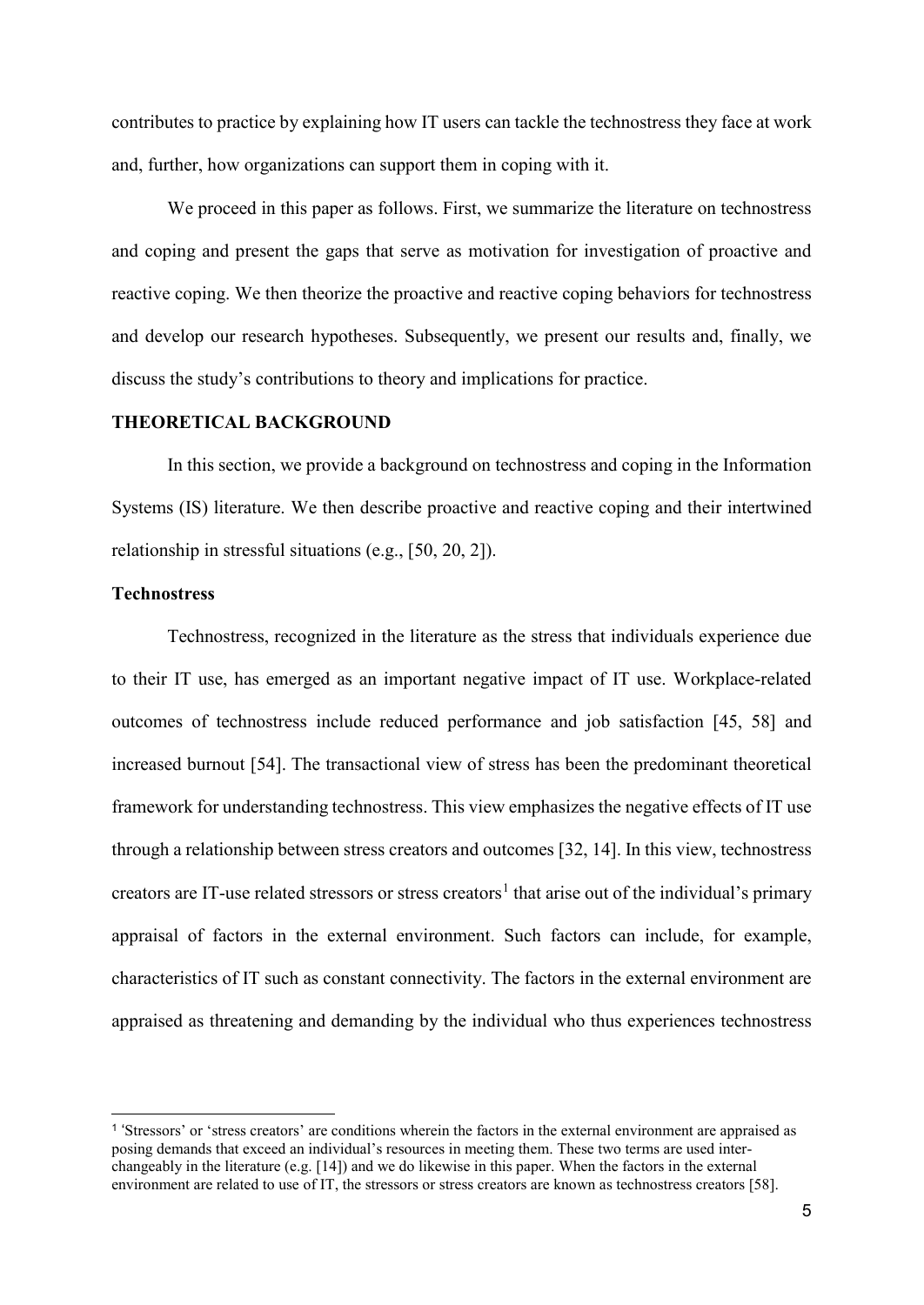creators, or conditions wherein the factors are appraised as posing demands of IT use that exceed an individual's resources in meeting them [\[4,](#page-34-0) [45,](#page-36-0) [56\]](#page-37-3).

Technostress creators are associated with negative psychological and behavioral outcomes [\[4,](#page-34-0) [59\]](#page-37-1). Psychological outcomes include feelings of being drained due to the use of IT for work [\[4\]](#page-34-0). From the point of view of an individual's performance at work, behavioral outcomes emanating from technostress creators include a lack of effectiveness in being able to use IT for work. Such outcomes are evaluated by examining the relationship between the technostress creators and the negative outcome, such as an individual's productivity through the use of IT [\[58,](#page-37-4) [59\]](#page-37-1).

#### **Coping in the context of Information Systems use**

Coping is a theoretically cognate concept to stress [\[32,](#page-36-3) [33\]](#page-36-1). Coping behaviors are those that an individual undertakes to tackle stressful situations [\[33\]](#page-36-1). Coping has thus been defined as an individual's "cognitive and behavioral efforts exerted to manage specific external and internal demands that are appraised as taxing or exceeding the resources of the person" [\[33,](#page-36-1) p. 141]. Coping behaviors follow the secondary appraisal of an individual's evaluation of his/her situation and resources to deal with stress creators. In the case of this study, our interest is in technostress creators [\[56,](#page-37-3) [18\]](#page-35-3).

Studies on coping in the context of IT use have examined two kinds of situations. One, they have examined how individuals cope with changes relating to introduction of new IT or modifications to existing IT. For example, Beaudry and Pinsonneault [\[6\]](#page-34-2) discussed how IT users' coping strategies such as disturbance handling and benefits maximizing can help them respond to such IT related change. Findings also show that particular emotions, such as anger, can be associated with specific coping strategies, such as seeking support for IT use [\[7\]](#page-35-4), whereas mixed emotions, i.e., concurrent sense of achievement and loss when using IT, can trigger combinations of coping strategies, such as engaging simultaneously in self-preservation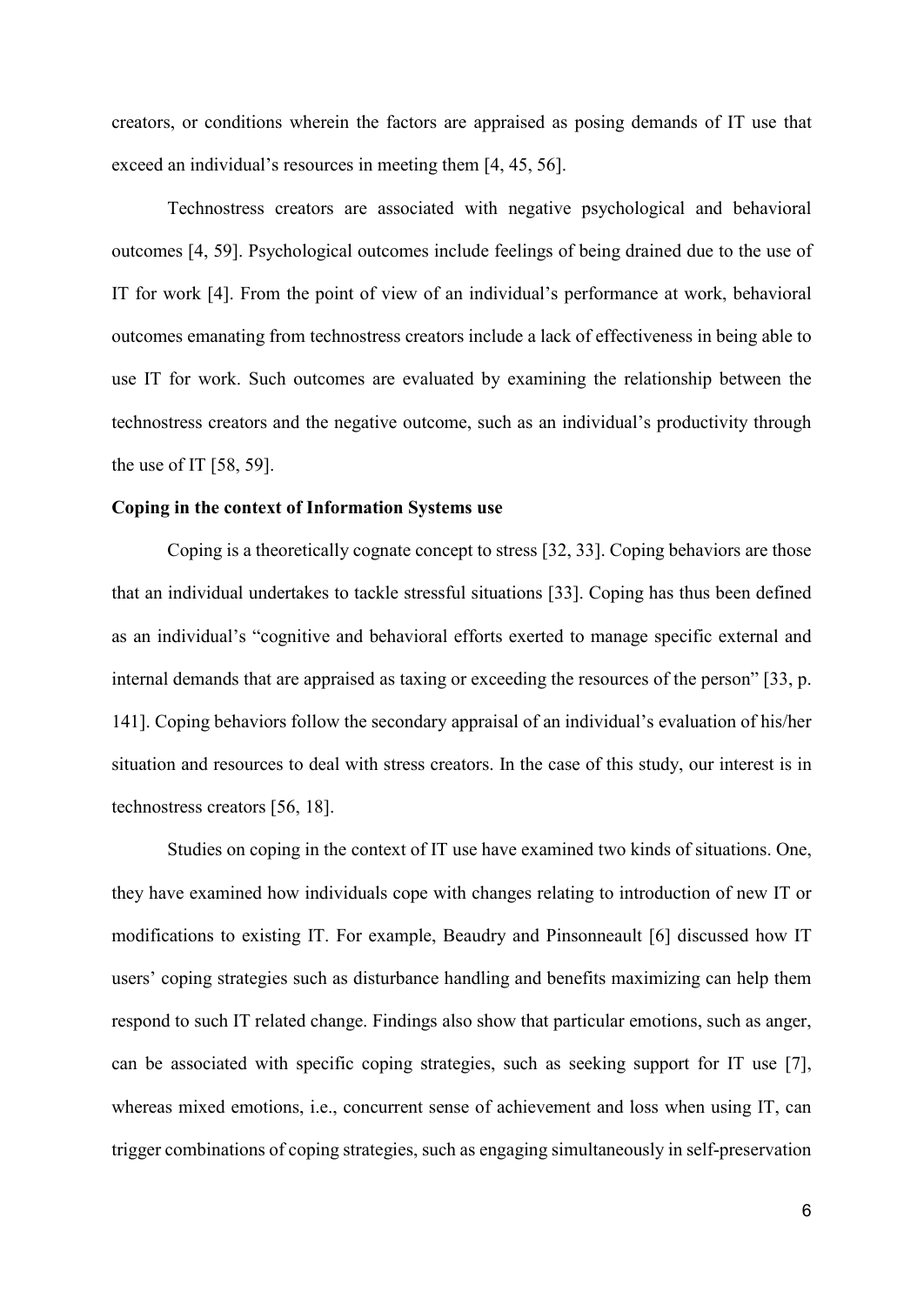and disturbance handling [\[55\]](#page-37-8). IT users tend to rely on their emotions for coping if they believe they cannot avoid IT threats [\[36\]](#page-36-4) or have few options to deal with them [\[6\]](#page-34-2). Two, they have examined how individuals cope by reacting to IT security requirements and threats. For instance, D'arcy et al. [\[16\]](#page-35-5) studied moral disengagement as a coping response to stress experienced from the particular requirements of IS security such as complexity of IS security policies. Liang et al. [\[37\]](#page-36-5) examined coping responses to IT security threats, such as IT security breaches, and showed that individuals engage in multiple coping strategies that rely on emotion focused actions such as wishful thinking and problem focused actions such as updating and installing security-related software applications. These studies do inform how users adapt to and cope with *IT related change* and complicated *IT security related requirements and threats* in the organization. However, none of them focus on how individuals engage in coping behaviors in response to *IT-related stressors from ongoing use of work IT*, i.e., technostress creators [\[56\]](#page-37-3) or explain the *effectiveness of coping behaviors in mitigating the negative outcomes* of technostress creators.

Extending these views with research on coping with technostress is of substantial importance from both theoretical and practical perspectives. From the theoretical perspective, coping with technostress integrates the cognate concepts of stress and coping in the context of workplace technostress, taking the literature conceptually forward. This view also accounts for coping behaviors as a way to mitigate the negative effect of IT use-related stressors on outcomes such as IT users' work performance. From the practical perspective, coping with technostress is of value to organizations because all IT users are potentially exposed to technostress [\[36\]](#page-36-4); the same IT characteristics that both organizations and IT users find beneficial (i.e., reliability, presenteeism, and accuracy) can also create technostress [\[4\]](#page-34-0). Thus, IT users need to be able to cope with technostress situations so that they can alleviate or avert the negative outcomes associated with them.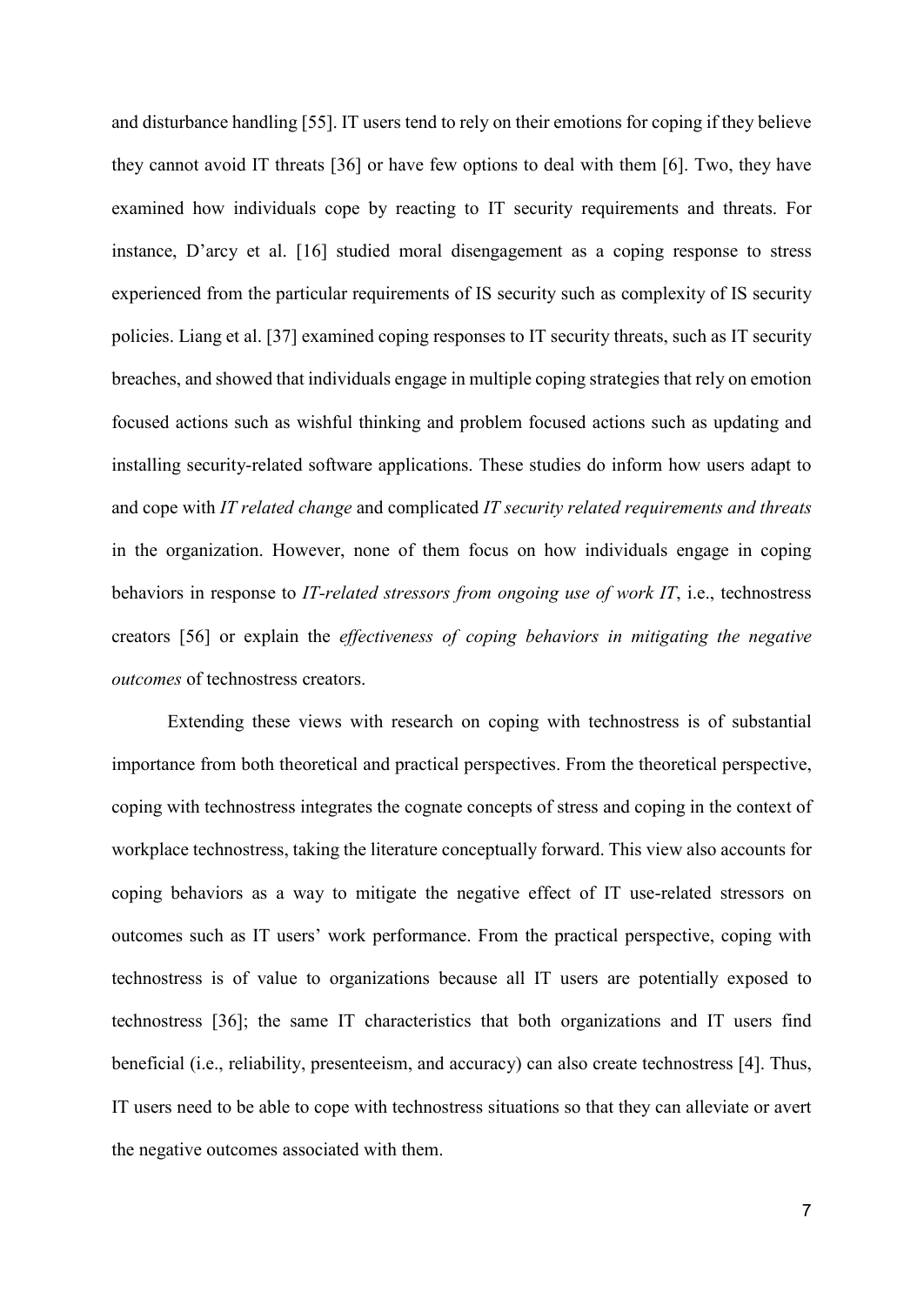## **Proactive and reactive coping**

Research on psychological stress has examined a number of coping behaviors. A widely recognized distinction is made between problem- and emotion-focused coping behaviors [\[18\]](#page-35-3). They denote two broad and distinct facets of coping. Problem-focused coping encompasses behaviors aimed at handling the source of stress. Individuals use problem-solving to do something about the stressor, such as finding out what caused the problem and following a plan of action to solve it [\[12\]](#page-35-1). Emotion-focused coping includes behaviors aimed at handling and regulating one's emotions associated with a stressful situation and feeling better about it [\[12\]](#page-35-1). For example, individuals might apply denial behavior, pretending that a problem did not happen [\[12\]](#page-35-1). Thus, problem-focused coping can help address the issues that create stress, whereas emotion-focused coping can help in stress situations that need to be endured [\[12,](#page-35-1) [18\]](#page-35-3).

Although the approach of problem-focused and emotion-focused coping provide a useful overall view on coping behaviors, it does not take a stand on how individuals can prepare for stressful situations that are likely to be ongoing. Therefore, another approach to examining coping is to distinguish between *proactive* and *reactive* coping. Such an approach is particularly useful for understanding ongoing stressful situations that cannot be fully avoided but for which individuals can prepare proactively. Studies on coping show that individuals prepare themselves for stressful situations [e.g., [2,](#page-34-1) [51\]](#page-37-9) when they know that they will face them (e.g., because of dealing with increased workload [\[51\]](#page-37-9)). In addition to such proactive behaviors, individuals also cope with ongoing stressful situations by reacting to stress creators when they emerge, though instinctive emotional responses [e.g., [2,](#page-34-1) [52\]](#page-37-6). This study is aimed at understanding these two kinds of coping behaviors. Next, we present each of the coping behaviors. We also note their possible links to problem-focused and emotion-focused coping.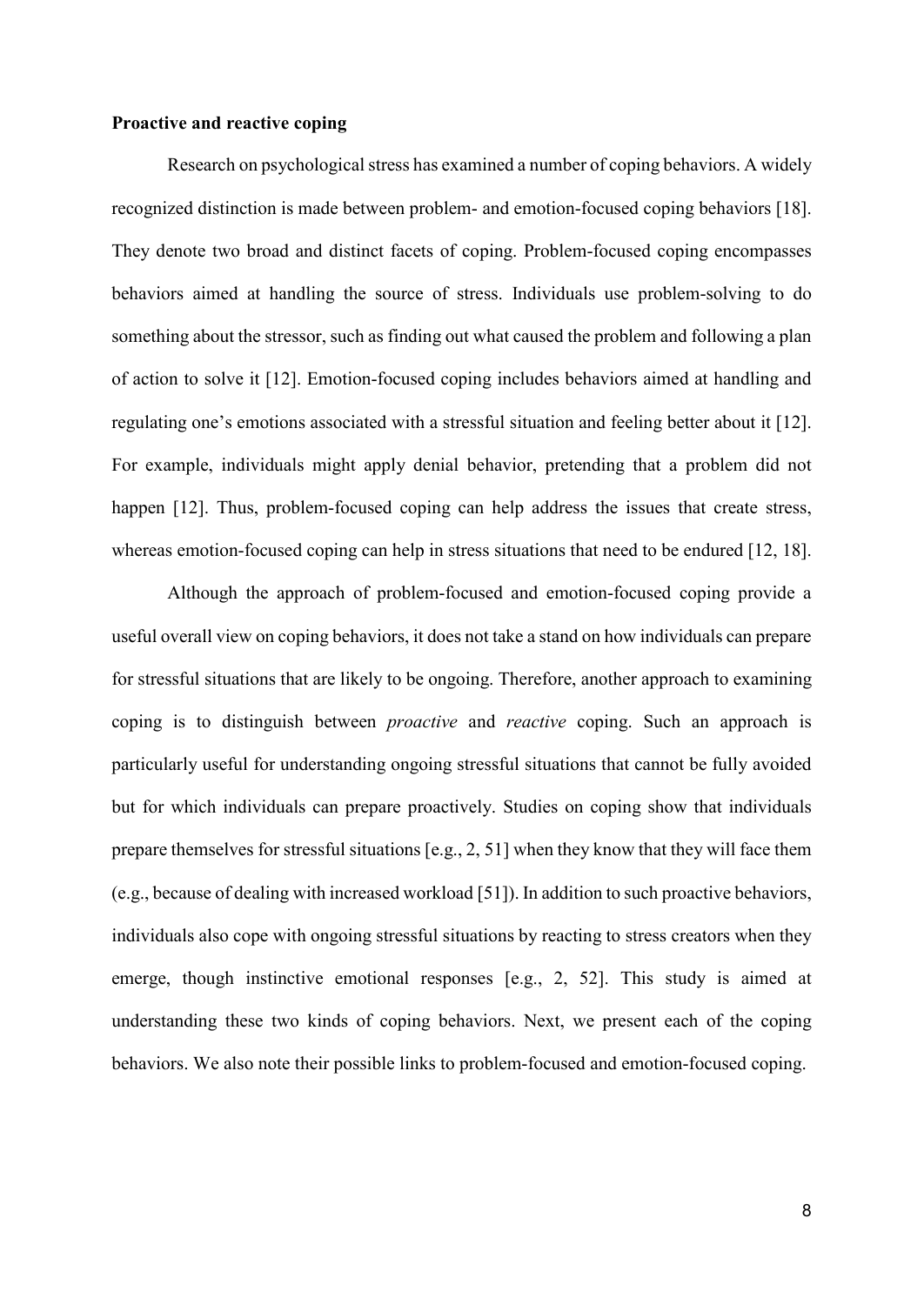The concept of proactive coping<sup>[2](#page-8-0)</sup> holds that individuals can proactively prepare for stressful events [\[2,](#page-34-1) [20,](#page-35-0) [50\]](#page-37-5). *Proactive coping* is defined as the efforts taken by individuals to build up resilience against ongoing stressful events [\[50,](#page-37-5) [2\]](#page-34-1). It emphasizes the utilization of coping behaviors to deliberately prepare for apparent and potentially ongoing stressful situations [\[15,](#page-35-6) [20\]](#page-35-0). The literature commonly describes two types of proactive coping behaviors that help individuals in ongoing stressful situations—meaning-making and mastery [\[51,](#page-37-9) [15,](#page-35-6) [2\]](#page-34-1). *Meaning-making* is about finding the positive meaning in stressful situations. *Mastery* denotes the perception of control over such situations [\[51,](#page-37-9) [49\]](#page-37-10). Proactive coping behaviors can thus provide shelter for stressful events because they help the individual in preparing to prevail over them [\[2\]](#page-34-1).

We wish to clarify that coping behaviors are complex because they can be applied for different purposes, depending on the situation [\[12,](#page-35-1) [20\]](#page-35-0). For example, meaning-making can be both a way to prepare for unavoidable stressful situations that threaten one's well-being and a way to recover quickly from a stressful situation [\[2,](#page-34-1) [12,](#page-35-1) [20\]](#page-35-0). Thus, depending on the purpose for which it is applied, meaning-making can serve both as a proactive coping (in the former case) and emotion-focused coping (in the latter case) behavior. Similarly, mastery can manifest both in an individual's cognitive mindset of being able to successfully handle future stressful situations, and in the individual's actual actions to tackle the issues that create the stressful situation [\[2,](#page-34-1) [51\]](#page-37-9). Therefore, mastery can be examined from the perspectives of both proactive coping (in the former case) and problem-focused coping (in the latter case). We thus note that while proactive coping is conceptually distinct from problem-focused and emotion-focused

<span id="page-8-0"></span><sup>&</sup>lt;sup>2</sup> We note here that proactive coping encompasses two theoretically distinct aspects that deal with stressful events [\[2,](#page-34-1) [20,](#page-35-0) [60\]](#page-37-7). The first is about continual preparation for ongoing stressful situations by strengthening one's ability to cope. The second is related to anticipating stressful situations and aims at their prevention before they take place [\[20\]](#page-35-0). We focus on the first view in this paper because workplace technostress situations are ongoing and somewhat inevitable; thus, they cannot be prevented as espoused by the second view.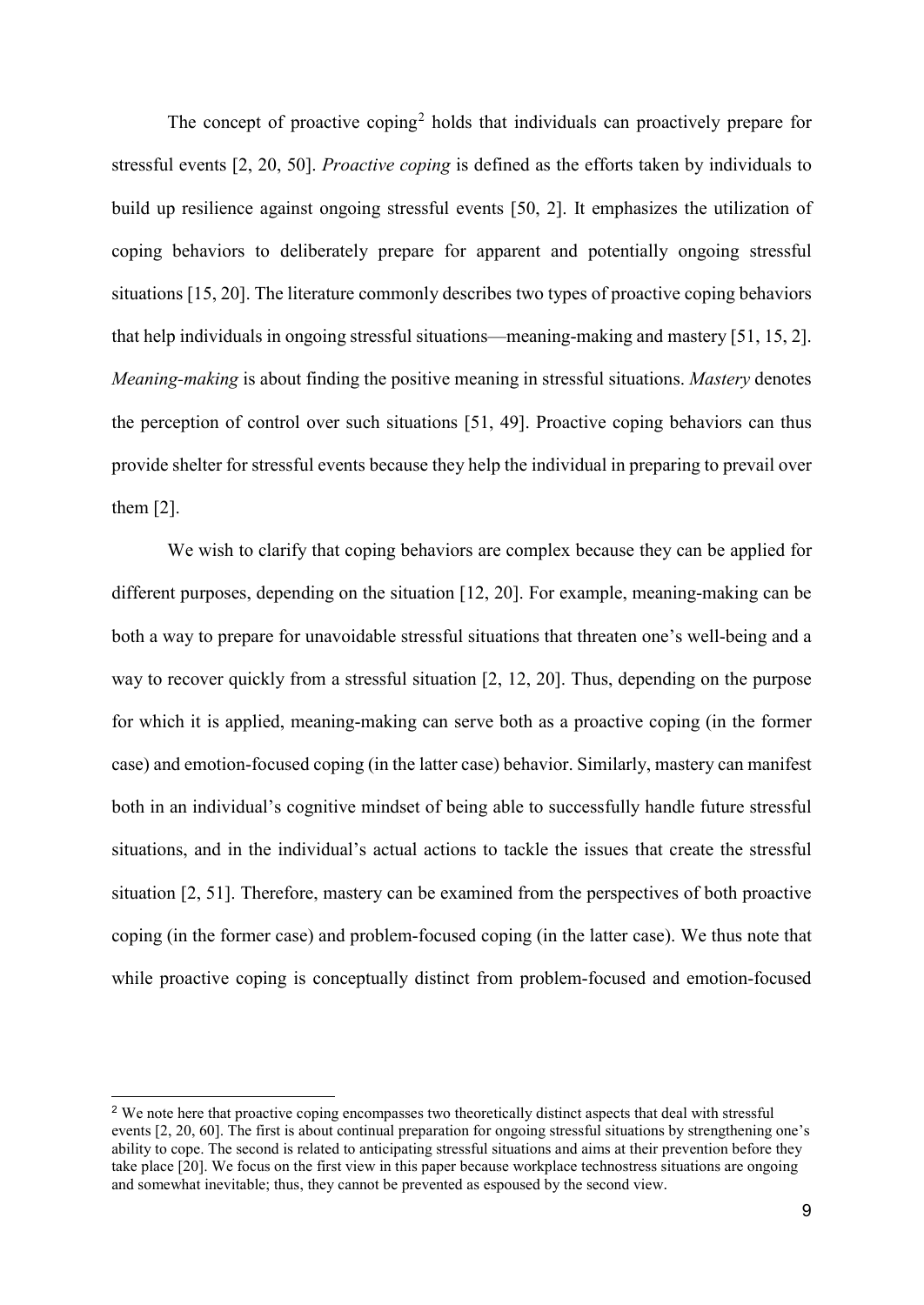coping, specific coping behaviors can be classified as being both proactive and, problemfocused or emotion-focused, depending on the individual's intention and the stress situation.

In addition to deliberately preparing with proactive coping behaviors, individuals commonly react to ongoing stressful situations with emotional responses in order to minimize the strain triggered by the stress creators [\[20,](#page-35-0) [52,](#page-37-6) [60\]](#page-37-7). These emotional responses are referred to as *reactive coping* behaviors*.* They are an individual's instinctive responses to stress creators [\[12,](#page-35-1) [52\]](#page-37-6). Typical reactive coping behaviors include *expressing emotions* during a stressful event [\[12,](#page-35-1) [52\]](#page-37-6) and *separating oneself* from such situations [\[20\]](#page-35-0). These behaviors are spontaneous ways of responding to stress creators in order to restore emotional stability [\[19,](#page-35-7) [52\]](#page-37-6). This is why IT users are highly likely to engage in reactive coping behaviors when feeling stressed.

We note that reactive coping behaviors have similarities to emotion-focused coping. Emotion-focused coping behaviors are of, at least, two kinds [\[12,](#page-35-1) [20\]](#page-35-0)—the more instinctive responses and the less-instinctive responses (i.e., planned actions). The former are almost instantaneous responses to stress creators, which are similar to reactive coping behaviors. The latter, less-instinctive behaviors in many cases involve planned actions, such as seeking social support from friends or colleagues to address the problem that creates stress [\[12,](#page-35-1) [26,](#page-36-2) [20\]](#page-35-0).

Prior research on psychological stress has observed that the effects of reactive coping behaviors are influenced and modulated by those of proactive coping behaviors. For example, proactive coping behaviors, such as mastery beliefs over ongoing stressful situations, influence the effects of reactive coping behaviors such as expressing emotions [\[60\]](#page-37-7). The effectiveness of coping is dependent on both the individual and shared effects of proactive and reactive coping [\[2,](#page-34-1) [60,](#page-37-7) [62\]](#page-37-11). It is thus expected that IT users can combine proactive and reactive coping behaviors to cope with ongoing technostress situations. Such a combination is important because reactive coping behaviors, on their own, are often inadequate for dealing with stressful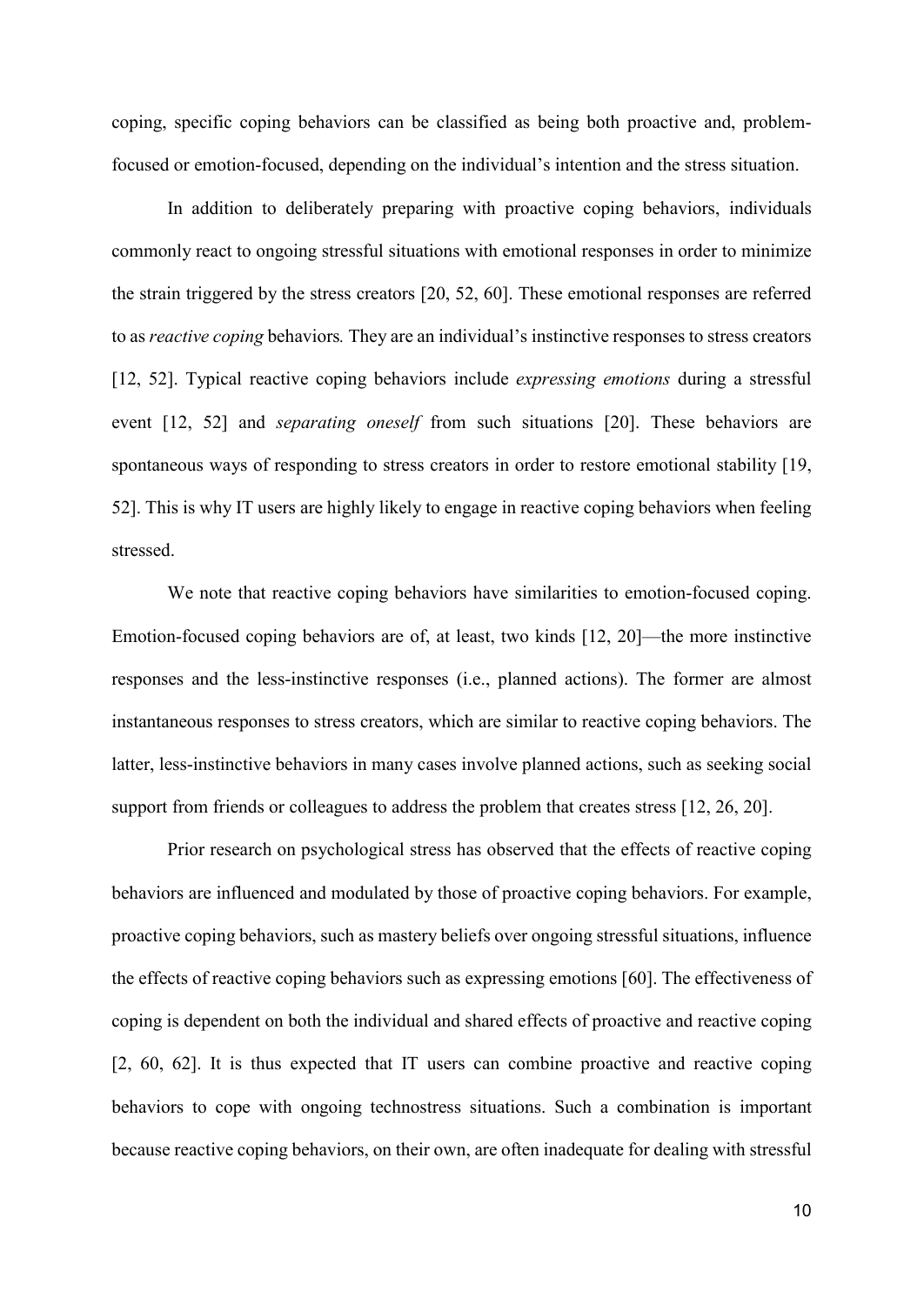situations and can even be associated with poor outcomes if not combined with other coping behaviors [\[12,](#page-35-1) [20,](#page-35-0) [60\]](#page-37-7). Studying proactive and reactive coping both independently and together can extend the current limited understanding of coping with ongoing technostress. This is the focus of our study.

Next, we hypothesize the relationships pertaining to these behaviors and situate them in the technostress literature.

#### **HYPOTHESES DEVELOPMENT**

Based on the literature outlined above, we next develop our research hypotheses. Specifically, we develop the new relationships between proactive and reactive coping behaviors as well as the previously validated relationship between the technostress creators and IT-enabled productivity. Our research model is shown in Figure 1.

### **The relationship between the technostress creators and IT-enabled productivity**

Several studies have evidenced that IT-related stressors lead to negative outcomes in organizations. Tarafdar et al. [\[58\]](#page-37-4) and Ragu-Nathan et al. [\[45\]](#page-36-0) distinguished the stressors specific to IT use (i.e., techno-overload, techno-invasion, techno-complexity, technoinsecurity, and techno-uncertainty). These stressors that are referred to as `technostress creators´ have been shown to reduce IT-enabled productivity [\[58\]](#page-37-4). This is so because the demands of IT use exceed individual's resources so that the user cannot use IT for work as effectively as before the technostress creators emerged. The decrease in individual IT-enabled productivity has been emphasized as a technostress-specific behavioral strain [\[58,](#page-37-4) [59\]](#page-37-1). Thus, we anchor onto the *technostress creators and IT-enabled productivity* relation because it enables us to situate the coping behaviors we study in a validated (e.g., [\[58,](#page-37-4) [29\]](#page-36-6)) and well accepted view on workplace technostress. Drawing from that relationship as a foundation for this study, we hypothesize the following: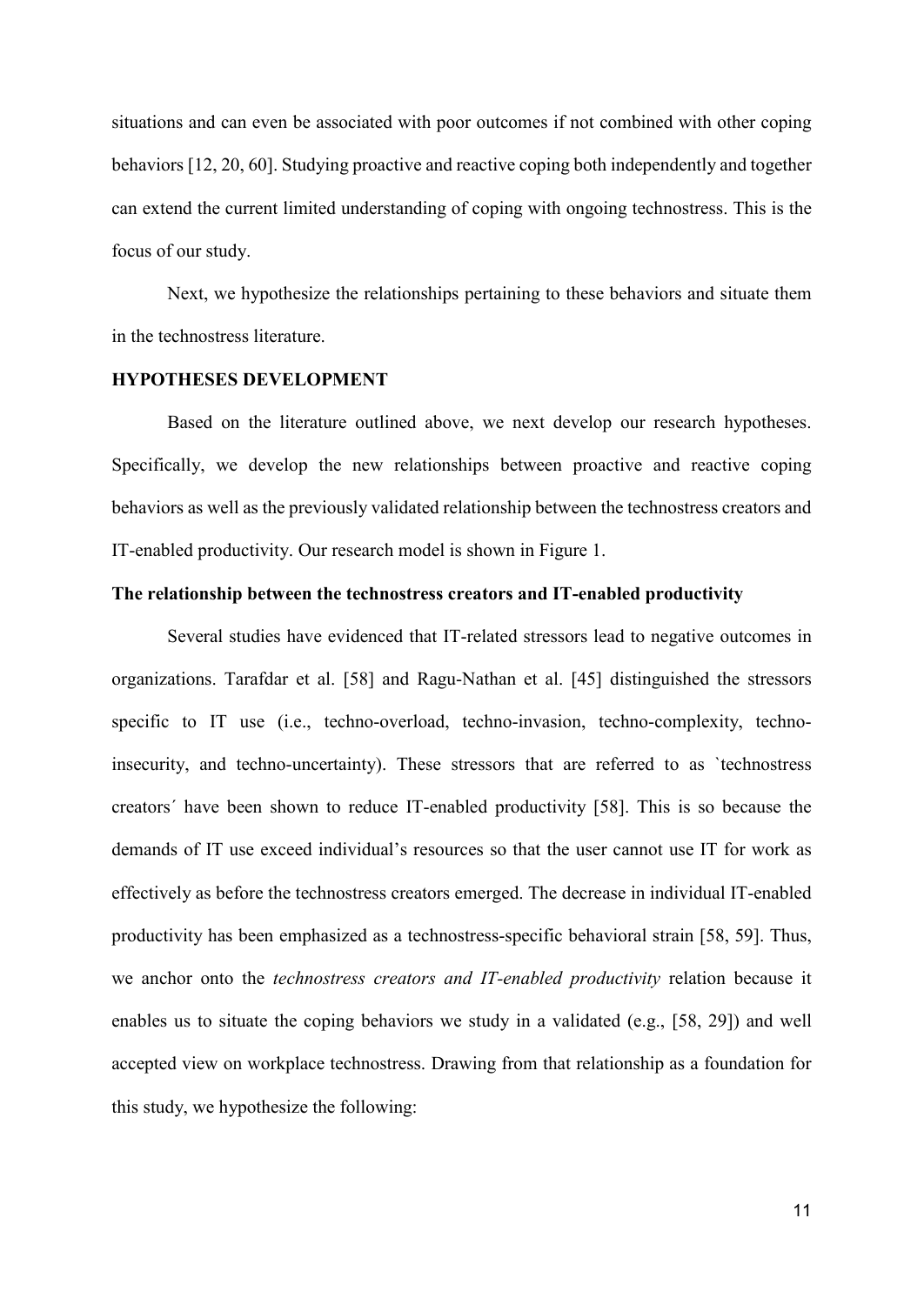*H1: Technostress creators have a negative relationship with IT-enabled productivity, so that the higher the levels of technostress creators, the lower the level of IT-enabled productivity.*

# **The effects of proactive and reactive coping on the relationship between the technostress creators and IT-enabled productivity**

In this section, we hypothesize on the proactive and reactive coping behaviors, individually and in relation to each other, and situate them within the technostress phenomenon.

We posit three effects that are further discussed below: 1) the effect of reactive coping behaviors on the relationship between the technostress creators and IT-enabled productivity; 2) the effect of proactive coping behaviors on IT-enabled productivity; and 3) the effect of proactive coping behaviors as moderators of the effect of reactive coping behaviors.

# *Effect 1: The effect of reactive coping behaviors on the relationship between the technostress creators and IT-enabled productivity*

The first effect is that of reactive coping behaviors on the relationship between the technostress creators and IT-enabled productivity. Reactive coping denotes the responses to stress creators that can diminish the impact caused by them [\[33,](#page-36-1) [12,](#page-35-1) [11\]](#page-35-8). They are, thus, the moderators of the relationship between the stress creators and stress outcomes in the transactional view [\[14,](#page-35-2) [4\]](#page-34-0).

We study distress venting and distancing from IT as two distinct reactive coping behaviors [\[33,](#page-36-1) [12\]](#page-35-1). First, *distress venting* is based on the concept of expressing emotions during stressful situations [\[12\]](#page-35-1). It is defined as a tendency to focus on aspects that are perceived as upsetting and to express those feelings verbally [\[12\]](#page-35-1). Venting, or airing out emotions, is a coping reaction to stressful situations [\[10\]](#page-35-9), wherein individuals speak out their mind as they encounter a stressful situation [\[10\]](#page-35-9). Distress venting has been shown to alleviate tension and stress because letting off steam can restore emotional stability and improve the functioning of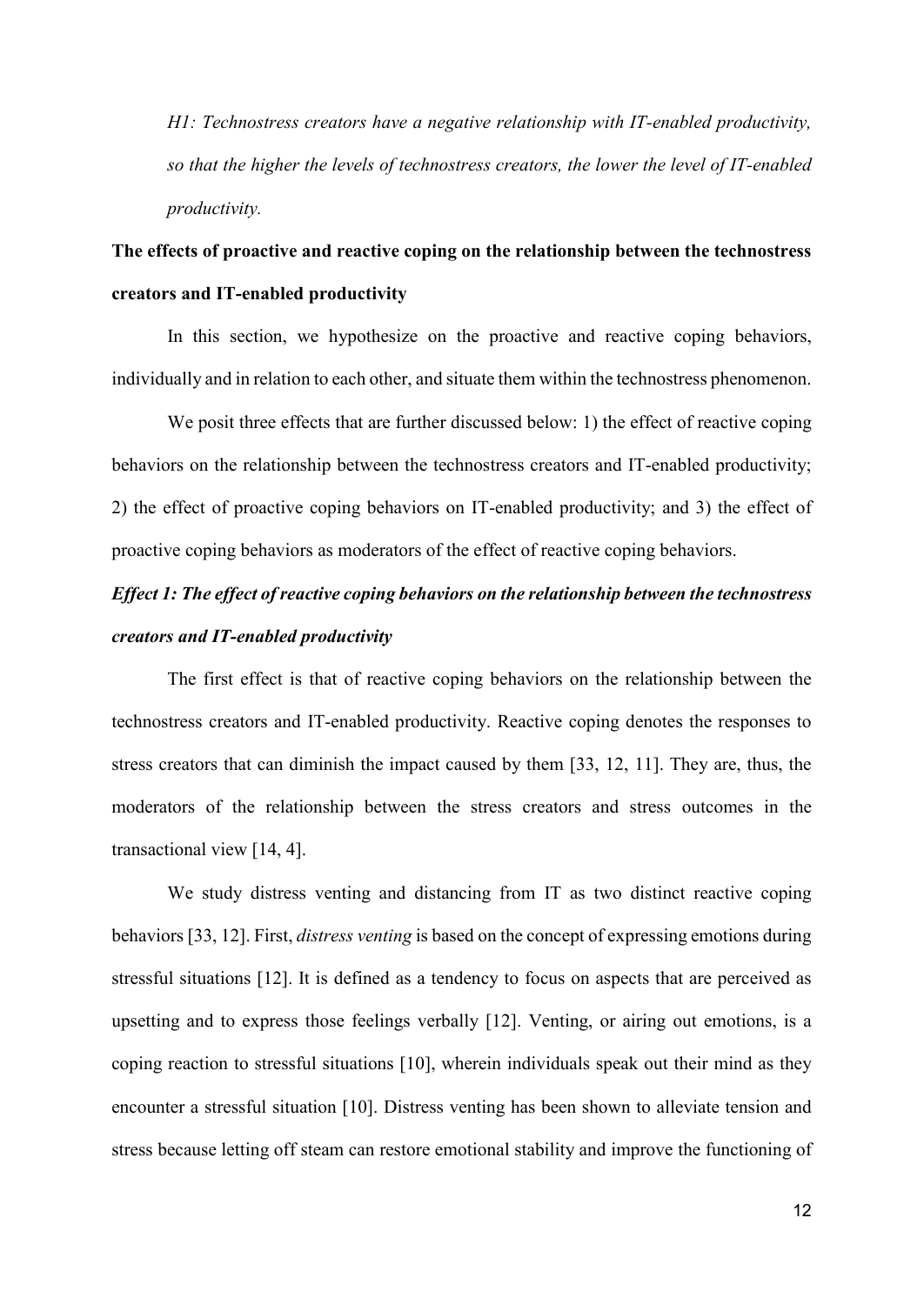conscious thought after the occurrence of stress creators [\[20,](#page-35-0) [12\]](#page-35-1). Although venting is aroused by negative feelings, it can help to reduce the effect of stress creators on the negative outcomes, as negative emotions are released rather than kept in, through this coping behavior [\[12\]](#page-35-1). In the case of technostress, organizational IT users could vent their negative feelings in ongoing technostress situations. This is shown by findings that indicate that IT users vent their feelings after negative experiences with IT to ease their frustration with IT [\[47\]](#page-37-12). For example, they can be threatened by the idea that they are falling behind in adopting new IT to handle their work satisfactorily. They consider what they can do about it and start by letting out their emotions. Expressing their frustration can help them free their thoughts from the stressor, focus on the task at hand, and thus, enable them retain their ability to use their current IT to handle their job in a sufficient manner. Therefore, it is likely that IT users can reduce the negative impact of the technostress creators on their IT-enabled productivity by letting out their feelings in stressful IT use situations. Thus, we hypothesize the following:

*H2a: Distress venting moderates the relationship between the technostress creators and IT-enabled productivity, so that the higher the level of distress venting, the less negative the relationship between the technostress creators and IT-enabled productivity.*

Second, *distancing from IT* is based on the concept of separating oneself from stressful situations [\[20\]](#page-35-0). Distancing is a way for individuals to minimize the impact caused by stress creators [\[20\]](#page-35-0). Specifically, distancing can help individuals withdraw their attention from the stress creators and regroup their thoughts on the tasks at hand [\[12,](#page-35-1) [20\]](#page-35-0). Research shows that individuals distance themselves from the use of IT when they feel anxious about it [\[7\]](#page-35-4). In the case of technostress, when organizational IT users try to put the demands caused by IT use out of their mind, that helps them to get their thoughts away from the IT and free their mind of the demands posed by it, so that they can adjust and direct their thoughts toward their work and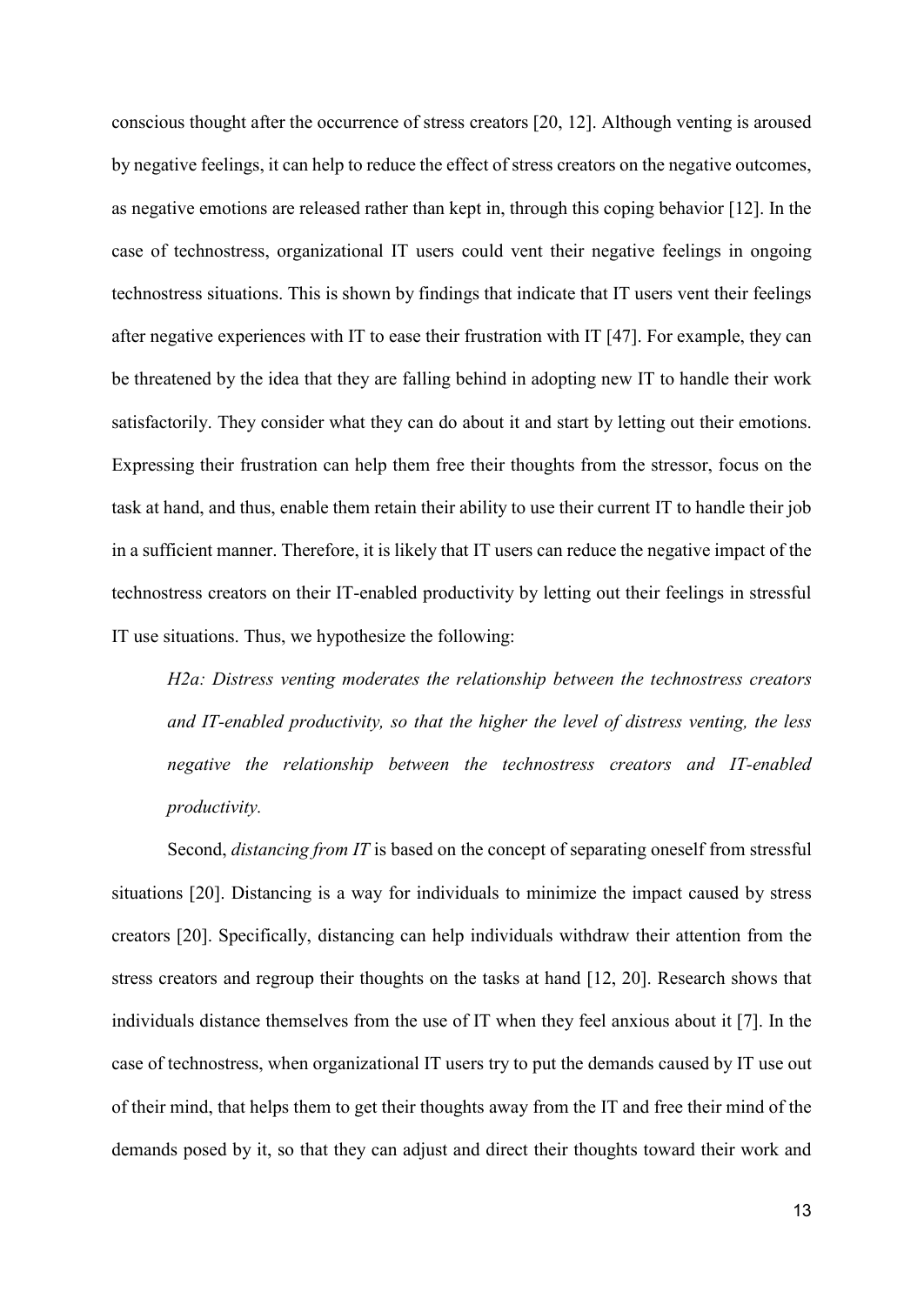carry on using IT for it. This suggests that, when faced with technostress situations, IT users can reduce the impact of the technostress creators on their IT-enabled productivity by separating themselves from such situations. Thus, both of these reactive coping behaviors could reduce the effect of the technostress creators on IT-enabled productivity by moderating this relationship. We propose the following:

*H2b: Distancing from IT moderates the relationship between the technostress creators and IT-enabled productivity, so that the higher the level of distancing from IT, the less negative the relationship between the technostress creators and IT-enabled productivity.*

## *Effect 2: The effect of proactive coping behaviors on IT-enabled productivity*

The second effect that we examine suggests a favorable relationship between the proactive coping behaviors and IT-enabled productivity. Essentially, proactive coping includes self-developmental efforts that enable favorable outcomes [\[60,](#page-37-7) [51,](#page-37-9) [2\]](#page-34-1). Such favorable outcomes have been witnessed in various stressful life situations [\[60,](#page-37-7) [52,](#page-37-6) [8\]](#page-35-10).

Proactive coping includes two types of behaviors described above—meaning-making and mastery. In this study, we focus on positive reinterpretation as a form of meaning-making and IT control as a form of mastery. *Positive reinterpretation* is described as infusing stressful situations with positive meaning [\[33\]](#page-36-1); it is a form of coping that focuses on imparting positive meaning to stressful situations [\[2,](#page-34-1) [51\]](#page-37-9). Literature commonly presents it as a meaning-making mechanism that strengthens the ability to cope in stressful situations [63, 4]. Positive reinterpretation has been shown to contribute to better outcomes in stressful situations, such as superior adjustment during life transitions [\[9\]](#page-35-11), personal growth in response to distressing events [\[22,](#page-35-12) [44\]](#page-36-7), and positive affect during caregiving in a serious health crisis [\[41\]](#page-36-8). In general, a positive reinterpretation of stressful events is associated with positive outcomes [\[60\]](#page-37-7). Indeed, Moskowitz [\[40\]](#page-36-9) argued that positive reinterpretation is one of the few coping behaviors that is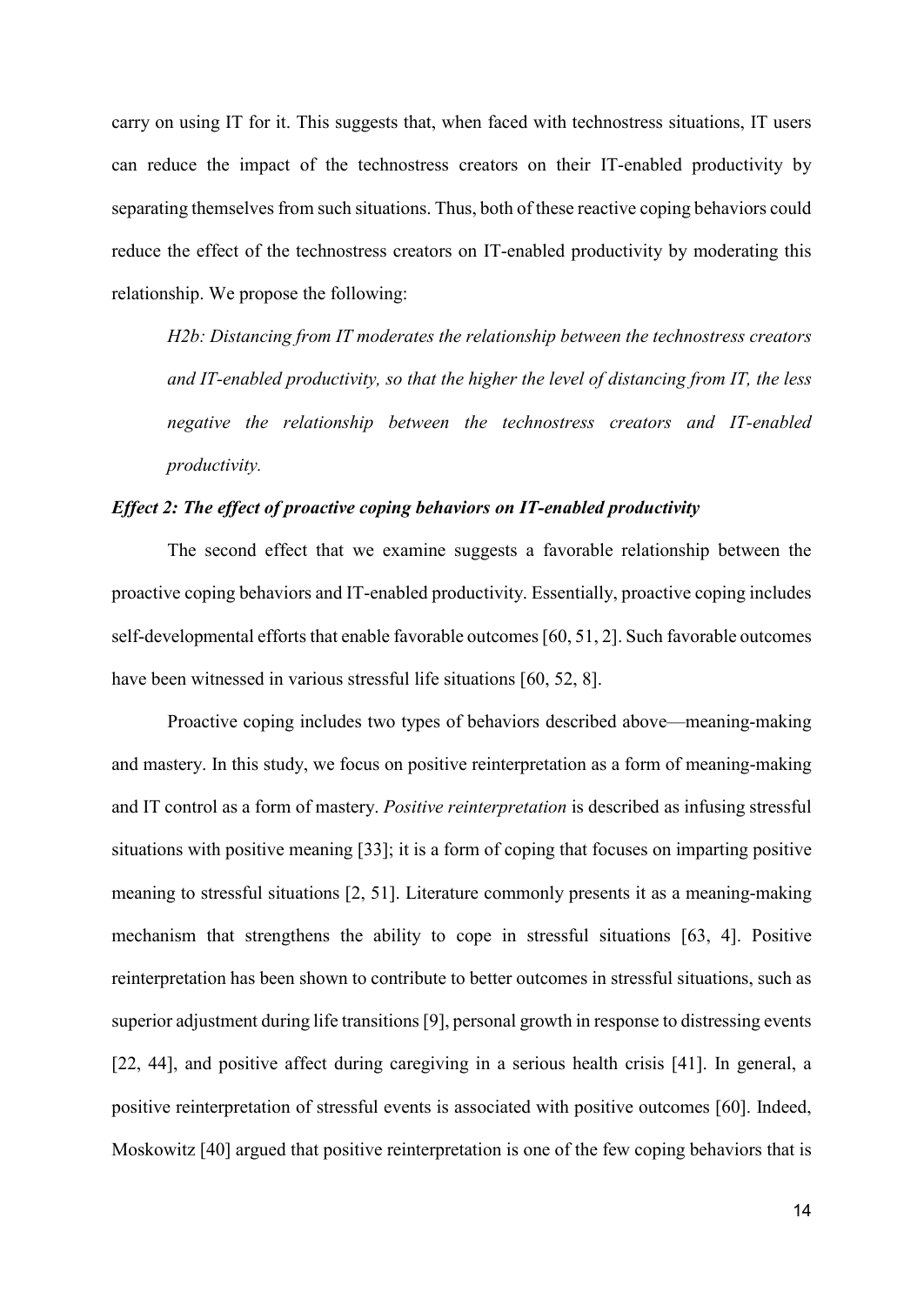consistently shown to lead to positive outcomes associated with stress. In related findings, we know that employees' positive attitudes lead to good work performance [\[3\]](#page-34-3). Positive reinterpretation can be applied to IT use situations in that, while individuals deal with a variety of ongoing stressful situations with IT use, they can prepare for such situations by trying to see them in a more positive light. Positive reinterpretation is helpful when coping with ongoing technostress situations, such as when IT users think that they have to constantly adjust their working style because of new IT. This is because an IT user evaluates what to do about it and looks for positive aspects of their IT use even when IT use has created the demands. This helps them to make sense of how IT can be used in new or pressurized situations, advancing the ways in which they can use IT to perform their work. Drawing from these insights, we suggest that positive reinterpretation of stressful IT use situations may lead to the use of IT for improving the quality of work and thus to higher IT-enabled productivity.

*H3a: Positive reinterpretation has a positive relationship with IT-enabled productivity, so that the higher the level of positive reinterpretation, the higher the level of ITenabled productivity.*

*IT control* is described as individuals' perceptions of the degree to which they are capable of, or have control over, performing a given IT use behavior [\[17\]](#page-35-13). IT control is thus a mastery perception [\[17\]](#page-35-13) concerning IT use. The perception of control is subjective [\[8\]](#page-35-10) and is generally perceived in relation to both the self [\[12,](#page-35-1) [33\]](#page-36-1) and the situation [\[17\]](#page-35-13)—in this case, to that of IT use. Research on coping has found that increased control related to stressful situations is associated with favorable outcomes in such situations [\[18,](#page-35-3) [52\]](#page-37-6). Lefcourt [\[34\]](#page-36-10) showed that an individual's belief in prevailing over stressful situations is essentially linked to a greater resilience when stress creators emerge. Individuals with high control were shown to experience improved well-being because of reduced tensions and fatigue. Bandura [\[5\]](#page-34-4) explained how such control is a powerful way of dealing with stressful situations in general.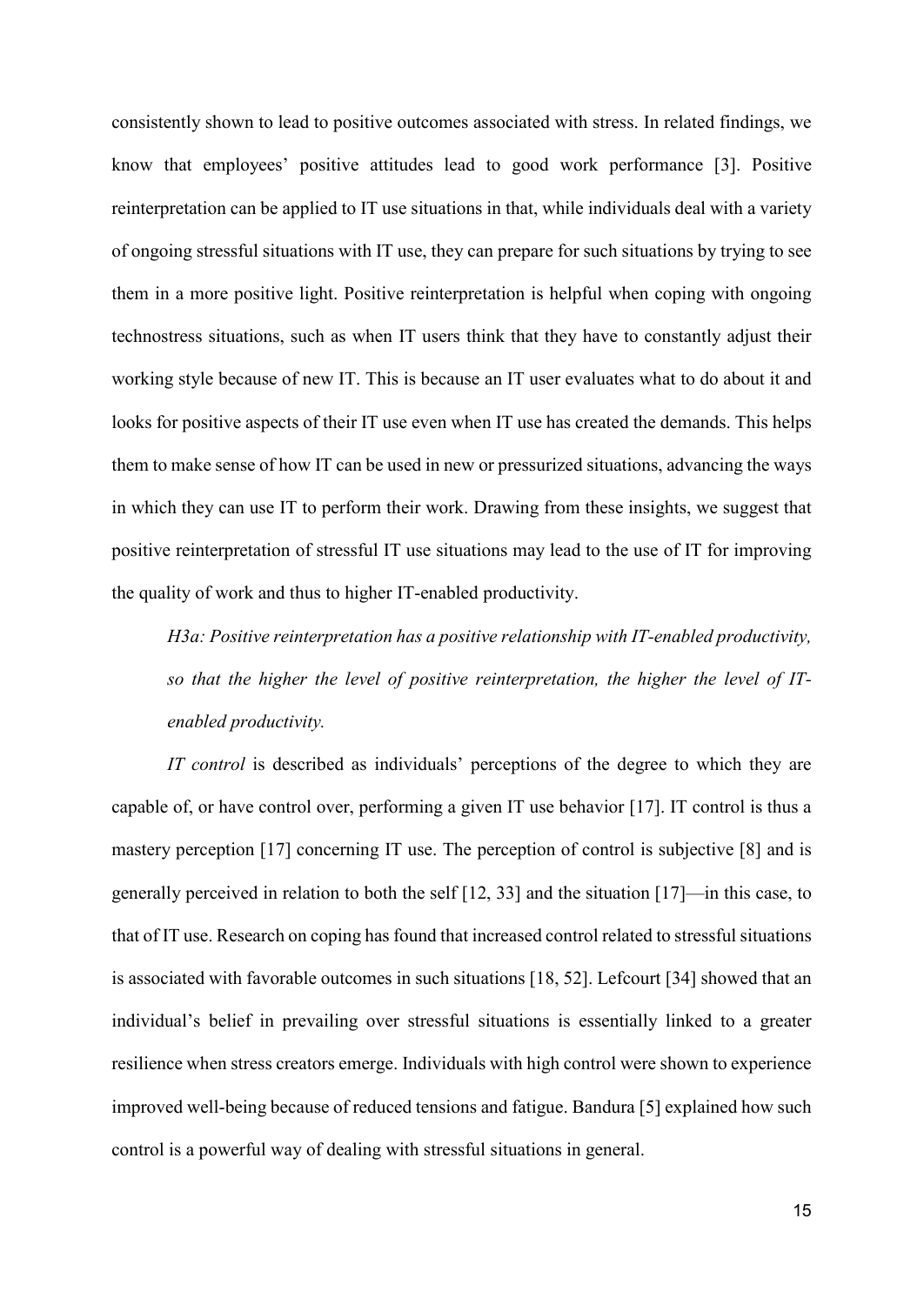Early insights in the case of technostress indicate that the beliefs relating to the efficacy of IT use are related to positive outcomes from technostress, such as IT-enabled productivity, because they give the individual a sense of control in tackling technostress situations [\[57\]](#page-37-0). Users exposed to simulated IT interruptions in an experimental setting showed a lower incidence of the stress hormone salivary amylase when they had control over the timing of the interruption [\[23\]](#page-35-14). Research also shows that IT control helps the IT users deal with problematic IT use situations [\[61\]](#page-37-13). Based on these findings, it is possible to suggest that IT users' perceptions of being able to use work-related IT the way they want is essential when technostress creators emerge. For instance, organizational IT users can feel overloaded because the use of IT forces them to work more than they can possibly handle [\[45\]](#page-36-0). They could evaluate coping options in that stressful situation and, instead of feeling helpless, they can feel in control of their IT use. If they feel that they can use IT the way they want to, such an assessment can elevate their confidence even in demanding situations of, for example, techno-overload. This could enable them to make the best possible use of IT for work purposes. Thus, we hypothesize that IT control has a positive relationship with IT-enabled productivity:

*H3b: IT control has a positive relationship with IT-enabled productivity, so that the higher the level of IT control, the higher the level of IT-enabled productivity.*

## *Effect 3: Proactive coping behaviors as moderators of the effect of reactive coping behaviors*

The third effect that we investigate suggests that proactive coping behaviors moderate the effects of reactive coping behaviors. An important tenet of the proactive coping literature is that proactive coping behaviors influence the extent to which reactive coping behaviors are effective [\[2,](#page-34-1) [52\]](#page-37-6). For example, positive attitudes can influence the effect of distancing from stressful situations in a favorable manner [\[33,](#page-36-1) [20\]](#page-35-0). Thus, with proactive behaviors, the effects of reactive coping behaviors are moderated [\[60,](#page-37-7) [62,](#page-37-11) [52,](#page-37-6) [26\]](#page-36-2).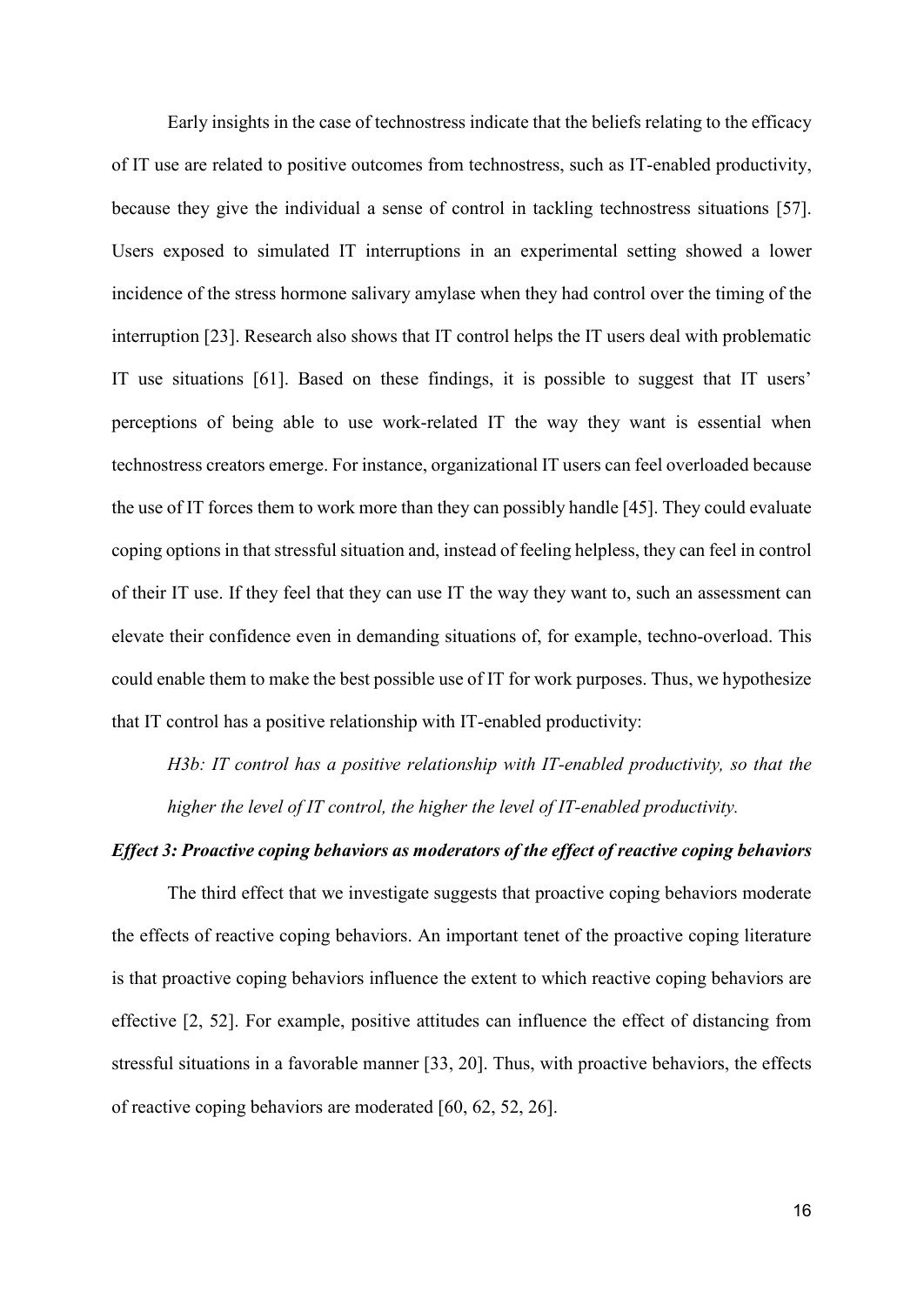We theorize that, in addition to the direct effect on IT-enabled productivity, proactive coping behaviors also regulate the extent to which reactive coping behaviors are effective moderators of the relationship between the technostress creators and IT-enabled productivity. First, we hypothesize on the effects for positive reinterpretation and, second, for IT control.

As positive reinterpretation aims at re-envisaging the stressful situation as a positive one [\[33,](#page-36-1) [2\]](#page-34-1), this coping behavior might contradict that of distress venting, which is essentially aroused by negative feelings [\[12\]](#page-35-1). Coping behaviors that stem from positive and negative feelings have been argued to operate independently and are sustained by different coping processes [\[18\]](#page-35-3). Although it is clear that positive feelings are more beneficial than negative feelings in stressful situations [\[60\]](#page-37-7), there is uncertainty as to the extent to which the effects of venting behavior (i.e., aroused by negative feelings) are influenced by the tendency of positive reinterpretation (i.e., aroused by positive feelings). Because of the somewhat opposing forces of these two kinds of coping behaviors, we suggest that IT users prone to positive reinterpretation will be less effective at reducing the effects of technostress creators through high levels of venting behavior. The outburst would not, in their case, be the optimal way to cope. For example, organizational IT users can face constant technical problems while using IT, such as system crashes, and do not necessarily know why those happen. When such IT problem occurs, they evaluate their options to cope and, almost instantly, air their emotions to those around them. We hypothesize that those who see related situations in a positive light (i.e., coping by positive reinterpretation) will not benefit from venting, while those deficient in positive reinterpretation are more likely to retain their IT-enabled productivity.

*H4a: Positive reinterpretation moderates the effect of distress venting on the relationship between the technostress creators and IT-enabled productivity, so that the higher the level of positive reinterpretation, the weaker the effect of distress venting on the relationship between the technostress creators and IT-enabled productivity.*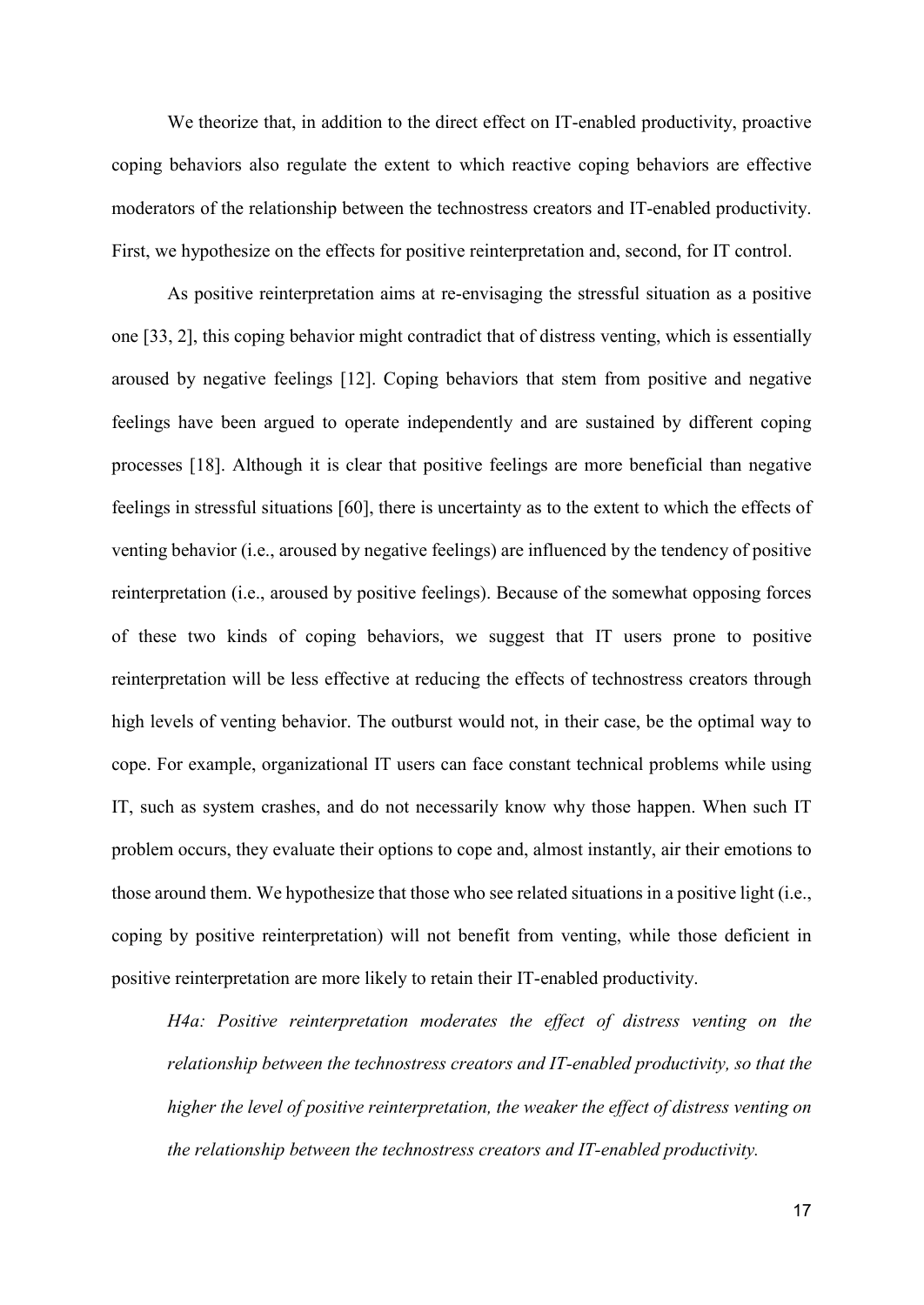Positive reinterpretation has been shown to increase the awareness of individuals in situations in which stress occurs [\[26,](#page-36-2) [60\]](#page-37-7). In this regard, such behavior is favorable because a positive attitude in a stressful situation can enhance the coping effects of other coping behaviors [\[44\]](#page-36-7). For example, positive attitudes, combined with time-outs from stressful situations, have been shown to enable more favorable outcomes than time-outs only [\[33\]](#page-36-1). The IT users who are experiencing stress could, therefore, use the combination of positive reinterpretation and distancing from IT to their advantage. For instance, they could fear that they might be replaced because they prefer old IT devices that may not be compatible with all relevant organizational software available at work (e.g., enterprise social networking or resource planning tools). Individuals prone to positive reinterpretation could shift their attention away from such stressful situations and retain the quality of their IT-enabled productivity. This is because positive reinterpretation is about seeing the positives of IT use for work. As the users consider what they can do about a stressful situation, they step away from it and emphasize the positives, such as their own IT use strengths. This can reduce the negative effect of the technostress creators on their IT-enabled productivity. Consequently, we hypothesize the following:

*H4b: Positive reinterpretation moderates the effect of distancing from IT on the relationship between the technostress creators and IT-enabled productivity, so that the higher the level of positive reinterpretation, the stronger the effect of distancing from IT on the relationship between the technostress creators and IT-enabled productivity.*

Perception of control can enforce persistence and resilience during stress situations [\[33\]](#page-36-1). Stress research shows that the combination of low control and venting of frustration can be an unfavorable one and could lead to poor outcomes [\[11,](#page-35-8) [12\]](#page-35-1). We suggest that the effectiveness of distress venting about the use of IT is subject to the feeling of being in control over IT use. For example, organizational IT users can, at times, feel that the use of IT for work is invading their personal life. Letting feelings out and complaining about this stressful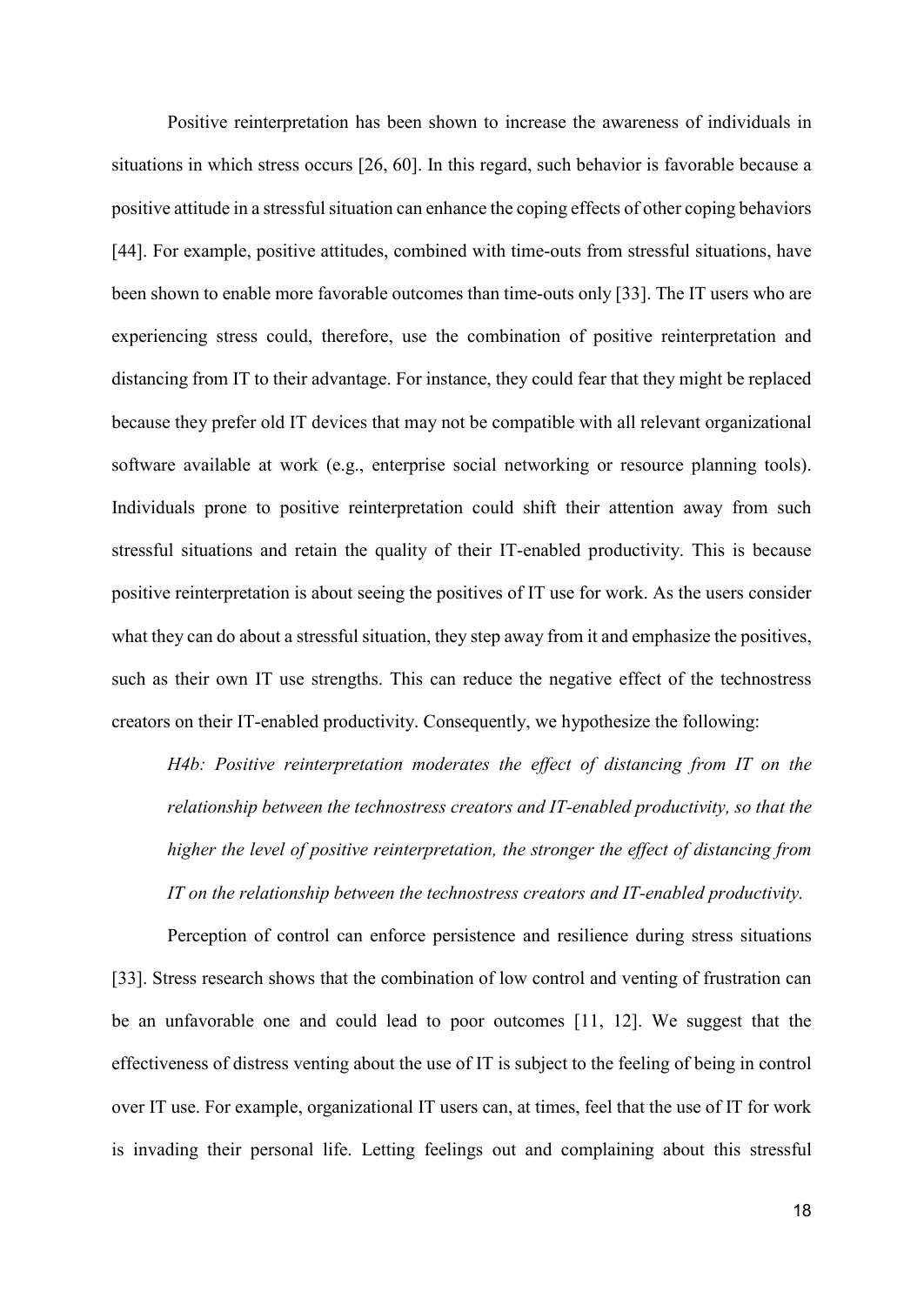situation to their closest friends or family is not likely to help these IT users in retaining their IT-enabled productivity when they have a shortage of options on how to handle IT; that is, when they have low IT control. However, when venting is combined with a strong belief in one's own IT use capabilities (i.e., high IT control), individuals could potentially reduce the effect of the technostress creators on their IT-enabled productivity since complaints and outbursts are less likely to be only due to the individual's helplessness with IT. Thus, as they assess their coping options, airing out emotions in combination with high control could retain the users' ability to use IT satisfactorily to handle work and enhance their effectiveness of coping with technostress. Hence, we hypothesize the following:

*H4c: IT control moderates the effect of distress venting on the relationship between the technostress creators and IT-enabled productivity, so that the higher the level of IT control, the stronger the effect of distress venting on the relationship between the technostress creators and IT-enabled productivity.*

Although there is not much literature on the joint effect of control and distancing as coping measures, we draw on insights about these two coping behaviors individually to hypothesize their potential joint effects. Distancing can be helpful and effective when there is not much that can be done about a stressful situation [\[18,](#page-35-3) [20\]](#page-35-0). Control, on the other hand, can help as the individual retains a mastery perception in the situation [\[17\]](#page-35-13). It is possible that the effectiveness of coping by distancing is reduced with increased mastery. In terms of coping with ongoing technostress, we argue that individuals with high IT control do not benefit through coping by distancing from IT as much as those with low IT control do, for example, when they feel overloaded by IT around them. This is because an individual's beliefs in his or her own IT use abilities (high IT control) would likely add to their "toolbox" for handling ITenabled tasks in alternative ways; distancing from IT, which all IT users might sometimes do, could just be a momentary break before carrying on with IT use for work. Individuals with low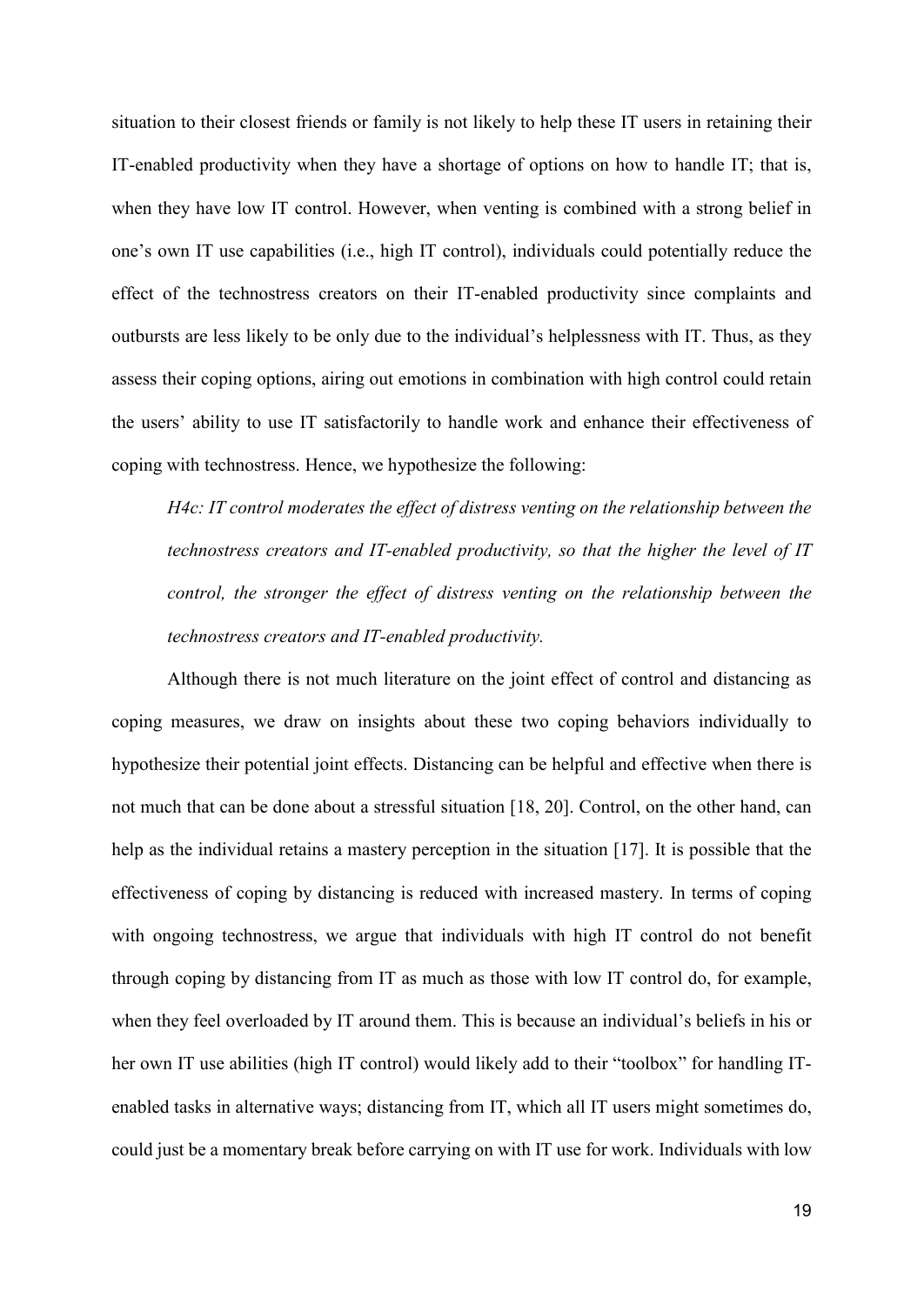belief in their abilities (low IT control) could, on the other hand, use distancing from IT more effectively since they may not have as many alternatives. Thus, we hypothesize the following:

*H4d: IT control moderates the effect of distancing from IT on the relationship between the technostress creators and IT-enabled productivity, so that the higher the level of IT control, the weaker the effect of distancing from IT on the relationship between the technostress creators and IT-enabled productivity.*

#### **METHODS**

We next describe the approach to test our hypotheses. First, we explain how the data collection was carried out. Then, we describe the key measures of the model. Finally, we describe the step-by-step procedures taken to test our model of proactive and reactive coping for technostress.

## **Data collection**

The data to validate our model was collected via survey. We chose to study IT users in different occupations to reveal the impact of coping behaviors at large. As our model looks into the IT users' individual ways of dealing with ongoing stressful situations, it was of high importance that we retain the anonymity of the respondents. Use of online respondent panels has been suggested as a valid and relevant approach to ensure these two criteria [\[38\]](#page-36-11). The assistance provided by the panel enabled us to gather data from multiple industries in the US, which would not have been possible by other means.

The empirical context of our study focused on the use of work-related IT devices such as laptops, smartphones and tablets. This sets an appropriate basis for the study because such devices are the means through which employees access different workplace IT-applications (such as enterprise resource planning and communication tools), and thus execute their work. In this way, they are multi-functional and can thus expose the individual to IT-related stressors and the potential of associated negative effects on work performance.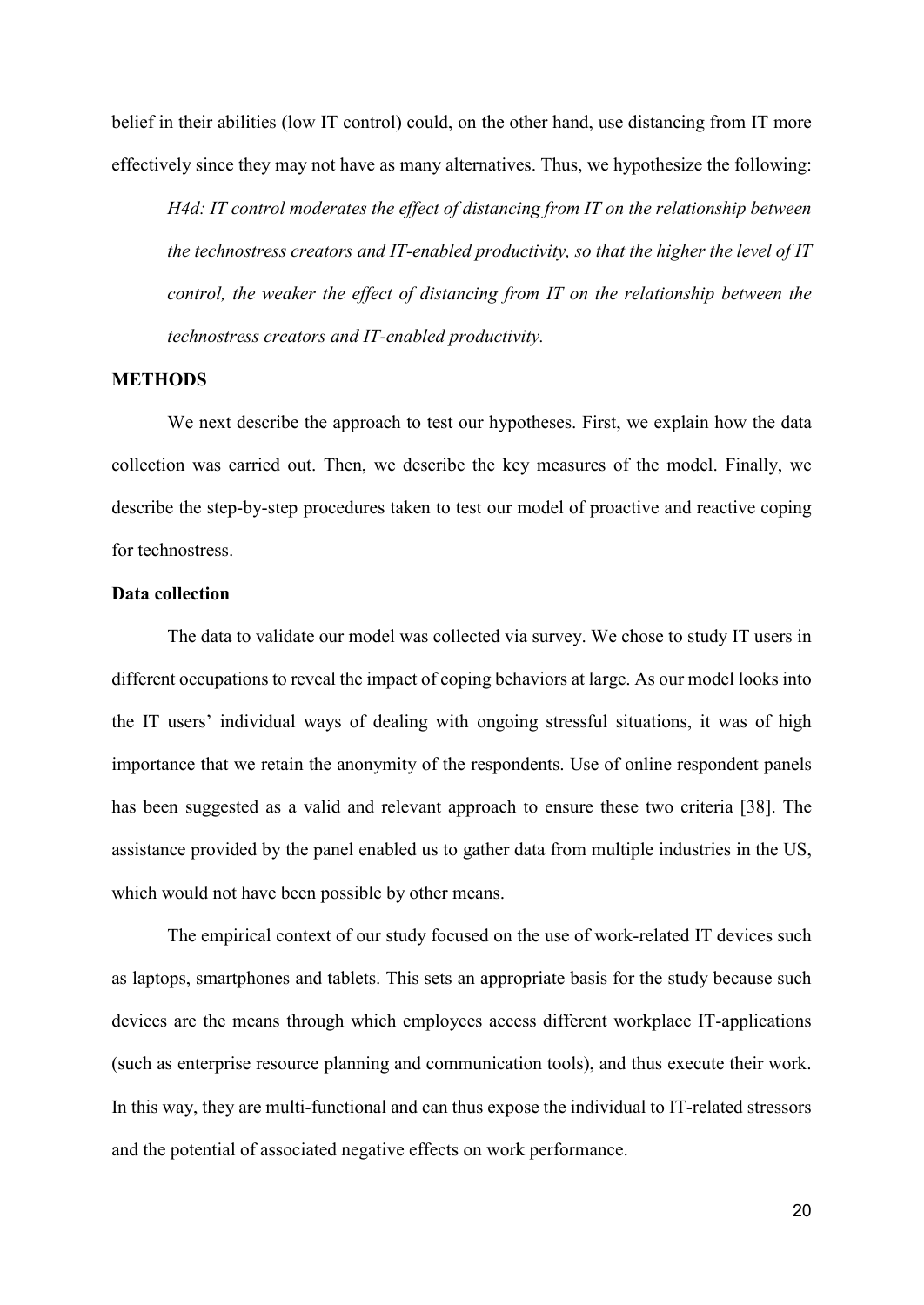We focused on the IT users who worked full-time and frequently used IT to accomplish their work tasks. We ensured that the questions were well framed for the respondents. Specifically, at the beginning of the survey, we primed them in two ways. First, to a particular IT device by asking them to name their primary, or most frequently used, IT device (e.g., laptop, smartphone, or tablet) and to relate their answers throughout the survey to that device. The primary, or most frequently used, device was expected to be associated with technostress because the individual used it for the maximum time and consequently had the greatest interaction with it on an ongoing basis, thereby generating the possibility of technostress. Second, we primed them to type of situations. We informed the respondent that we would like to know how they perceive and act in situations in which IT problems occur. IT problems were referred to as "problematic events and frustrating situations when using IT."

We included three screening questions (i.e., "I use this IT to support my work activities," "I use this IT in my work," and "I use this IT to accomplish my work tasks) to ensure that the respondents used the IT device for their work activities. If any of the three responses were below "occasionally" (3 on a scale of 1–5), we kindly informed the respondent that he or she could not proceed with the survey. We also ensured that the attentiveness limitation of using online panels [\[38\]](#page-36-11) was overcome through the use of reverse-coded items, affirming questions, randomization of the order of constructs and items, and attention-trap questions (i.e., fashion consciousness, which is theoretically unrelated to our study).

A total of 1,049 responses were collected. After careful data screening (e.g., removing non-conscientious responses with little variance between the responses  $(SD < 0.5)$  and those with more than 2% of data missing data or missing data for the three control variables (gender, age, and IT experience), 846 responses were selected for the final sample. Detailed demographics of this final sample are reported in the Table 1.

## **Measures**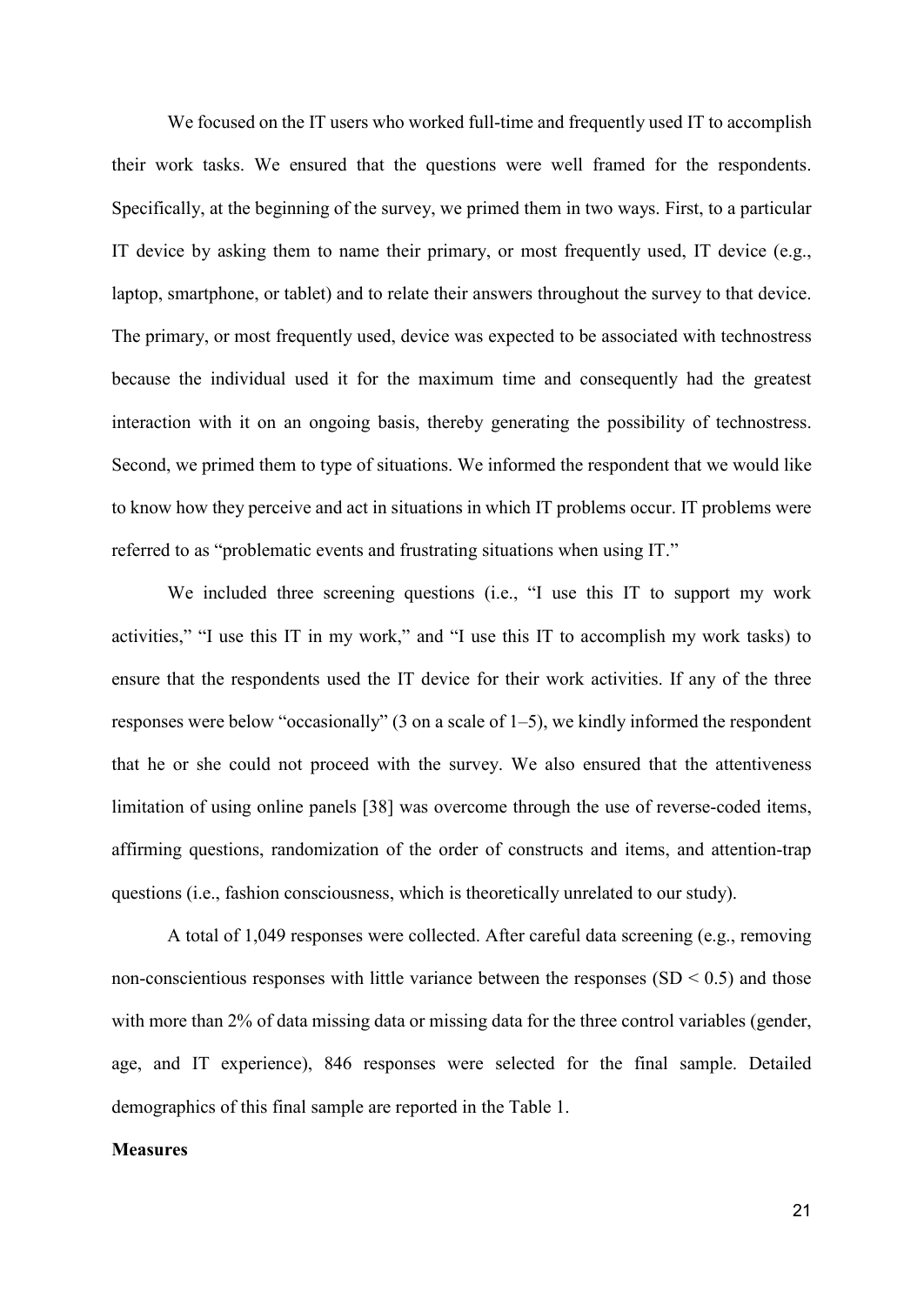All constructs in our study have been established and validated to a certain extent. We have drawn on the transactional view of technostress. According to this view, technostress creators are stressors that organizational IT users experience due to use of IT. Due to that, the extent to which they can use IT effectively to accomplish work is reduced. We focused on this relation of technostress creators and IT-enabled productivity [\[58\]](#page-37-4). Thus, the use of IT is accounted for in both the technostress creators and IT-enabled productivity. In the former, the use of IT is incorporated as a stressor, that is, the individual perceives that IT use presents a demand that he or she finds unable to fulfil. In the latter, it is embodied in the extent to which IT can be used to effectively carry out work tasks [\[58\]](#page-37-4). Correspondingly, we adapted the technostress creators (TS) and IT-enabled productivity (PRO) scales from Tarafdar et al. [\[58\]](#page-37-4), which capture the transactional view of technostress and account for the use of IT in the aforementioned way. Technostress creators constitute the IT use-related stressors that create stress for organizational IT users (e.g., [\[45,](#page-36-0) [54,](#page-37-2) [57\]](#page-37-0)). They were operationalized as a reflective second-order construct measured by multiple first-order constructs—techno-overload (TO), techno-complexity (TC), techno-insecurity (TIS), techno-invasion (TI), and techno-uncertainty (TU) [\[58,](#page-37-4) [45\]](#page-36-0). In the case of technostress creators, the use of IT is viewed from the perspective of a demand beyond the individuals' ability to tackle [\[56\]](#page-37-3), for example, through items such as "I spend less time with my family due to work IT" (techno-invasion). IT-enabled productivity accounts for a different view on organizational IT in that it evaluates to what extent IT is used to effectively accomplish work [\[58\]](#page-37-4). It is measured through items such as "Work IT helps me to accomplish more work than would otherwise be possible." Only minor adjustments were made to the items of these scales. For example, a term that reappears throughout the scales, "this technology," was changed to "work IT" to align with the other constructs.

The scale for positive reinterpretation (POS) was adapted from the positive reinterpretation and growth-scale by Carver et al. [\[12\]](#page-35-1). As the scale has not been previously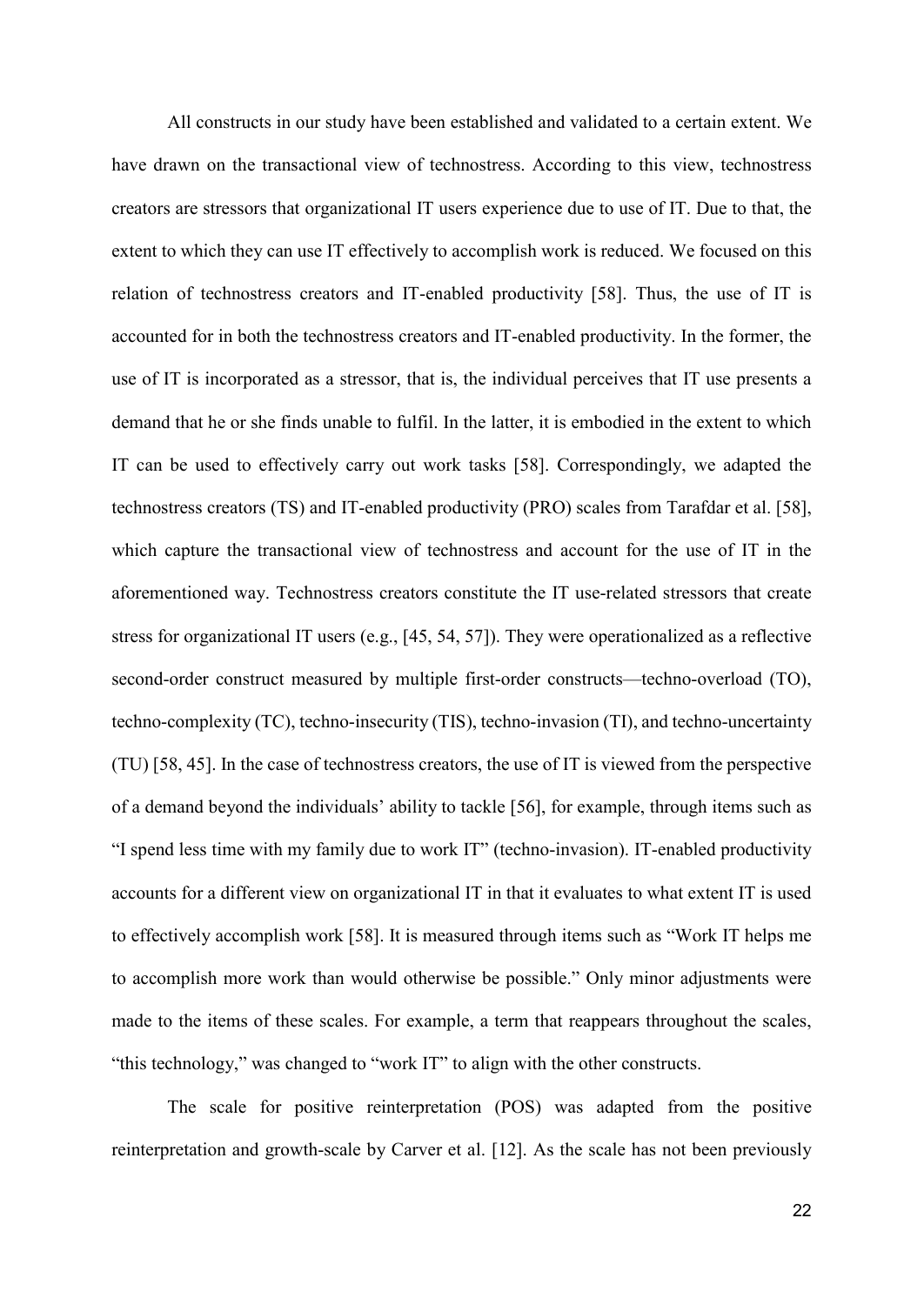applied to the technostress context, we slightly adjusted its items toward IT use. For example, the wording, "I look for something good in what is happening," was adjusted to "I look for something good in what is happening with IT use at work, even when things might go wrong." The scale for IT control (CON) was adapted from Fishbein and Ajzen [\[17\]](#page-35-13). In accordance with Fishbein and Ajzen [\[17\]](#page-35-13), we operationalized IT control as a reflective second-order construct measured by two first-order constructs—perceived autonomy (AUT) and perceived capability (CAP). All of the aforementioned scales were measured on a scale of 1 (Strongly disagree) to 5 (Strongly agree).

The scale for distress venting (VEN) was adapted from the venting anger scale by Beaudry and Pinsonneault [\[7\]](#page-35-4). As the items of this scale were close to the items in the venting of emotions scale by Carver et al. [\[12\]](#page-35-1), we added a fourth item: "When IT problems occur, I let my feelings out." Similarly to positive reinterpretation, distancing from IT (DIS) has not been applied to the technostress context. We wanted to address the adaptive rather than the maladaptive way of distancing from IT [\[12\]](#page-35-1), and we slightly adjusted the scale by Leiter et al. [\[35\]](#page-36-12). Problematic situations were adjusted to the IT use context (e.g., "When IT problems occur, I do my best to get out of the situation"). The fourth item ("When IT problems occur, I turn to other activities to take my mind off IT problems") was adapted from the mental disengagement scale by Carver et al. [\[12\]](#page-35-1), as it fit the adaptive way of distancing from IT. Both of the reactive coping scales (distress venting and distancing from IT) measure how frequently the respondent applies the coping behavior (on a scale of  $1 =$  Never to  $5 =$  Every time).

The scales were first tested in a separate pilot study consisting of 1,091 responses collected from IT users working for a US-based organization. This pilot study identified a few issues. Techno-uncertainty (TU) did not load well on the second-order technostress creators construct. There could be an empirical reason for this, in that it is possible that the respondents in our sample did not find the constant changes in IT in their organizations, as embodied in the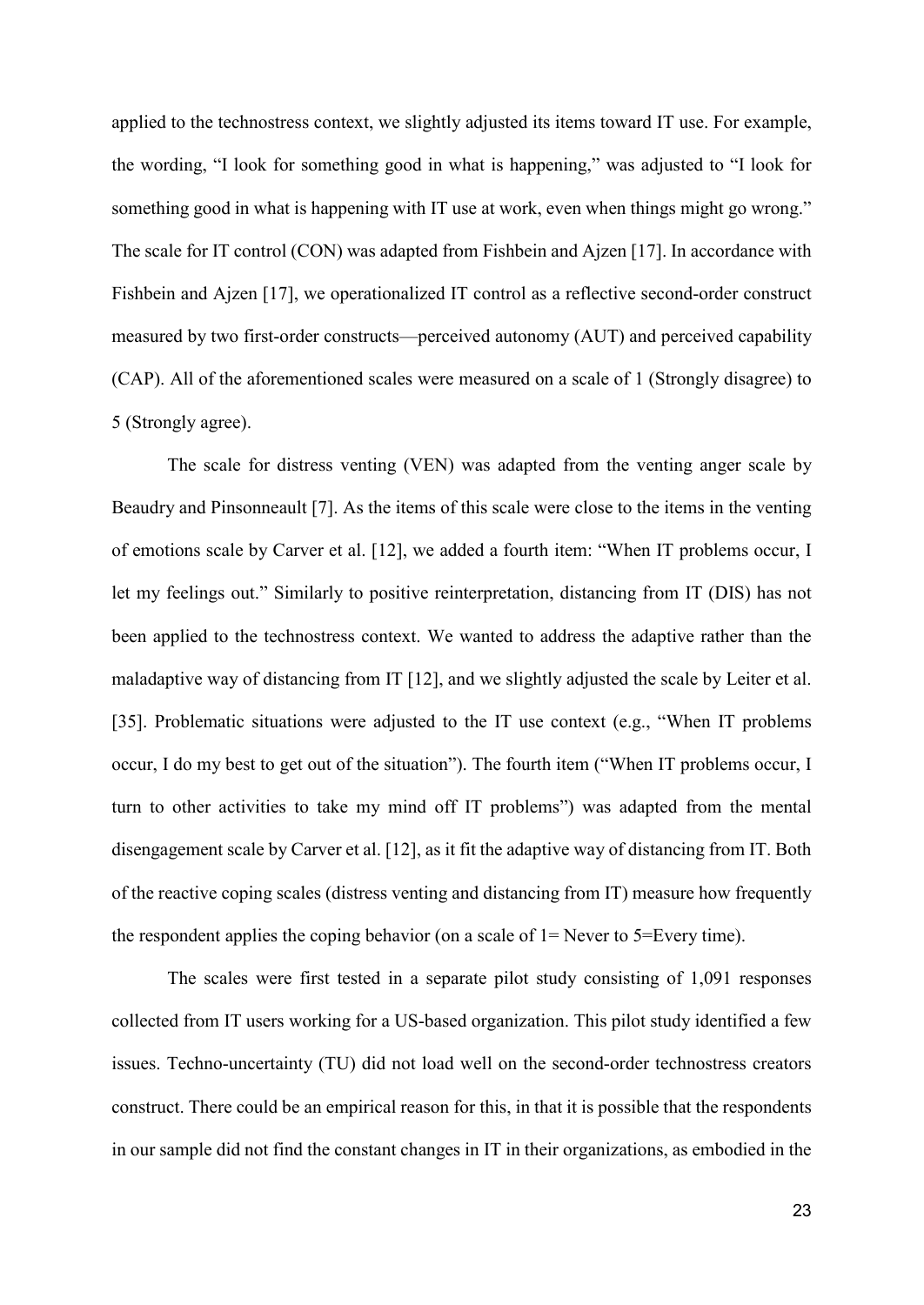techno-uncertainty first-order construct, to be as stressful as the other first-order constructs. Based on this, we decided to proceed with the remaining four first-order constructs of technostress creators for our main study. Minor modifications were also made to the coping responses-related constructs due to low loading. For example, the items for distancing from IT (DIS) mainly concerned mental distancing, and items such as "I do my best to get out of the situation" did not load well on the construct. Based on Leiter [\[35\]](#page-36-12), this item was replaced with one concentrating on mental disengagement: "I try not to be concerned about the IT that created the problems." The final scales of the study are reported in Table 2.

### **Data analysis**

We analyzed the collected data following an incremental approach similar to Srivastava et al. [\[54\]](#page-37-2), which is based on the estimation of multiple nested models with increasing complexity. In Model 1, the three control variables (gender, age, and IT experience) were considered. In Model 2, technostress creators, distress venting, distancing from IT, positive reinterpretation, and IT control were added as additional antecedents of IT-enabled productivity. In Model 3, distress venting, distancing from IT, positive reinterpretation, and IT control were additionally hypothesized to act as first-order moderators for the effect of the technostress creators on IT-enabled productivity (four two-way interactions). Finally, in Model 4, positive reinterpretation and IT control were additionally hypothesized to act as second-order moderators for the aforementioned first-order moderations (two three-way interactions). In addition, positive reinterpretation and IT control were also modeled to act as first-order moderators for the effects of distress venting and distancing from IT on IT-enabled productivity (two two-way interactions) in order to cover all the main effects and the first-order moderations underlying the hypothesized two-order moderations, as suggested by Aiken et al. [\[1\]](#page-34-5).

We used the IBM SPSS Statistics 24 and the Mplus version 7.11 software for data analysis. The SPSS software was used for data preparation and preliminary analysis, whereas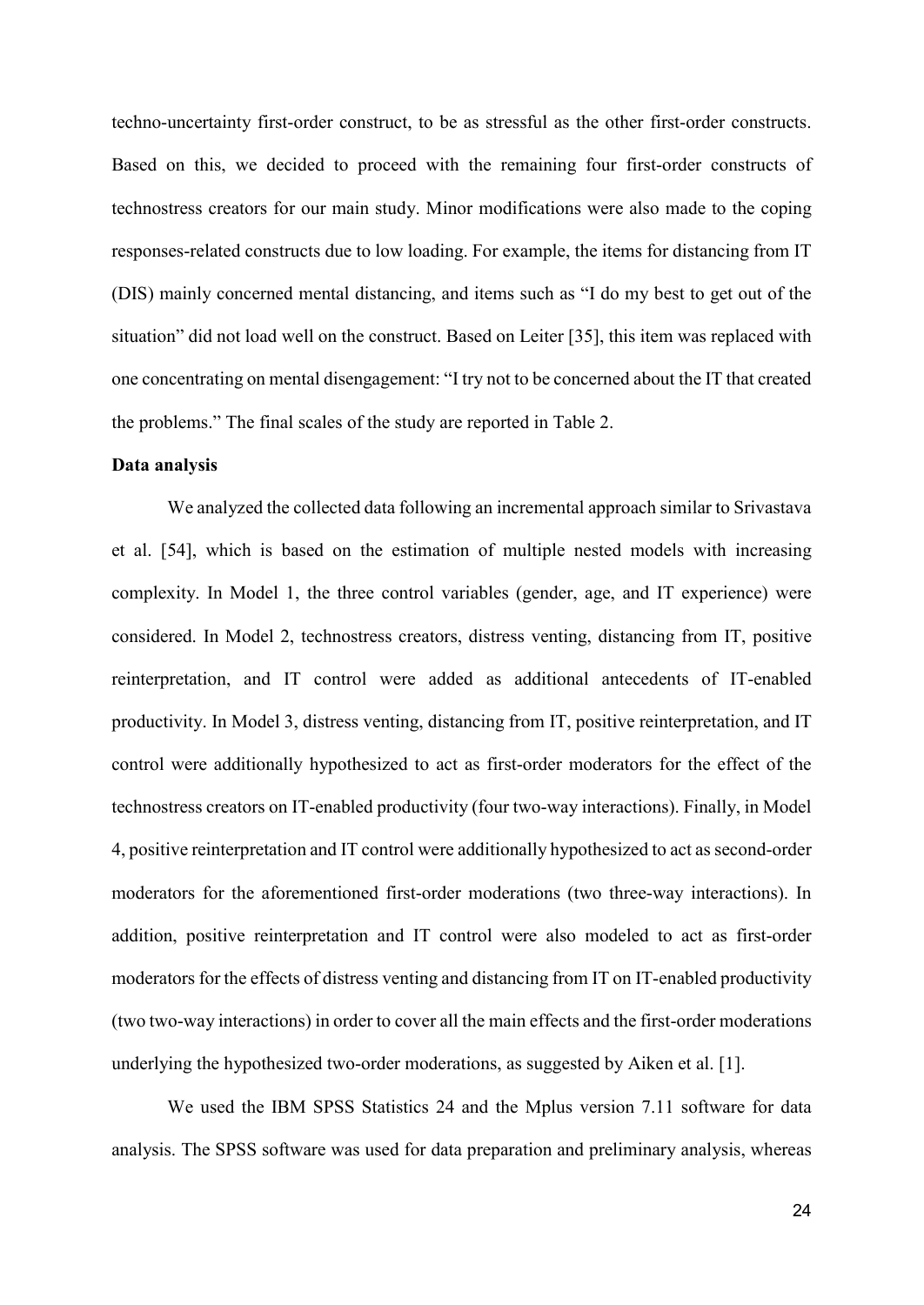the Mplus software was used for structural equation modelling (SEM). Because of the potential deviations from normality in the indicator variables, we used the MLR option of Mplus as the model estimator, which stands for the maximum likelihood estimator robust to non-normal data. The potential missing values were handled using the FIML option of Mplus, which stands for full information maximum likelihood and uses all available data for the model estimation. We estimated the interaction effects in Models 3 and 4 using the latent moderated structural equation (LMS) method by Klein and Moosbrugger [\[30\]](#page-36-13) and a Monte Carlo integration with a total of 10,000 integration points. This method enables the simultaneous estimation of all the model parameters, in contrast to the more commonly applied two-step approaches in which the parameters of the measurement and structural models are estimated separately, often resulting in the omittance of measurement error.

#### **RESULTS**

## **Construct reliability and validity**

Reliability and validity were evaluated at both indicator and construct levels. Indicator reliabilities and validities were evaluated using standardized confirmatory factor analysis (CFA) loadings of the indicators in Mplus, which are reported in Table 2 along with the means and standard deviations. As a criterion for acceptable reliability and validity, we used the factor loading threshold of 0.4 as suggested by Gefen et al. [\[24\]](#page-35-15). As can be seen in the Table, the reliability and validity of the indicators could be considered to be at an acceptable level.

Construct reliability was assessed using composite reliability (CR) suggested by Fornell and Larcker [\[21\]](#page-35-16), with which it is commonly expected that each construct should have a CR greater than or equal to 0.7 for it to exhibit acceptable reliability [\[43\]](#page-36-14). The CR of each construct is reported in the first column of Table 3. As can be seen, all the constructs met this criterion.

Construct validity was assessed by examining the convergent and discriminant validities of the constructs as suggested by Fornell and Larcker [\[21\]](#page-35-16). To exhibit acceptable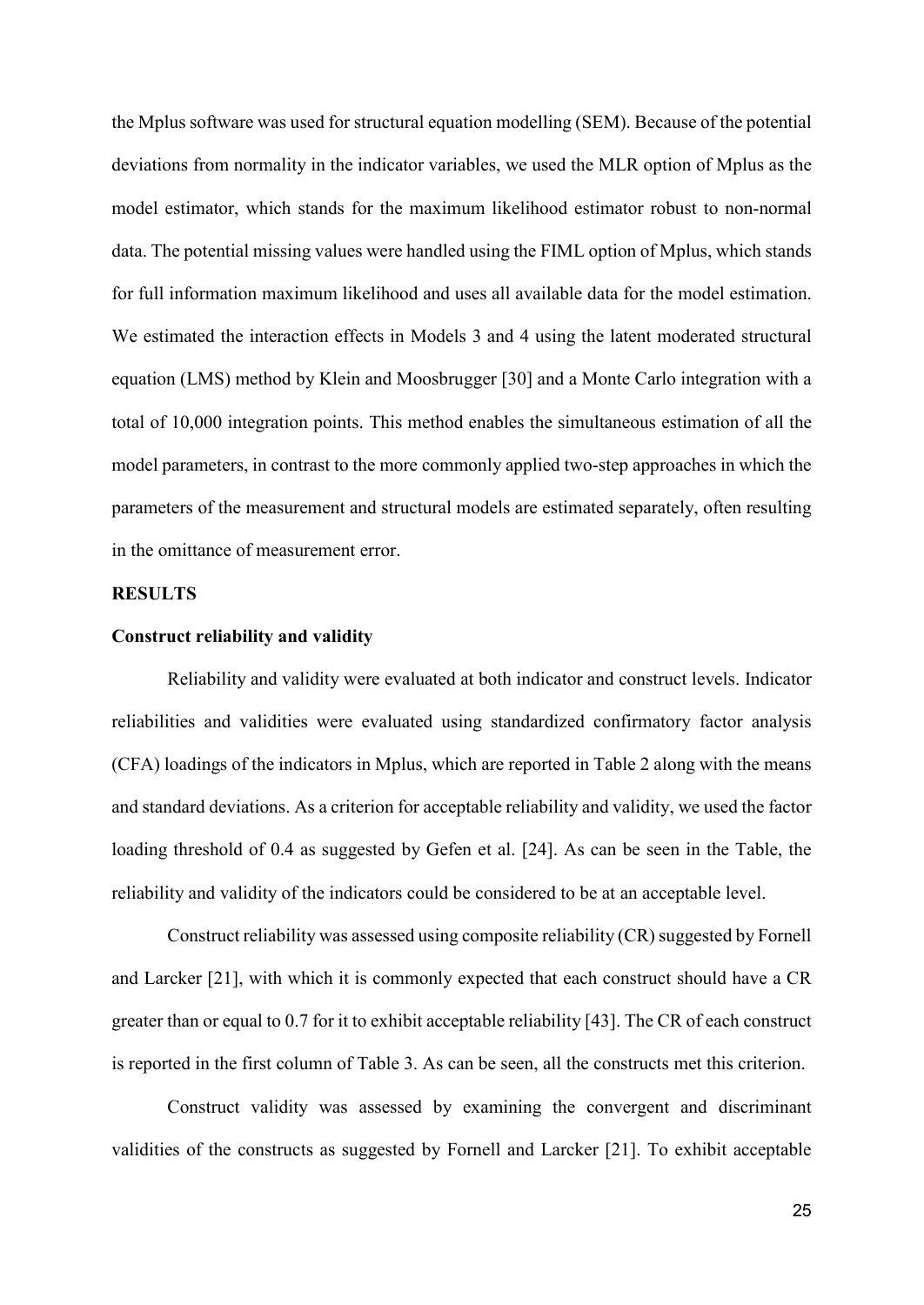convergent validity, the first criterion requires that each construct has an average variance extracted (AVE) greater than or equal to 0.5, meaning that, on average, each construct should explain at least half of the variance of its indicators. As can be seen in Table 3, all the constructs met this criterion. To exhibit satisfactory discriminant validity, the second criterion requires that each construct should have a square root of AVE greater than or equal to its absolute correlation with the other constructs. As can be seen in Table 3, all the constructs also met this criterion, with the exception of the TO, TI, TC, and TIS constructs, as well as the CAP and AUT constructs, which correlated highly with each other. However, these high correlations are acceptable and can be expected, because these first-order constructs act as reflective indicators of the corresponding second-order TS and CON constructs [\[13\]](#page-35-17). Thus, they do not pose a threat to discriminant validity.

As our data was collected with self-reported measures, we also tested for potential common method variance (CMV) and common method bias (CMB). After a thorough examination of two different tests (cf. Appendix 1), we observed some CMV in the model indicators but did not find this to result in CMB in the model estimates. Thus, CMV and CMB are not significant concerns in our study.

## **Model estimation and hypotheses testing**

The model estimation results regarding the size and statistical significance of each examined effect are reported in Table 4, and the key results are illustrated in Figure 2. Also, Table 4 reports the proportion of explained variance  $(R^2)$  and the potential change in the proportion of explained variance  $(\Delta R^2)$  in IT-enabled productivity when compared to the previous model. In accordance with the recommendation by Aiken et al. [\[1\]](#page-34-5), all the effect sizes are reported as unstandardized to avoid ambiguities in interpreting the two-way and three-way interactions in Models 3 and 4. The proportions of explained variance in Models 3 and 4 were calculated manually from the model estimates following the formulas by Maslowsky et al. [\[39\]](#page-36-15)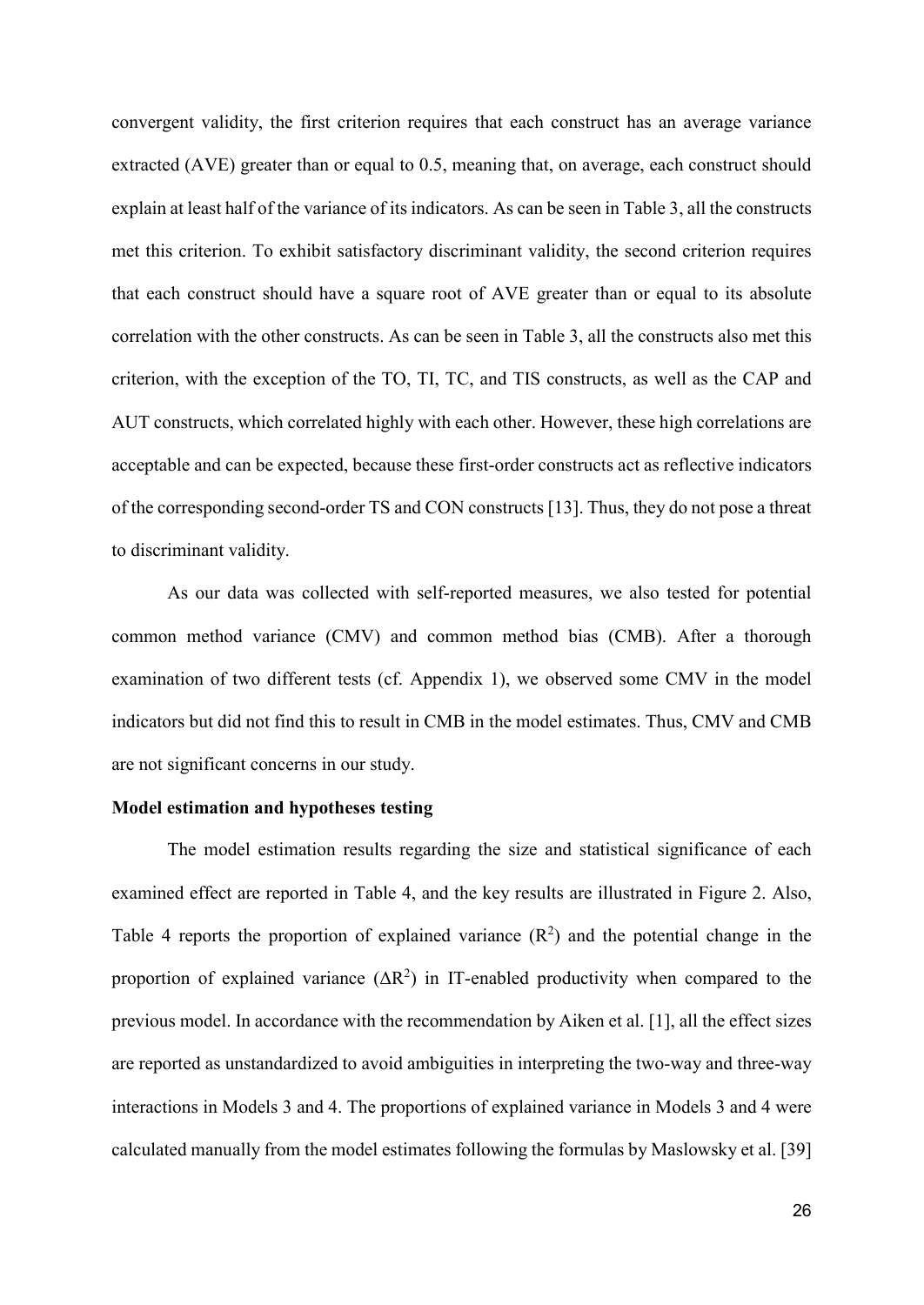and Muthén and Asparouhov [\[42\]](#page-36-16), as the Mplus software does not report them automatically due to the use of the LMS method in model estimation.

The goodness-of-fit for Models 1 and 2 was assessed using the chi-square  $(\chi^2)$  / degrees of freedom (df) ratio and four fit indices [\[28,](#page-36-17) [27\]](#page-36-18): the comparative fit index (CFI), the Tucker-Lewis index (TLI), the root mean square error of approximation (RMSEA), and the standardized root mean square residual (SRMR). Together, they assess the model fit comprehensively from both relative (CFI and TLI) and absolute (RMSEA and SRMR) perspectives [\[27\]](#page-36-18). These goodness-of-fit statistics are reported in Table 5. In the case of both Model 1 and Model 2, the  $\chi^2$  / df ratio met the cut-off criterion for acceptable fit ( $\chi^2$  / df < 3.0) that is suggested by Kline [\[31\]](#page-36-19). Furthermore, acceptable fit was also suggested by the four fit indices, whose values met the respective cut-off criteria (CFI  $\geq$  0.90, TLI  $\geq$  0.90, RMSEA  $\leq$ 0.06, and SRMR  $\leq$  0.08,), suggested by Hu and Bentler [\[28\]](#page-36-17) as well as Gefen et al. [\[25\]](#page-35-18).

For Model 3 and Model 4, which were estimated using the LMS method, the  $\chi^2$  / df ratio is not available nor the aforementioned four fit indices [\[39\]](#page-36-15). Therefore, their goodnessof-fit was assessed using the log-likelihood ratio test as suggested by Maslowsky et al. [\[39\]](#page-36-15). The log-likelihood value, the number of free parameters, and the result of the log-likelihood ratio test for both the models are reported in Table 6. In addition, Table 6 reports the Satorra-Bentler scaling correction factor (SCF), which was used to correct the value of the test statistic (D) due to the usage of the MLR estimator in estimating the models [\[48\]](#page-37-14). In the case of both models (3 and 4), the test rejected the null hypothesis of there being no statistically significant loss in the fit of Model 2 in comparison to Model 3 and the fit of Model 3 in comparison to Model 4. Thus, inversely, we can infer that the goodness-of-fit of both Models 3 and 4 remains better than the goodness-of-fit of Model 2, which was assessed as acceptable above.

Regarding the results reported in Table 4, each of the nested models (Models 1–4) that added complexity to the analysis enabled a larger proportion of the variance explained in IT-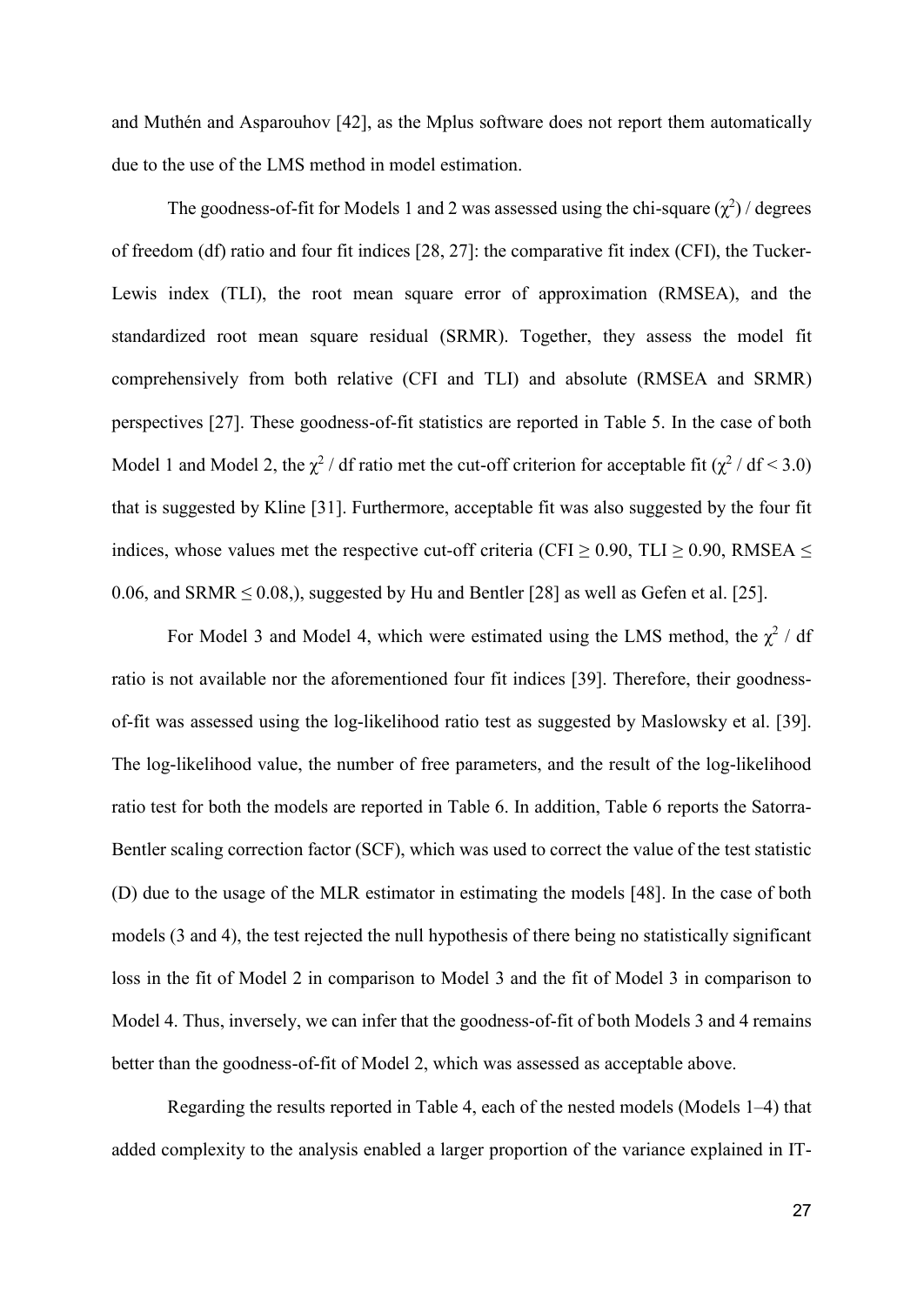enabled productivity. It is important to note the considerable change in the interpretation of the effect of the technostress creators on IT-enabled productivity between Model 2 as well as Models 3 and 4. In Model 2, the effect size can be expressed with only one value, which is independent of the scores of distress venting, distancing from IT, positive reinterpretation, and IT control. In contrast, in Models 3 and 4, the effect becomes conditional, and its size depends on the scores of these four constructs. If the score of all four constructs is equal to the mean score of the construct (i.e., zero, because the constructs are mean-centered), the effect size is equal to the value listed in Row 4 of Table 4 (which also lists the size of the unconditional effect in the case of Model 2). However, if the scores of the four constructs change, the effect size changes in proportion to the coefficients reported in rows 9–12 in the case of Model 3, and additionally in rows 17–20 in the case of Model 4. In other words, in Models 3 and 4, the effect size of the technostress creators on IT-enabled productivity cannot be expressed with only one value like in Model 2.

With respect to hypotheses support, the effect of the technostress creators on IT-enabled productivity (H1) was tested in Model 2 and the remainder of the nested models. The effect was found to be statistically significant in each of the models, indicating a negative relationship between the technostress creators and IT-enabled productivity. H1 was therefore supported. First-order moderations (Models 3–4) were used to test H2a and H2b, which concerned reactive coping behaviors as moderators of the relationship between the technostress creators and ITenabled productivity. The moderation by distress venting was found to be statistically not significant. Thus, H2a was not supported. In contrast, the moderation by distancing from IT was found to be statistically significant and positive. Thus, H2b was supported. Furthermore, the effects of positive reinterpretation and IT control on IT-enabled productivity were tested and found to be statistically significant and positive. Thus, both H3a and H3b were supported.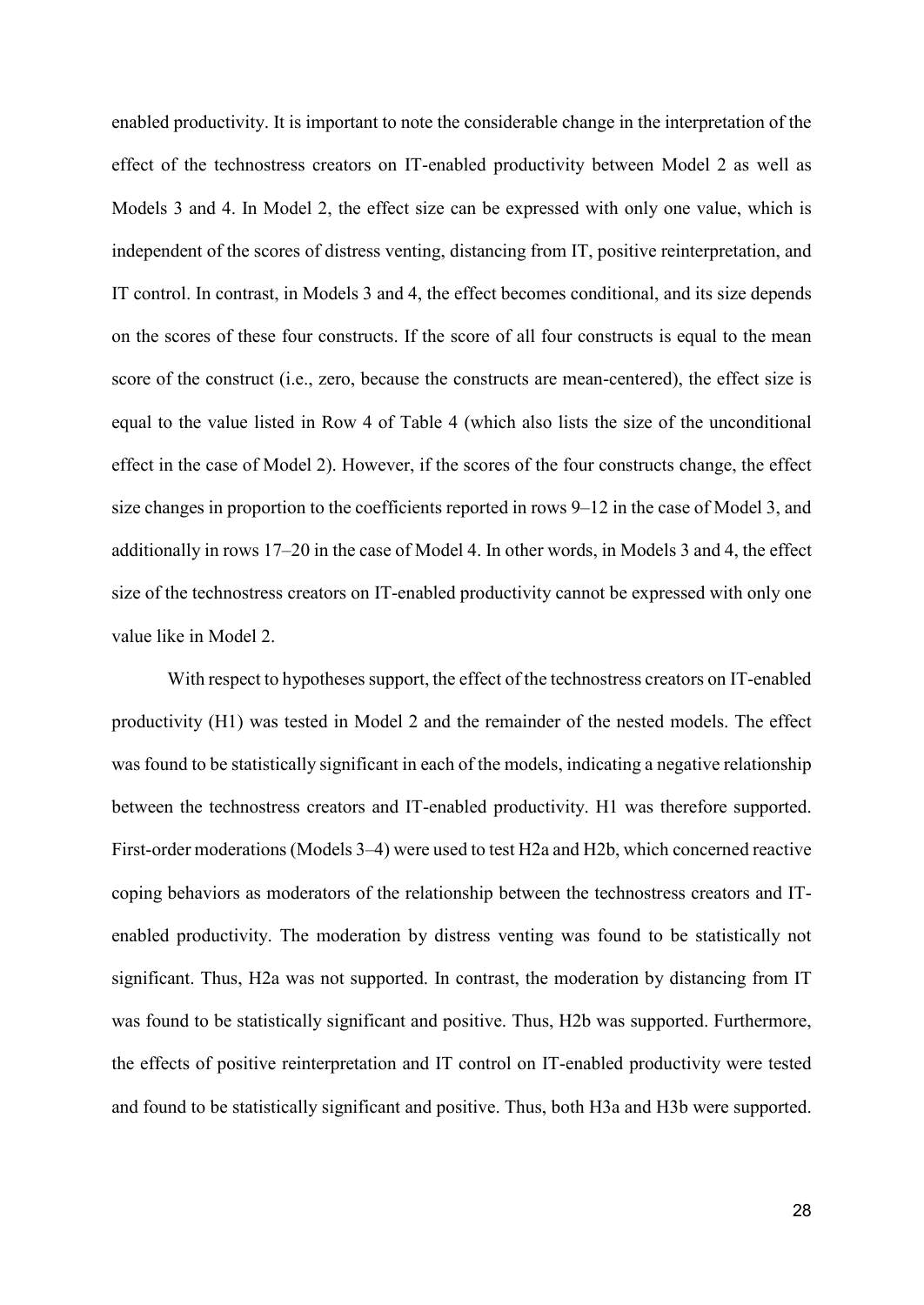Second-order moderations (Model 4) were used to test H4a–d. Of the added secondorder moderations, all were found to be statistically significant. Positive reinterpretation was found to have a negative effect on moderation by distress venting and a positive effect on the moderation by distancing from IT. In contrast, IT control was found to have a positive effect on the moderation by distress venting and a strong negative effect on the moderation by distancing from IT. In order to interpret these results and to examine H4a–d more thoroughly, Tables 7–10 illustrate the size and statistical significance of the effect of the technostress creators on IT-enabled productivity changes, depending on the pairwise scores of distress venting and distancing from IT as well as of positive reinterpretation and IT control constructs. These changes are also plotted graphically in Appendix 2. In accordance with Aiken et al. [\[1\]](#page-34-5), the low and high scores refer to the scores that are one standard deviation below or above the mean score of the construct, whereas the medium score refers to no deviation from the mean score of the construct (i.e., zero, because the constructs are mean-centered).

In terms of distress venting and positive reinterpretation (Table 7), the results suggest that the interaction between the lower levels of distress venting and the high and medium levels of positive reinterpretation are favorable, as the negative relationship between the technostress creators and IT-enabled productivity is practically nullified (0.066 with high positive reinterpretation) or at least made less negative  $(-0.141)$ <sup>\*</sup> with medium positive interpretation). However, this is not the case with low levels of positive reinterpretation, where the lower levels of distress venting tend to make the effect of the technostress creators on IT-enabled productivity more negative. Thus, H4a is supported.

With respect to distancing from IT and positive reinterpretation (Table 8), the results suggest that the higher levels of distancing from IT, together with all levels of positive reinterpretation, have favorable effects on the relationship between the technostress creators and IT-enabled productivity. However, this is especially the case with medium and high levels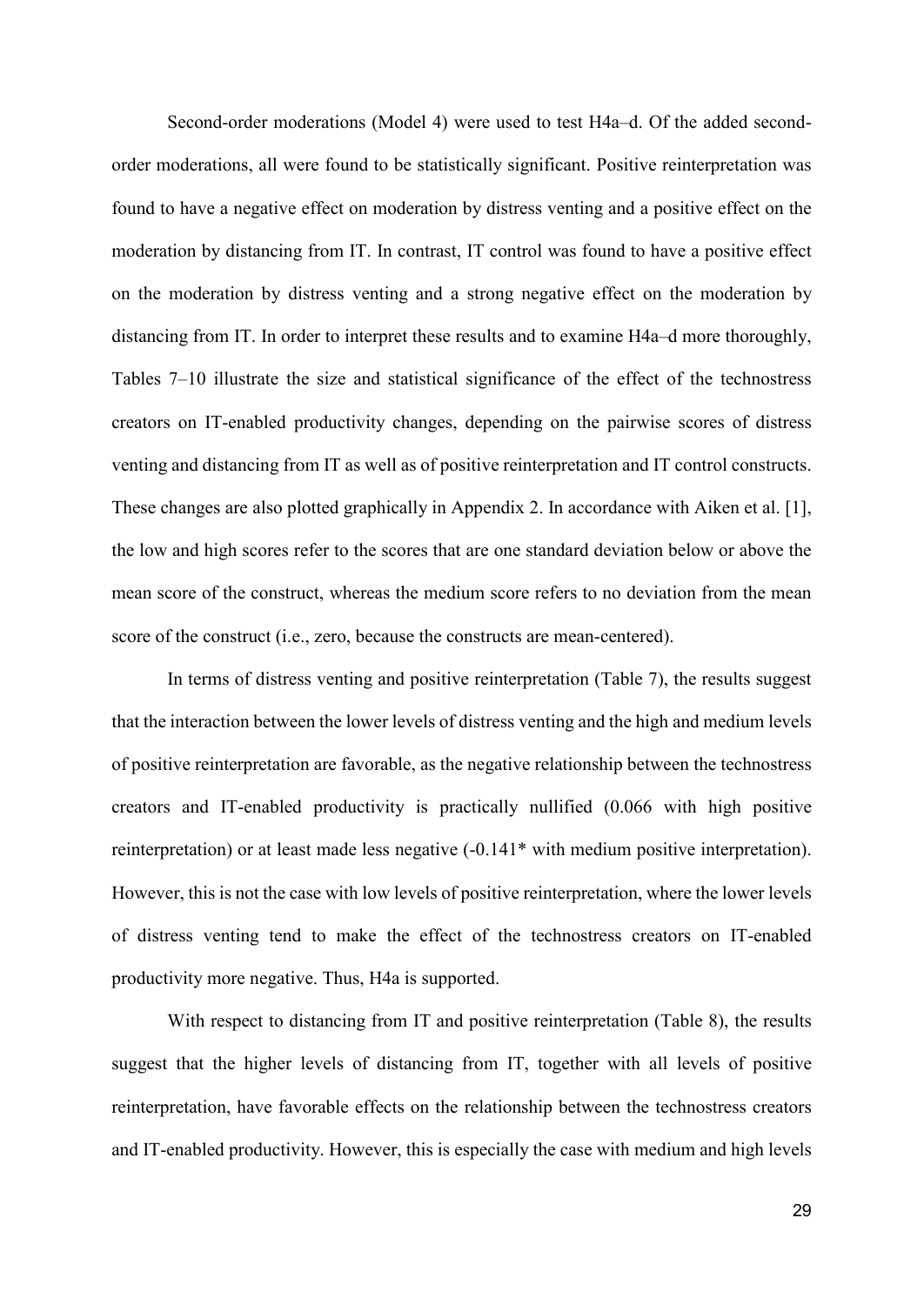of positive reinterpretation, where the higher levels of distancing from IT can practically nullify the negative relationship between the technostress creators and IT-enabled productivity (0.034) or even turn it into a positive one (0.255\*). Thus, H4b is supported.

Regarding distress venting and IT control (Table 9), the results suggest that the interaction of the higher levels of distress venting and IT control practically nullifies the negative relationship between the technostress creators and IT-enabled productivity (-0.005). However, this is not the case with medium and low levels of IT control, where the higher levels of distress venting tend to make the relationship between the technostress creators and ITenabled productivity more negative. Thus, H4c is supported.

Finally, in terms of distancing from IT and IT control (Table 10), the results suggest that the interactions of the higher levels of distancing from IT and low and medium levels of IT control can even turn the potentially highly negative relationship between the technostress creators and IT-enabled productivity into a positive one (0.249\*) or, at least, practically nullify it (0.034). In contrast, together with high levels of IT control, the higher levels of distancing from IT tend to make the relationship between the technostress creators and IT-enabled productivity more negative. Thus, H4d is supported.

In general, our hypotheses were well supported (Summary of the results can be found in Appendix 3). However, a detailed investigation of the conditions in which coping responses become effective in association with proactive coping revealed conditions that may not always be favorable.

Our study results provide additional insights that help to delineate the effects that certain reactive coping behaviors have in the technostress context. Model 4 indicates that distress venting has a negative relationship with IT-enabled productivity. This additional insight is important because it provides evidence that reactive coping behaviors are inadequate in the technostress context. Another additional insight is in regard to the control variables. None

30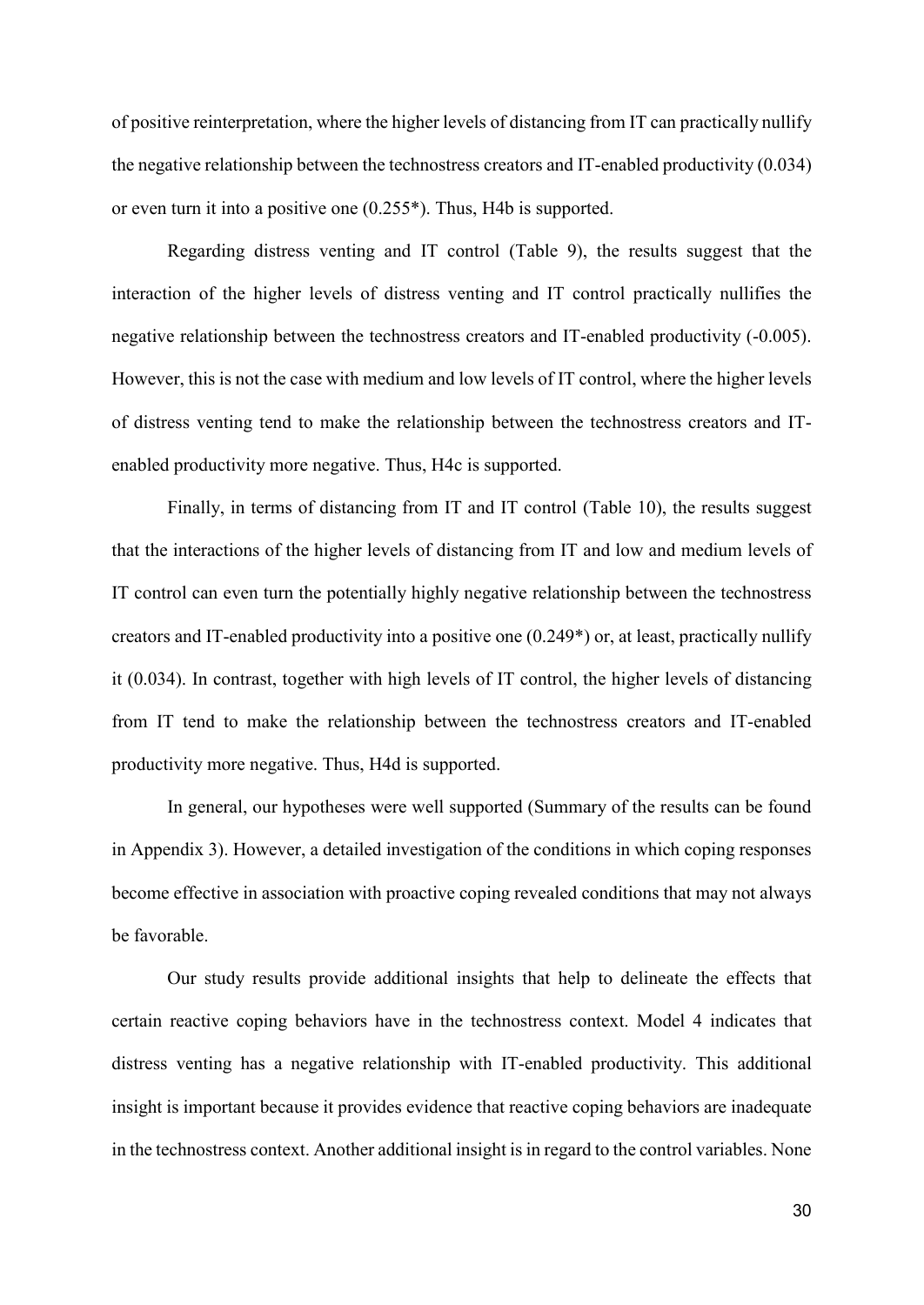of the three control variables (gender, age, and IT experience) were found to have a statistically significant effect on IT-enabled productivity in Model 1 and, by themselves, were able to explain practically none (0.0%) of the variance in IT-enabled productivity. However, it should also be noted that, together with the constructs in the following three models (2, 3, and 4), the effect of gender on IT-enabled productivity was found to be statistically significant, suggesting that women (coded 1) were slightly more productive with IT in comparison to men (coded 0). Next, we discuss the implications of these results in more detail.

#### **DISCUSSION**

Our study focused on organizational IT users' ways of coping with stressful IT use. Drawing from concepts of coping [\[2,](#page-34-1) [20,](#page-35-0) [51\]](#page-37-9), we conceptualize and validate important relationships that demonstrate proactive and reactive coping behaviors for dealing with technostress. Next, we discuss the contributions of the study.

## **Contributions to research**

This study makes three important contributions to IS research on stress and coping, namely: (1) theorizing and validating proactive and reactive coping in the context of workplace technostress; (2) investigating the interactions between the proactive and reactive coping behaviors; and (3) demonstrating the inadequacy of reactive coping behaviors when deployed in isolation from proactive coping behaviors. We reflect on these contributions below.

Studies have examined (e.g., [\[58\]](#page-37-4)) the negative relationship between the technostress creators and the behavioral strain of IT-enabled productivity in organizations. Our study extends this finding in a conceptually new direction by revealing how individuals engage in proactive and reactive coping behaviors to weaken this negative relationship. Drawing from concepts on coping [\[51,](#page-37-9) [2,](#page-34-1) [40,](#page-36-9) [60\]](#page-37-7), we show that both proactive coping (positive reinterpretation and IT control) and reactive coping (distress venting and distancing from IT) play specific roles in alleviating the negative relationship between the technostress creators and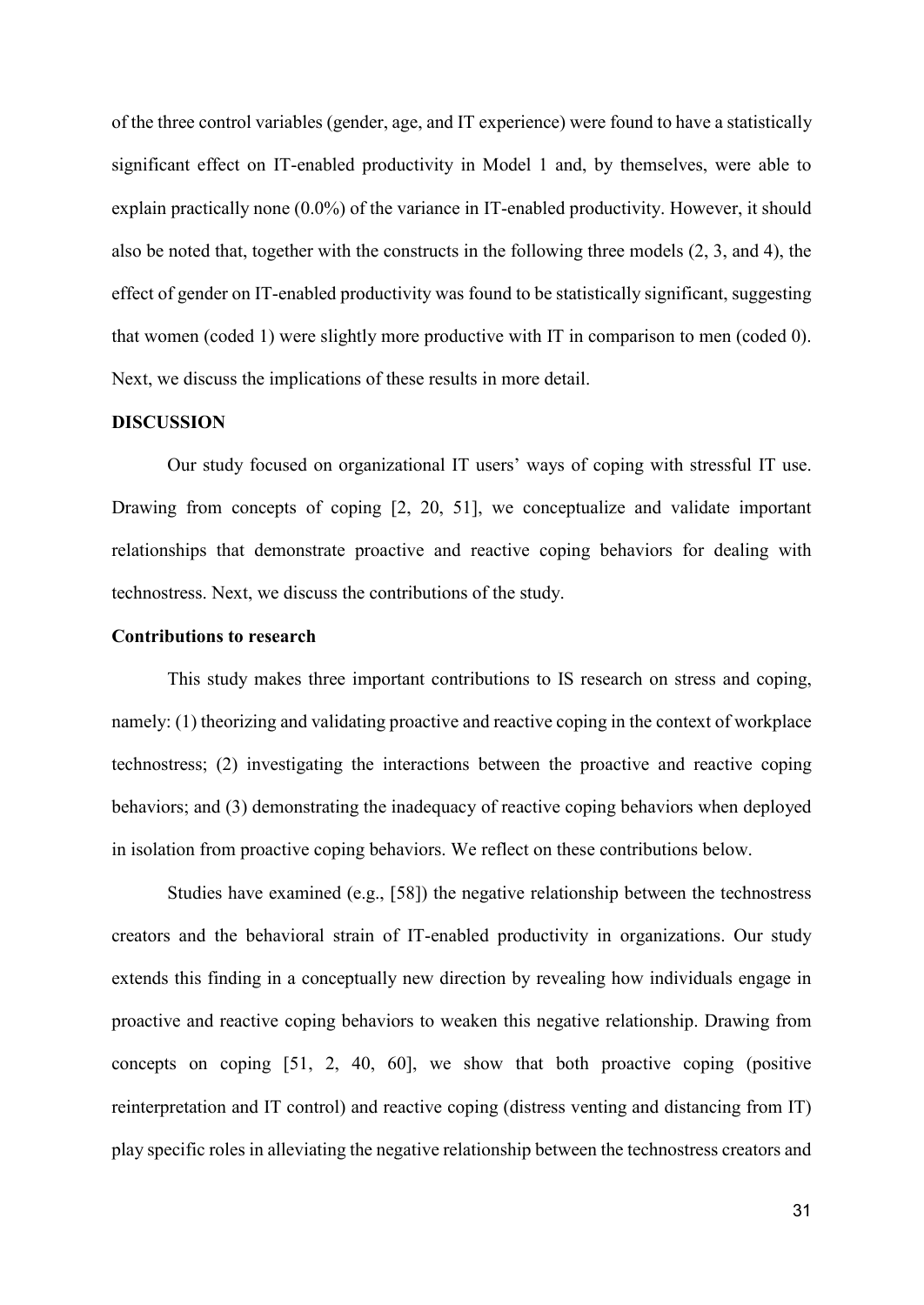IT-enabled productivity. Reactive coping behaviors help IT users moderate downwards the strength of the negative relationship between the technostress creators and IT-enabled productivity. The proactive behaviors, on their part, strengthen the IT users' ability to cope with stressful situations in a two-fold manner. One, they decrease the behavioral strain – in this case they have a positive relationship with increased IT-enabled productivity. Two, they influence the effects of reactive coping behaviors that occur in response to stressful situations. To our knowledge, this is one of the first studies to explain how individuals can deploy these two coping behaviors together in dealing with technostress. Given the under-representation of coping in the technostress literature, as recently noted [\[56\]](#page-37-3), this contribution is a timely cumulative attempt at taking the technostress literature conceptually and empirically forward.

Our second contribution is an understanding of the conditions in which the interactions between the proactive and reactive coping behaviors affect the relationship between the technostress creators and IT-enabled productivity. The findings illustrate that the effects of reactive coping behaviors are moderated by proactive coping behaviors. This means that distress venting and distancing from IT have differing effects depending on the individuals' positive reinterpretation and IT control. Positive reinterpretation, combined with distancing from IT or low distress venting, can diminish the negative relationship between the technostress creators and IT-enabled productivity. High IT control combined with distress venting can similarly moderate downwards the strength of this negative relationship. Individuals with high IT control do not, however, benefit from distancing from IT. These users are likely to retain their IT-enabled productivity in the face of technostress creators even without distancing.

Our third contribution is to explain that reactive coping alone is not adequate for coping with technostress. Distress venting and distancing from IT are common reactions to coping and the literature (e.g., [\[12\]](#page-35-1)) suggests that such reactions to stress are perhaps unavoidable because they occur instinctively. However, our study shows that these coping behaviors on their own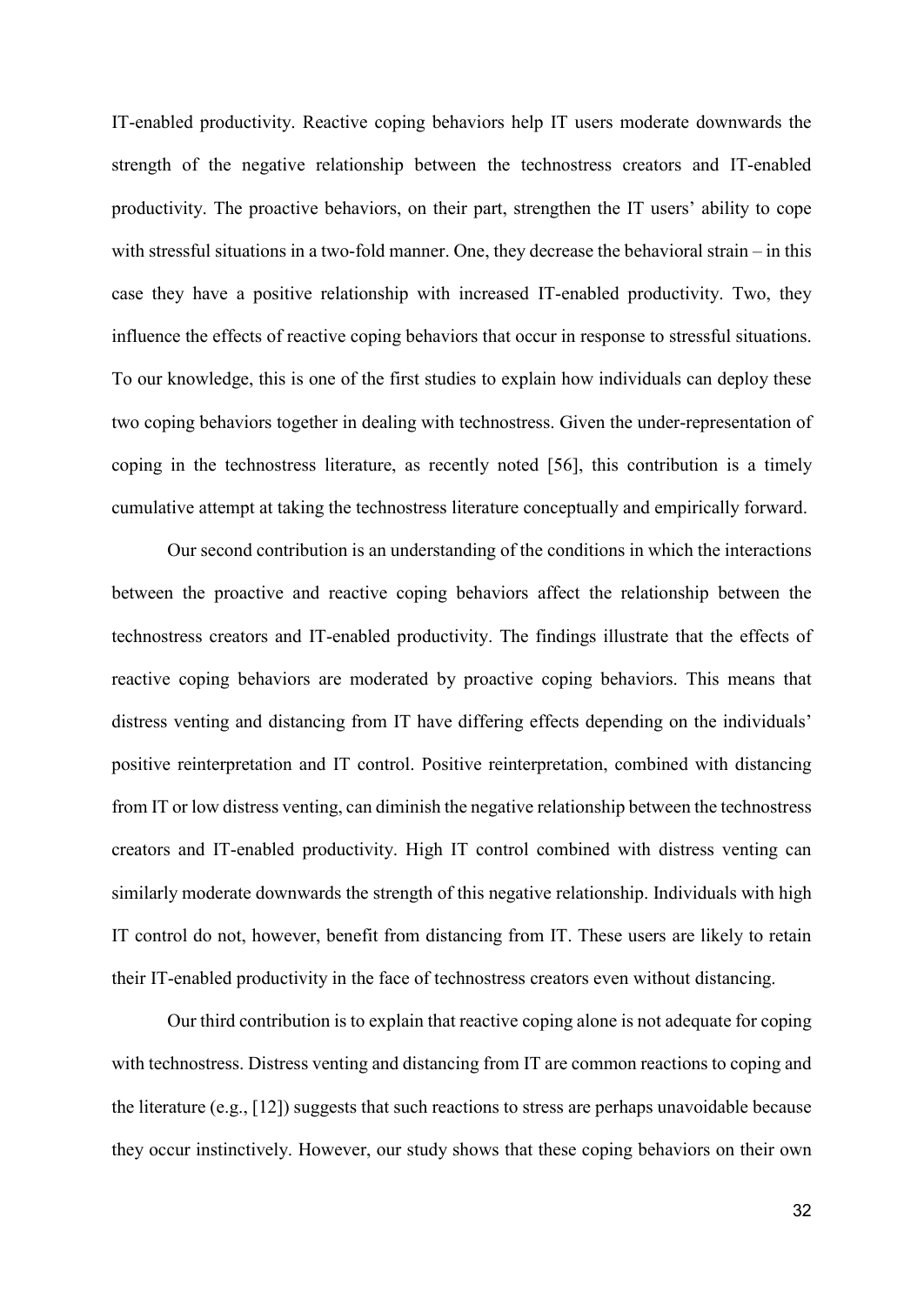are not enough. Indeed, in our sample of respondents, distress venting does not even weaken the negative relationship between the technostress creators and IT-enabled productivity. Distancing from IT is marginally better because it does weaken this negative relationship. However, as emphasized above, both of these behaviors, when augmented by the interaction effect of the two proactive coping behaviors of positive reinterpretation and IT control, create a further reduction of the negative relationship between the technostress creators and ITenabled productivity.

Overall, this study advances our understanding of the coping behaviors for technostress and their theoretical interrelations. As emphasized by Bandura [\[5\]](#page-34-4), the self-beliefs and cognitive structures of individuals have a significant effect on their coping behaviors in stressful situations. Our findings suggest that proactive coping behaviors can steer the effects of reactive coping behaviors when individuals are threatened by technostress creators [\[51,](#page-37-9) [20,](#page-35-0) [60,](#page-37-7) [52\]](#page-37-6). The explanatory power of the four models shows that the proportion of the variance extracted increases as moderation effects are taken into account. This shows that the four coping behaviors are interrelated [\[51,](#page-37-9) [2,](#page-34-1) [20\]](#page-35-0).

#### **Contributions to practice**

Our study contributes to practice by explaining 1) how IT users in organizations can tackle technostress and 2) how organizations can support their employees in coping with technostress. First, IS research has lacked empirical studies that could inform IT users about whether certain responses to technostress creators (i.e., distress venting and distancing from IT) could help in clearing out some emotions during stressful occurrences in IT use. Our study suggests that such coping behaviors may be helpful. However, it indicates that, along with and in addition to these responses, a positive personal interpretation of stressful IT use situations and control over one's IT use can help IT users to retain their IT-enabled productivity in the face of technostress. While it is perhaps not incorrect to say that IT users are likely to face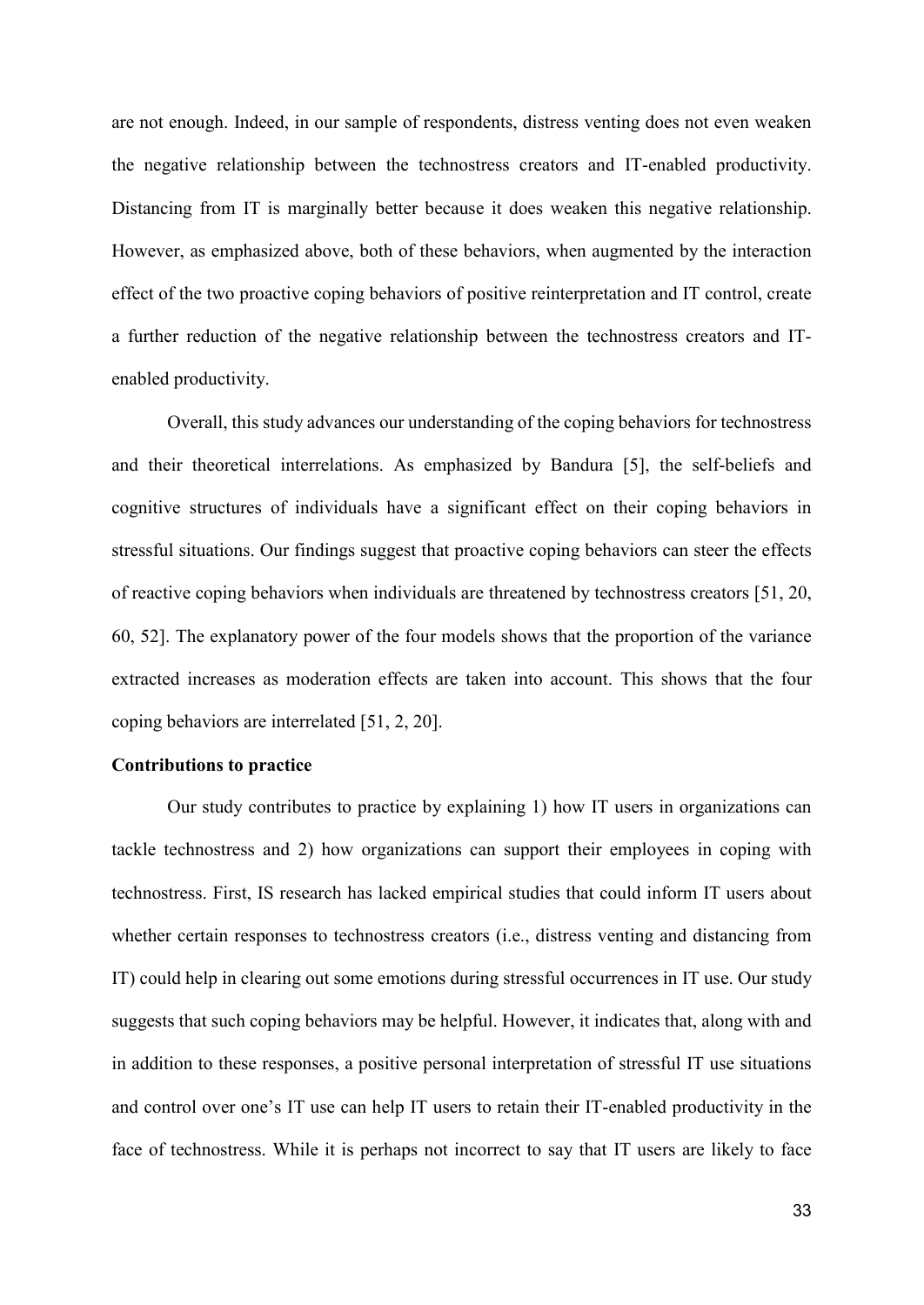technostress situations on an ongoing basis, this study suggests that IT users have the power to deal with these situations on their own with both proactive and reactive coping behaviors.

Second, organizations can use our findings to educate and support their employees to cope with technostress. This can be done in a two-pronged way. Firstly, organizations can develop programs for employees to identify specific technostress creators they face on an ongoing basis in their work situations. Secondly, it is important to note that coping with technostress is a matter of nuance and personalization, because there are different ways of doing it. To this end, organizations can develop a dossier of possible coping behaviors (including the four that we study) that employees can reflect on, in order to gauge the effectiveness of different behaviors for their own personal IT use situations. They can then facilitate employees' efforts in implementing the different behaviors. For example, they can run wellness programs that create awareness of the benefits of taking breaks from IT use and airing emotions about technostress situations in a constructive way, and competency development programs that can instill in employees a greater of positivity and control with respect to IT use to prepare them for facing technostress situations. Through these sorts of programs, organizations can steer their employees' IT use behaviors toward increased ITenabled productivity even in the face of technostress.

#### **Limitations and further research**

Our study has limitations. First, it was based on self-reported data from IT users in a workplace context, measured at a single point in time. That said, for ongoing and chronic stress situations [\[20\]](#page-35-0), such as technostress, it is suggested that assessing coping subjectively is useful because individuals can better reflect on their own coping behavior. We do acknowledge that other types of research designs, such as interventionist approaches that allow pre- and posttests, could contribute to the empirical validation of coping. We also express caution for the possibility of generalization because, even though the data were collected from organizational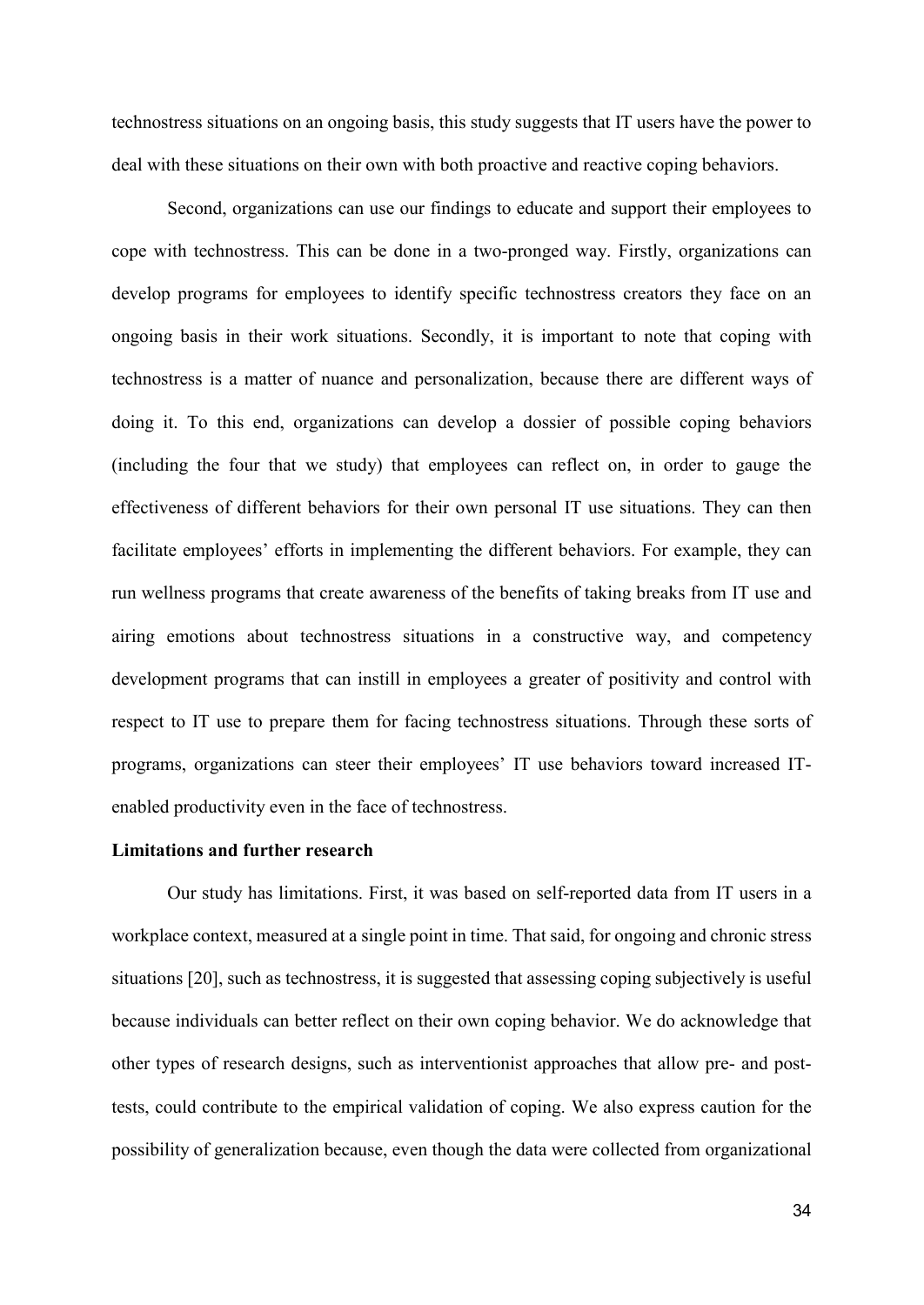IT users in multiple industries, all the organizations to which the respondents of this study belonged are based in the US.

Second, our study focused on specific coping behaviors. The inclusion of additional coping behaviors in future studies could provide a more comprehensive impression of coping with technostress. For example, other proactive coping approaches, such as self-monitoring [\[11\]](#page-35-8), and reactive approaches, such as denial [\[12\]](#page-35-1), can be studied.

Third, our study concentrated on the effects of coping behaviors on the relationship between the technostress creators and IT-enabled productivity. Future research could look at other outcomes, such as IT-enabled innovation and job satisfaction. Another potential topic is to examine how the technostress creators and their outcomes can shape one another over time and what the role of coping behaviors is in these relationships.

## **CONCLUSION**

Research has emphasized the importance of technostress in organizations, and coping as an under-studied aspect of it. This study shows how organizational IT users can cope with technostress by engaging in particular coping behaviors. In this regard, we took a first step toward validating specific proactive and reactive coping behaviors in the context of workplace technostress. We hope that our study will provide a foundation for the investigation of further coping behaviors for technostress.

## **REFERENCES**

- <span id="page-34-5"></span>1. Aiken, L. S., West, S. G., and Reno, R. R. *Multiple regression: Testing and interpreting interactions*. Sage, 1991.
- <span id="page-34-1"></span>2. Aspinwall, L.G. and Taylor, S.E. A stitch in time: self-regulation and proactive coping. *Psychological bulletin*, 121, 3 (1997), 417–436.
- <span id="page-34-3"></span>3. Avey, J. B., Reichard, R. J., Luthans, F., and Mhatre, K. H. Meta‐analysis of the impact of positive psychological capital on employee attitudes, behaviors, and performance. *Human resource development quarterly,* 22, 2 (2011), 127-152.
- <span id="page-34-0"></span>4. Ayyagari, R., Grover, V., and Purvis, R. Technostress: Technological Antecedents and Implications. *MIS quarterly*, 35, 4 (May 2011), 831–858.
- <span id="page-34-4"></span>5. Bandura, A. Social cognitive Theory of Self-Regulation. *Organizational Behavior and Human Decision Processes*, 50, (1991), 248–287.
- <span id="page-34-2"></span>6. Beaudry, A. and Pinsonneault, A. Understanding user responses to information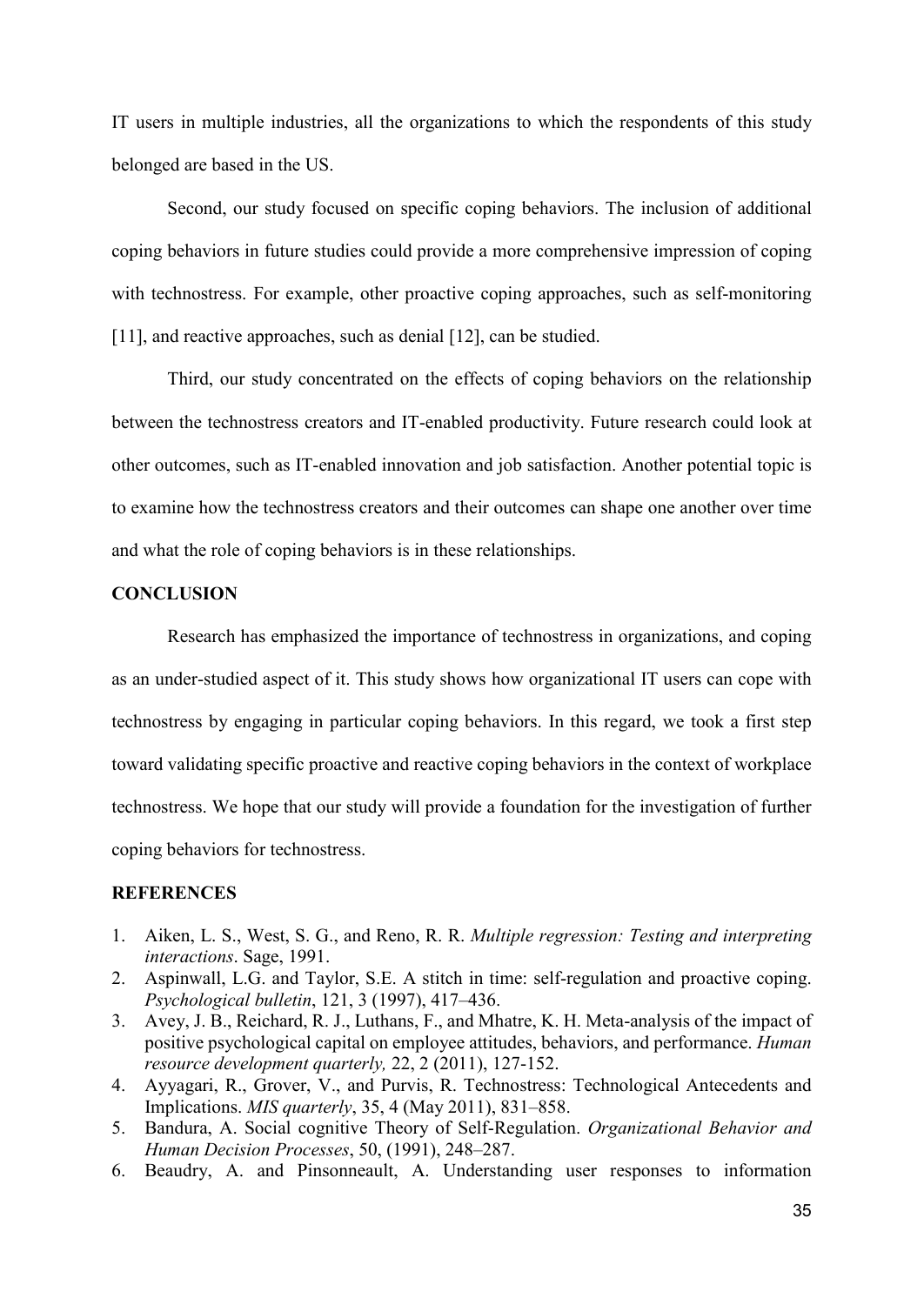technology: a coping model of user adaptation. *MIS Quarterly*, 29, 3 (2005), 493-524.

- <span id="page-35-4"></span>7. Beaudry, A. and Pinsonneault, A. The Other Side of Acceptance: Studying the Direct and Indirect Effects of Emotions on Information Technology Use. *MIS Quarterly*, 34, 4 (2010), 689–710.
- <span id="page-35-10"></span>8. Blascovich, J., and Tomaka, J. *The biopsychosocial model of arousal regulation*. Advances in experimental social psychology. New York: Academic Press, 1996, 1–51.
- <span id="page-35-11"></span>9. Brissette, I., Scheier, M.F., and Carver, C.S. The role of optimism in social network development, coping, and psychological adjustment during a life transition. *Journal of Personality and Social Psychology*, *82*, 1 (2002), 102–111.
- <span id="page-35-9"></span>10. Bushman, B. J., Baumeister, R. F., and Phillips, C. M. Do People Aggress to Improve Their Mood? Catharsis Beliefs, Affect Regulation Opportunity, and Aggressive Responding. *Journal of Personality and Social Psychology,* 81, 1 (2001), 17-32.
- <span id="page-35-8"></span>11. Carver, C.S. and Connor-Smith, J. Personality and coping. *Annual review of psychology*, 61, (2010), 679–704.
- <span id="page-35-1"></span>12. Carver, C., Scheier, M., and Weintraub, J. Assessing coping strategies: a theoretically based approach. *Journal of Personality and Social Psychology*, 56, 56 (1989), 267–283.
- <span id="page-35-17"></span>13. Chin, W.W. Commentary: Issues and Opinion on Structural Equation Modeling. *MIS Quarterly*, 22, 1 (1998), 1.
- <span id="page-35-2"></span>14. Cooper, G.L., Dewe, P.J.N and O'Driscoll, M.P. *Organizational Stress: A Review and Critique of Theory, Research, and Applications*. Thousand Oaks: Sage Publications Inc, 2001.
- <span id="page-35-6"></span>15. Cozzarelli, C. Personality and self-efficacy as predictors of coping with abortion. *Journal of personality and social psychology*, *65*, 6 (1993), 1224–36.
- <span id="page-35-5"></span>16. D'Arcy, J., Herath, T., and Shoss, M. Understanding Employee Responses to Stressful Information Security Requirements: A Coping Perspective. *Journal of Management Information Systems*, *31*, 2 (2014), 285–318.
- <span id="page-35-13"></span>17. Fishbein, M., and Ajzen, I., *Predicting and changing behavior: The reasoned action approach*, Taylor & Francis, 2011.
- <span id="page-35-3"></span>18. Folkman, S. Personal control and stress and coping processes: a theoretical analysis. *Journal of Personality and Social Psychology*, *46*, 4 (1984), 839–852.
- <span id="page-35-7"></span>19. Folkman, S., Lazarus, R. S., Dunkel-Schetter, C., DeLongis, A., and Gruen, R. J. Dynamics of a stressful encounter: Cognitive appraisal, coping, and encounter outcomes. *Journal of Personality and Social Psychology,* 50, (1986), 992-1003.
- <span id="page-35-0"></span>20. Folkman, S. and Moskowitz, J.T. Coping: Pitfalls and Promise. *Annual Review of Psychology*, *55*, 1 (2004), 745–774.
- <span id="page-35-16"></span>21. Fornell, C. and Larcker, D.F. Evaluating Structural Equation Models with Unobservable Variables and Measurement Error. *Journal of Marketing Research (JMR)*, 18, 1 (1981), 39–50.
- <span id="page-35-12"></span>22. Frazier, P., Tennen, H., Gavian, M., Park, C., Tomich, P. and Tashiro, T. Does selfreported posttraumatic growth reflect genuine positive change?. *Psychological Science*, 20, 7 (2009), 912–919.
- <span id="page-35-14"></span>23. Galluch, P., Grover, V., and Thatcher, J. Interrupting the workplace: Examining stressors in an information technology context. *Journal of the Association for Information Systems*, *16*, 1 (2015), 1–47.
- <span id="page-35-15"></span>24. Gefen, D., Straub, D.W., and Boudreau, M.-C. Structural Equation Modeling and Regression : Guidelines for Research Practice. *Communications of the Association for Information Systems*, *4,* (October 2000).
- <span id="page-35-18"></span>25. Gefen, D., Straub, D.W., and Rigdon, E.E. An update and extension to SEM guidelines for administrative and social science research. *Management Information Systems Quarterly*, *35*, 2 (2011), iii–xiv.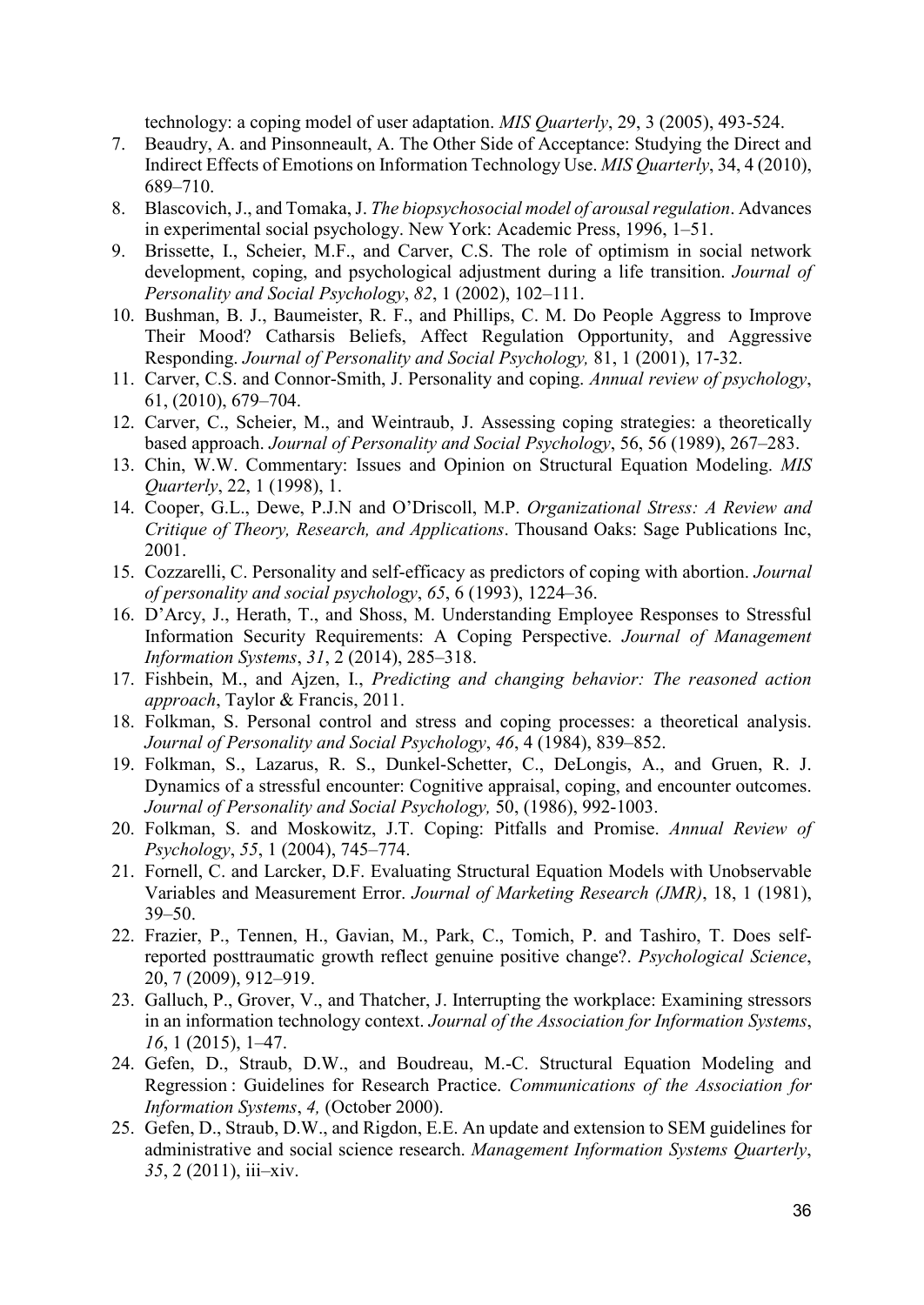- <span id="page-36-2"></span>26. Gross, J.J. Antecedent- and Response-Focused Emotion Regulation: Divergent Consequences for Experience, Expression, and Physiology. *Journal of Personality and Social Psychology*, *74*, 1 (1998), 224–237.
- <span id="page-36-18"></span>27. Hooper, D., Coughlan, J., and Mullen, M.R. Structural Equation Modelling: Guidelines for Determining Model Fit Structural Equation Modelling: Guidelines for Determining Model Fit. *The Electronic Journal of Business Research Methods*, *6*, 1 (2008), 53–60.
- <span id="page-36-17"></span>28. Hu, L. and Bentler, P.M. Cutoff criteria for fit indexes in covariance structure analysis: Conventional criteria versus new alternatives. *Structural equation modeling: a multidisciplinary journal*, *6*, 1 (1999), 1–55.
- <span id="page-36-6"></span>29. Hung, W.H., Chen, K., and Lin, C.P. Does the proactive personality mitigate the adverse effect of technostress on productivity in the mobile environment? *Telematics and Informatics*, *32*, 1 (2014), 143–157.
- <span id="page-36-13"></span>30. Klein, A. and Moosbrugger, H. Maximum likelihood estimation of latent interaction effects with the LMS method. *Psychometrika*, *65*, 4 (2000), 457–474.
- <span id="page-36-19"></span>31. Kline, R.B. *Principles and Practice of Structural Equation Modeling* (2nd Edition ed.). New York: The Guilford Press, 2005.
- <span id="page-36-3"></span>32. Lazarus, R. S. *Psychological Stress and the Coping Process.* New York: McGraw-Hill, 1966.
- <span id="page-36-1"></span>33. Lazarus, R. S., and Folkman, S. *Stress, appraisal and coping*. New York: Springer, 1984.
- <span id="page-36-10"></span>34. Lefcourt, H. M. *Locus of control: Current trends in theory and research*. New York: Halstead, 1976.
- <span id="page-36-12"></span>35. Leiter, M.P. Coping patterns as predictors of burnout: the function of control and escapist coping patterns. *Journal of Organizational Behavior,* 12, (1991), 123–144.
- <span id="page-36-4"></span>36. Liang, H. and Xue, Y. Avoidance of Information Technology Threats: A Theoretical Perspective. *MIS Quarterly*, *33*, 1 (2009), 71–90.
- <span id="page-36-5"></span>37. Liang, H., Xue, Y., Pinsonneault, A., and Wu, Y. What Users Do Besides Problem-Focused Coping When Facing IT Security Threats: An Emotion-Focused Coping Perspective. MIS Quarterly, 43, 2 (2019), 373–394.
- <span id="page-36-11"></span>38. Lowry, P.B., D'Arcy, J., Hammer, B., and Moody, G.D. Cargo Cult science in traditional organization and information systems survey research: A case for using nontraditional methods of data collection, including Mechanical Turk and online panels. *Journal of Strategic Information Systems*, *25*, 3 (2016), 232–240.
- <span id="page-36-15"></span>39. Maslowsky, J., Jager, J. and Hemken, D. Estimating and interpreting latent variable interactions: A tutorial for applying the latent moderated structural equations method. *International Journal of Behavioral Development,* 39, 1 (2014), 87–96.
- <span id="page-36-9"></span>40. Moskowitz, J. T. *Coping Interventions and the Regulation of Positive Affect*. The Oxford Handbook of Stress, Health, and Coping, 2012.
- <span id="page-36-8"></span>41. Moskowitz, J. T., Folkman, S., Collette, L., and Vittinghoff, E. Coping and mood during AIDS-related caregiving and bereavement. *Annals of Behavioral Medicine,* 18, 1 (1996), 49–57.
- <span id="page-36-16"></span>42. Muthén, B. and Asparouhov, T. Latent variable interactions. https://www.statmodel.com/download/LVinteractions.pdf, 2015.
- <span id="page-36-14"></span>43. Nunnally, J.C. and Bernstein, I.H. The assessment of reliability. *Psychometric theory,* 3, 1 (1994), 248-292.
- <span id="page-36-7"></span>44. Park, C.L., Cohen, L.H., and Murch, R.L. Assessment and prediction of stress-related growth. *Journal of Personality,* 64, 1 (1996), 71–105.
- <span id="page-36-0"></span>45. Ragu-Nathan, T.S., Tarafdar, M., Ragu-Nathan, B.S., and Tu, Q. The consequences of technostress for end users in organizations: Conceptual development and validation. *Information Systems Research*, *19*, 4 (2008), 417–433.
- 46. Richardson, H.A., Simmering, M.J., and Sturman, M.C. A tale of three perspectives: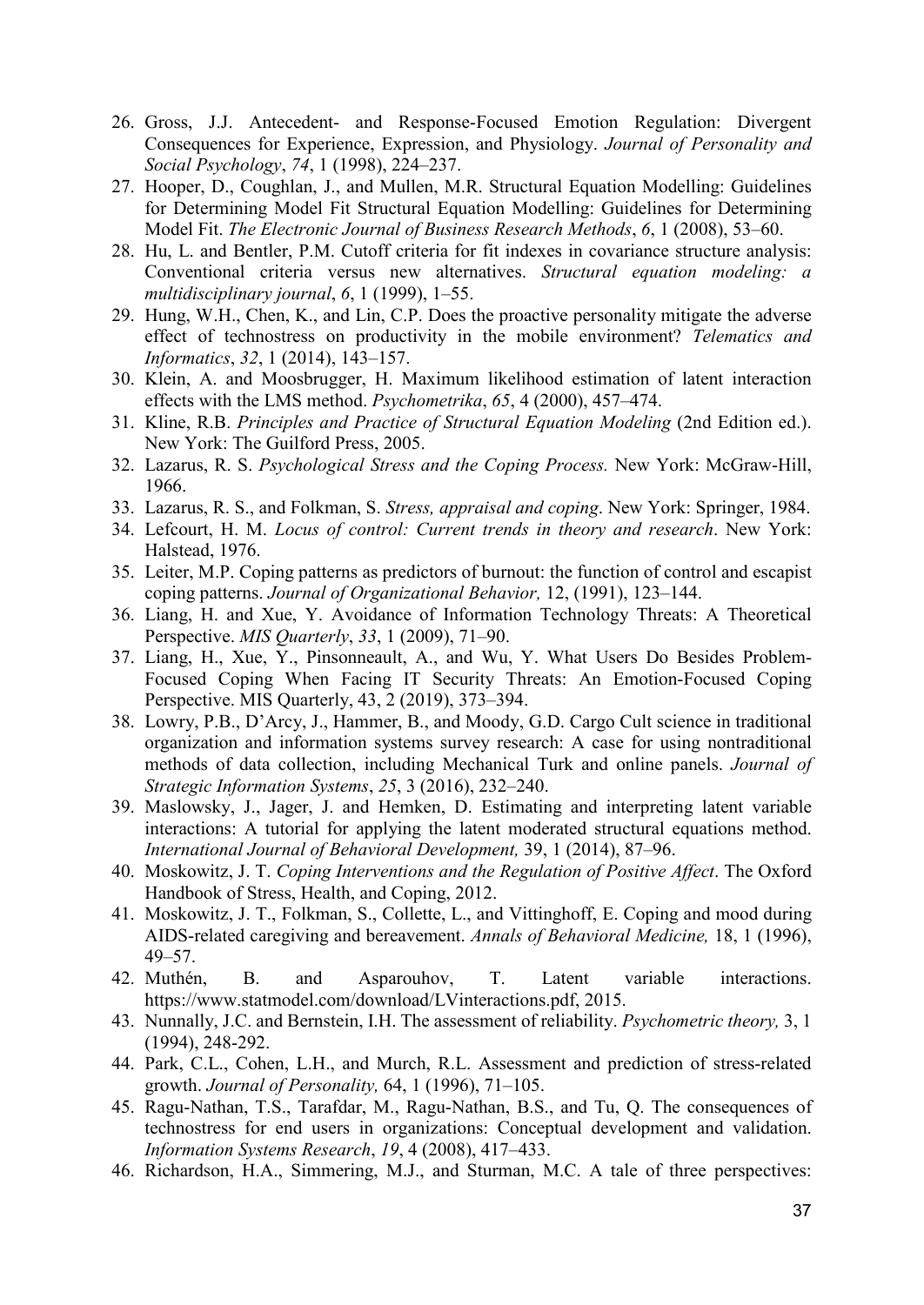Examining post hoc statistical techniques for detection and correction of common method variance. *Organizational Research Methods*, *12*, 4 (2009), 762–800.

- <span id="page-37-12"></span>47. Salo, M., Makkonen, M., and Hekkala, R. "I just cursed and opened a beer": Explaining Mobile Users' Non-Complaining Behavior Through Coping*. In Proceedings of the Thirty Sixth International Conference on Information Systems* (ICIS), USA: Fort Worth, Texas, 2015, 1–17.
- <span id="page-37-14"></span>48. Satorra, A. and Bentler, P.M. Ensuring positiveness of the scaled difference chi-square test statistic. *Psychometrika*, *75*, 2 (2010), 243–248.
- <span id="page-37-10"></span>49. Scheier, M.F., Carver, C.S., and Bridges, M.W. Distinguishing optimism from neuroticism (and trait anxiety, self-mastery, and self-esteem): a reevaluation of the Life Orientation Test. *Journal of personality and social psychology*, *67*, 6 (1994), 1063–1078.
- <span id="page-37-5"></span>50. Schwarzer, R. and Taubert, S. Tenacious goal pursuits and striving toward personal growth: Proactive coping. In *Beyond coping: Meeting goals, visions and challenges*. 2002, 19–35.
- <span id="page-37-9"></span>51. Schwarzer, R. and Knoll, N. Positive Coping : Mastering Demands and Searching for Meaning. *Handbook of Positive Psychological Assessment*, (2008), 1–27.
- <span id="page-37-6"></span>52. Skinner, E.A. and Zimmer-Gembeck, M.J. *Perceived Control and the Development of Coping*, In the Oxford handbook of stress, health, and coping, 2012, 35–59.
- 53. Sohl, S.J. and Moyer, A. Refining the conceptualization of a future-oriented selfregulatory behavior: Proactive coping. Personality and Individual Differences, 47, 2 (2009), 139–144.
- <span id="page-37-2"></span>54. Srivastava, S.C., Chandra, S., and Shirish, A. Technostress creators and job outcomes: theorising the moderating influence of personality traits. *Information Systems Journal*, *25*, 4 (2015), 355–401.
- <span id="page-37-8"></span>55. Stein, M.-K., Newell, S., Wagner, E.L., and Galliers, R.D. Coping with information technology: Mixed emotions, vacillation, and nonconforming use patterns. *MIS Quarterly*, *39*, 2 (2015), 367–392.
- <span id="page-37-3"></span>56. Tarafdar, M., Cooper, C. L., and Stich, J. F. The Technostress Trifecta - Techno Eustress, Techno Distress and Design: Theoretical Directions and an Agenda for Research, *Information Systems Journal*, 29, 1 (2019), 6–42.
- <span id="page-37-0"></span>57. Tarafdar, M., Pullins, E.B., and Ragu-Nathan, T.S. Technostress: negative effect on performance and possible mitigations. *Information Systems Journal*, *25*, 2 (2015), 103– 132.
- <span id="page-37-4"></span>58. Tarafdar, M., Tu, Q., Ragu-Nathan, B., and Ragu-Nathan, T. The Impact of Technostress on Role Stress and Productivity. *Journal of Management Information Systems*, 24, 1 (2007), 301–328.
- <span id="page-37-1"></span>59. Tarafdar, M., Tu, Q., and Ragu-Nathan, T.S. Impact of Technostress on End-User Satisfaction and Performance. *Journal of Management Information Systems*, *27*, 3 (2011), 303–334.
- <span id="page-37-7"></span>60. Tugade, M.M. *Positive Emotions and Coping: Examining Dual-Process Models of Resilience*, In the Oxford Handbook of Stress, Health, and Coping, 2012, 1–26.
- <span id="page-37-13"></span>61. Venkatesh, V. Determinants of Perceived Ease of Use : Integrating Control, Intrinsic Motivation, and Emotion into the Technology Acceptance Model. *Information System Research*, *11*, 4 (2000), 342–365.
- <span id="page-37-11"></span>62. Waugh, C. E., Wager, T. D., Fredrickson, B. L., Noll, D. C., and Taylor, S. F. The neural correlates of trait resilience when anticipating and recovering from threat. *Social Cognitive and Affective Neuroscience,* 3, 4 (2008), 322–332.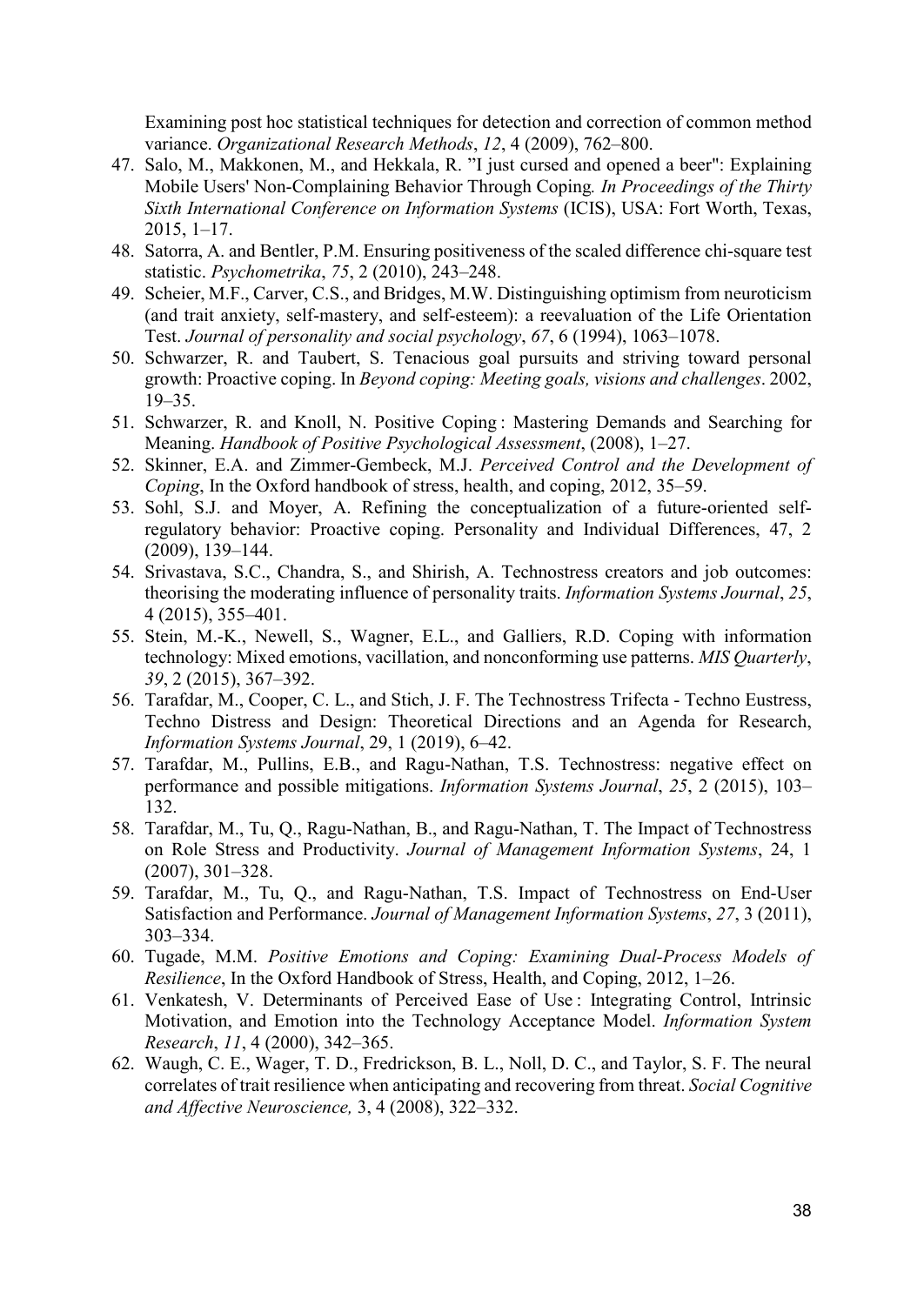# **MANUSCRIPT FIGURES**



**Figure 1. Hypothesized model of proactive and reactive coping for technostress.**



**Figure 2. Key results (from Model 4, \*\*\* = p < 0.001, \*\* = p < 0.01, \* = p < 0.1)**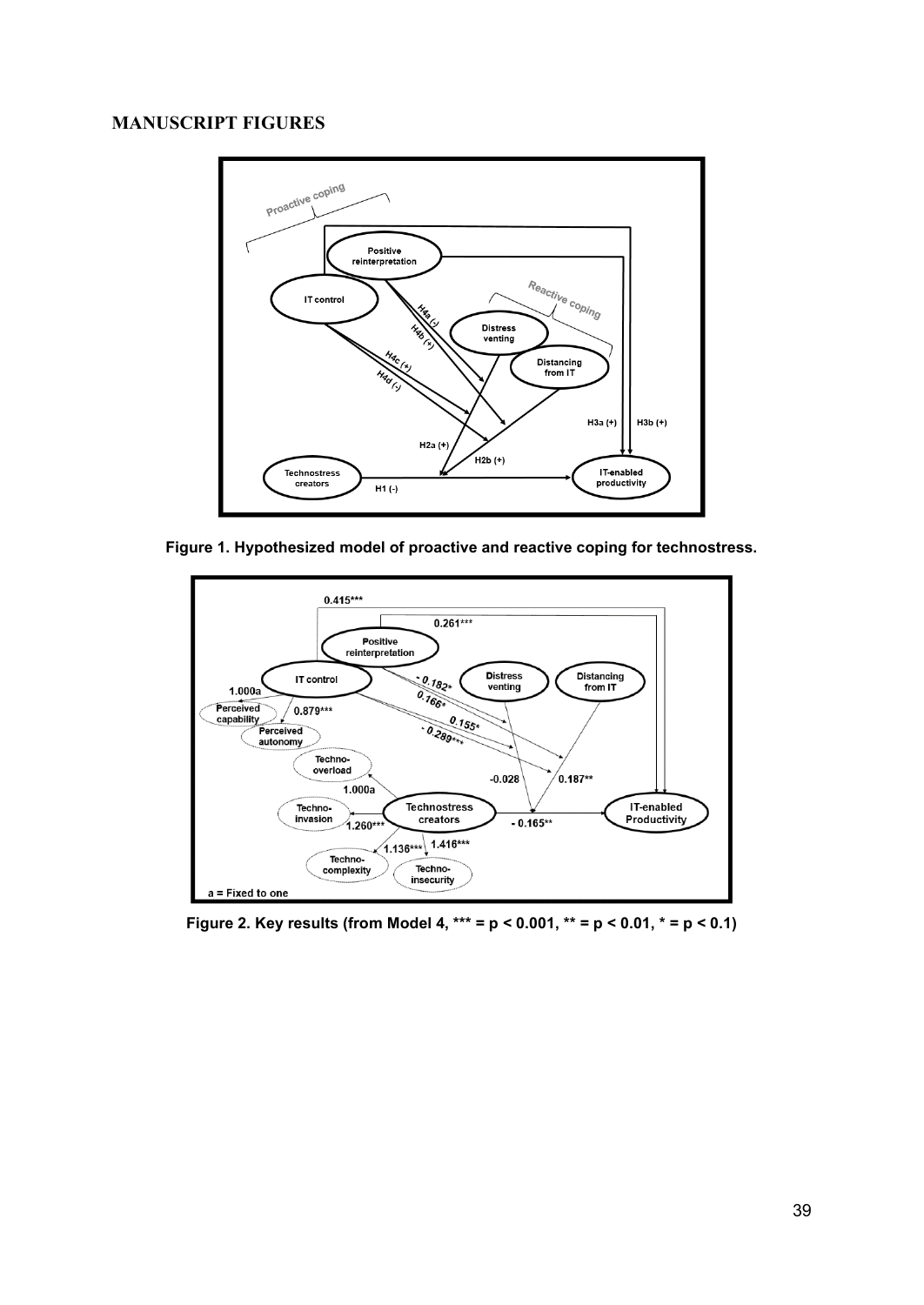# **MANUSCRIPT TABLES**

| Variable    | Category                                                                | <b>Frequency</b> |  |
|-------------|-------------------------------------------------------------------------|------------------|--|
| Gender      | Female                                                                  | 444 (52%)        |  |
|             | Male                                                                    | 402 (48%)        |  |
|             | $20 - 35$ years                                                         |                  |  |
| Age         | $36 - 50$ years                                                         | 224 (26%)        |  |
|             | 51-65 years                                                             | 287 (34%)        |  |
| Nationality | U.S.                                                                    | 846 (100%)       |  |
|             | Hardware and software / ICT                                             | 268 (31%)        |  |
|             | Service business                                                        | 170 (20%)        |  |
| Employment  | Healthcare / Medical                                                    | 89 (11%)         |  |
|             | Construction / Architecture / Real estate                               | 62 (7%)          |  |
|             | Manufacturing                                                           | 60 (7%)          |  |
|             | Other (<50) (biotech, agriculture, education, military, pharmaceutical) | 197 (23%)        |  |
| IT device   | Laptop / PC / Mac                                                       | 710 (84%)        |  |
|             | Smartphone / Tablet                                                     | 136 (16%)        |  |

## **Table 1: Sample characteristics (N = 846)**

# **Table 2: Item wordings, standardized loadings, means, and standard deviations**

| Item wording                                                                                     | Loading    | Mean  | <b>SD</b> |
|--------------------------------------------------------------------------------------------------|------------|-------|-----------|
| Technostress creators: Techno-overload (TO)                                                      |            |       |           |
| TO1 I am forced to work much faster because of work IT                                           | $0.767***$ | 3.005 | 1.217     |
| TO2 I am forced to do more work than I can handle because of work IT                             | $0.852***$ | 2.743 | 1.264     |
| TO3 I am forced to work with very tight time schedules because of work IT                        | $0.845***$ | 2.879 | 1.254     |
| TO4 I am forced to change my work habits to adapt to new IT                                      | $0.746***$ | 3.098 | 1.263     |
| TO5 I have a higher workload because of increased IT complexity                                  | $0.804***$ | 2.977 | 1.260     |
| Technostress creators: Techno-invasion (TI)                                                      |            |       |           |
| TI1 I spend less time with my family due to work IT                                              | $0.824***$ | 2.459 | 1.306     |
| TI2 I have to be in touch with my work even during my vacation due to work IT                    | $0.767***$ | 2.655 | 1.416     |
| TI3 I feel my personal life is being invaded by work IT                                          | $0.884***$ | 2.496 | 1.408     |
| Technostress creators: Techno-complexity (TC)                                                    |            |       |           |
| TC1 I do not know enough about my work IT to handle my job satisfactorily                        | $0.738***$ | 2.199 | 1.278     |
| TC2 I need a long time to understand and use new IT                                              | $0.808***$ | 2.474 | 1.271     |
| TC3 I do not find enough time to study and upgrade my IT skills                                  | $0.760***$ | 2.682 | 1.271     |
| TC4 I find new recruits to this organization know more about IT than I do                        | $0.707***$ | 2.809 | 1.224     |
| TC5 I often find it too complex for me to understand and use new IT                              | $0.838***$ | 2.371 | 1.216     |
| Technostress creators: Techno-insecurity (TIS)                                                   |            |       |           |
| TIS1 I feel a constant threat to my job security due to new IT                                   | $0.846***$ | 2.196 | 1.312     |
| TIS2 I have to constantly update my skills to avoid being replaced                               | $0.728***$ | 2.789 | 1.320     |
| TIS3 I am threatened by coworkers with newer IT skills                                           | $0.869***$ | 2.223 | 1.285     |
| TIS4 I do not share my knowledge with my coworkers for the fear of being<br>replaced             | $0.811***$ | 2.096 | 1.277     |
| TIS5 I feel there is less sharing of knowledge among coworkers for the fear of<br>being replaced | $0.774***$ | 2.379 | 1.325     |
| IT-enabled productivity (PRO)                                                                    |            |       |           |
| PRO1 Work IT helps to improve the quality of my work                                             | $0.790***$ | 4.004 | 0.920     |
| <b>PRO2</b> Work IT helps to improve my productivity                                             | $0.869***$ | 4.099 | 0.885     |
| PRO3 Work IT helps me to accomplish more work than would otherwise be<br>possible                | $0.819***$ | 4.057 | 0.945     |
| PRO4 Work IT helps me to perform my job better                                                   | $0.799***$ | 4.086 | 0.912     |
| Distress venting (VEN)                                                                           |            |       |           |
| When IT problems occur at work                                                                   |            |       |           |
| VEN1 I get mad and tell everyone about my IT problems                                            | $0.757***$ | 2.334 | 1.150     |
| VEN2I lose my temper and curse, for example                                                      | 0.876***   | 1.922 | 1.118     |
| VEN3I take my IT problems out on my family, my friends, and other people                         | $0.761***$ | 1.675 | 1.092     |
| VEN4I let my feelings out                                                                        | $0.658***$ | 2.323 | 1.064     |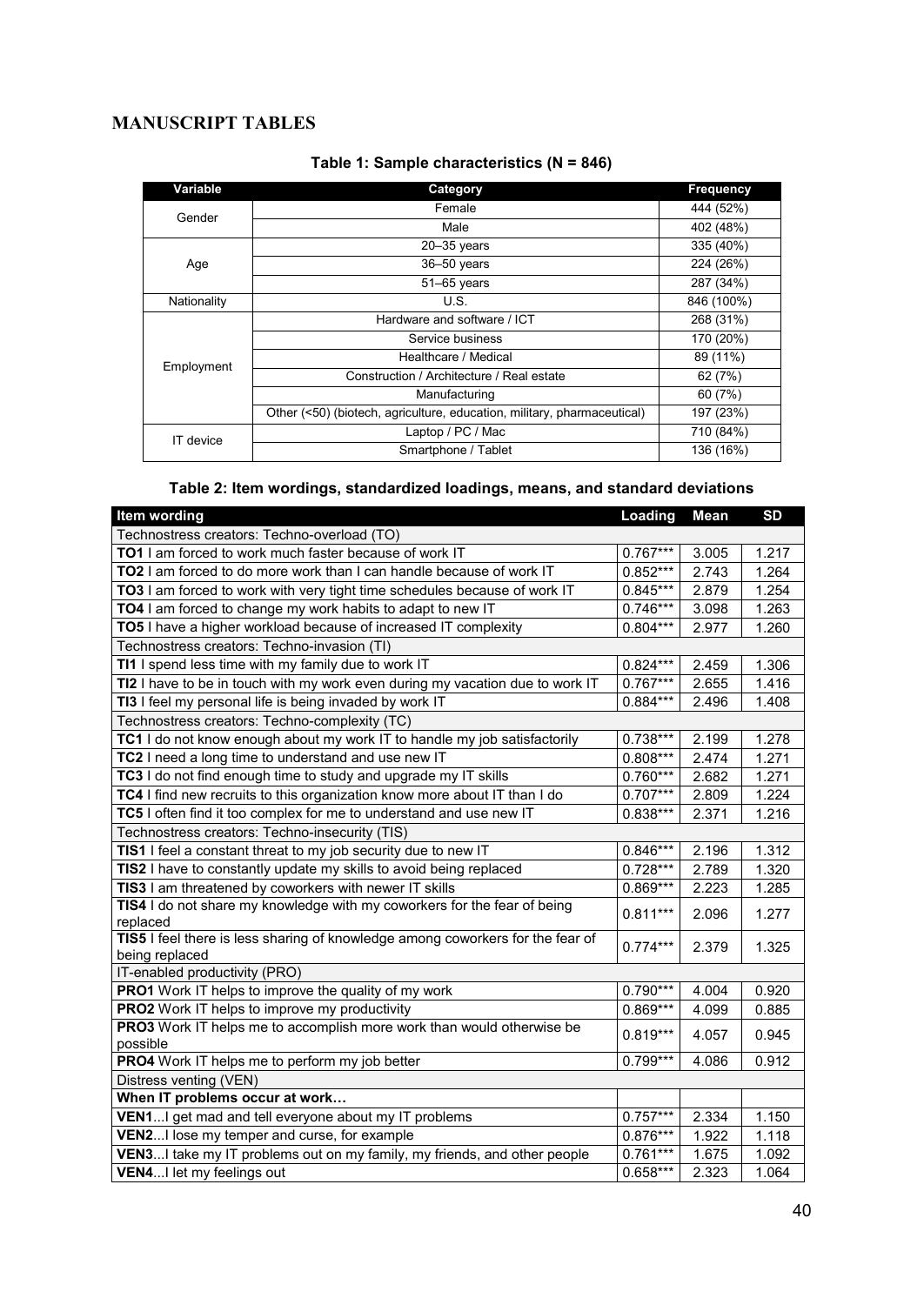| Distancing from IT (DIS)                                                                                             |            |       |       |
|----------------------------------------------------------------------------------------------------------------------|------------|-------|-------|
| When IT problems occur at work                                                                                       |            |       |       |
| <b>DIS1</b> I try to keep away from the IT that created the problems                                                 | $0.889***$ | 2.713 | 1.199 |
| DIS2I separate myself as much as possible from the IT that created the<br>problems                                   | $0.907***$ | 2.622 | 1.186 |
| <b>DIS3</b> I try not to be concerned about the IT that created the problems                                         | $0.455***$ | 2.783 | 1.207 |
| <b>DIS4</b> I turn to other activities to take my mind off the IT problems                                           | $0.547***$ | 3.102 | 1.248 |
| Positive reinterpretation (POS)                                                                                      |            |       |       |
| POS1 I look for something good in what is happening with IT use at work even<br>when things might go wrong           | $0.697***$ | 3.803 | 1.000 |
| POS2 I try to see challenging situations with IT use at work in a different light to<br>make them seem more positive | $0.795***$ | 3.733 | 1.002 |
| <b>POS3</b> I learn something from the problems I have with using IT at work                                         | $0.707***$ | 4.100 | 0.919 |
| IT control: Perceived autonomy (AUT)                                                                                 |            |       |       |
| <b>AUT1</b> I feel in complete control over how I use IT at work                                                     | $0.821***$ | 3.580 | 1.147 |
| <b>AUT2</b> How I use IT at work is completely up to me                                                              | $0.882***$ | 3.309 | 1.260 |
| AUT3 There is nothing that prevents me from using IT at work the way I want                                          | $0.849***$ | 3.227 | 1.264 |
| IT control: Perceived capability (CAP)                                                                               |            |       |       |
| CAP1 If I wanted to, I would be able to use IT at work the way I want                                                | $0.823***$ | 3.594 | 1.100 |
| CAP2 I believe I have the ability to use IT at work the way I want                                                   | $0.903***$ | 3.645 | 1.125 |
| CAP3 I see myself as capable of using IT at work the way I want                                                      | $0.757***$ | 3.843 | 1.027 |

# **Table 3: Construct reliability and validity**

|                                                      | <b>CR</b> | <b>AVE</b> | <b>PRO</b> | ΤО                                                     | TI        | тс        | TIS       | VEN       | DIS   | <b>POS</b>        | <b>CAP</b> | <b>AUT</b> |
|------------------------------------------------------|-----------|------------|------------|--------------------------------------------------------|-----------|-----------|-----------|-----------|-------|-------------------|------------|------------|
| IT-enabled productivity (PRO)                        | 0.891     | 0.672      | 0.820      |                                                        |           |           |           |           |       |                   |            |            |
| Techno-overload (TO)                                 | 0.901     | 0.646      | $-0.065*$  | 0.804                                                  |           |           |           |           |       |                   |            |            |
| <b>Techno-invasion (TI)</b>                          | 0.866     | 0.683      |            | $-0.071*10.663***$                                     | 0.826     |           |           |           |       |                   |            |            |
| Techno-complexity (TC)                               | 0.880     | 0.595      |            | $-0.072*10.675***10.736***$                            |           | 0.772     |           |           |       |                   |            |            |
| Techno-insecurity (TIS)                              | 0.903     | 0.652      |            | $-0.077* 0.717*** 0.782*** 0.796***$                   |           |           | 0.807     |           |       |                   |            |            |
| <b>Distress venting (VEN)</b>                        | 0.850     | 0.588      |            | $-0.131***$ 0.467*** 0.510*** 0.519*** 0.551***        |           |           |           | 0.767     |       |                   |            |            |
| Distancing from IT (DIS)                             | 0.806     | 0.530      |            | -0.088* $0.271***10.295***10.301***10.319***10.452***$ |           |           |           |           | 0.728 |                   |            |            |
| Positive reinterpretation (POS)                      | 0.822     | 0.537      | $0.426***$ | $0.057*$                                               | $0.062*$  | $0.063*$  | $0.067*$  | $-0.101*$ | 0.043 | 0.733             |            |            |
| Perceived capability (CAP)                           | 0.868     | 0.689      | $0.581***$ | $0.100**$                                              | $0.109**$ | $0.111**$ | $0.118**$ | 0.036     | 0.009 | $0.447***$        | 0.830      |            |
| Perceived autonomy (AUT)<br>$\overline{\phantom{a}}$ | 0.887     | 0.724      | $0.489***$ | $0.085**$                                              | $0.092**$ | $0.094**$ | $0.100**$ | 0.030     | 0.007 | 0.377*** 0.843*** |            | 0.851      |

(CR = composite reliability, AVE = average variance extracted, diagonal axis reports the square roots of AVE)

| Table 4: Model estimation results (unstandardized, *** = p < 0.001, ** = p < 0.01, * = p < 0.1) |  |  |  |  |
|-------------------------------------------------------------------------------------------------|--|--|--|--|
|-------------------------------------------------------------------------------------------------|--|--|--|--|

|                                        | Model 1                  | <b>Model 2</b> | Model 3    | Model 4     |
|----------------------------------------|--------------------------|----------------|------------|-------------|
| Gender                                 | 0.013                    | $0.118*$       | $0.117*$   | $0.117**$   |
| Age                                    | 0.000                    | 0.002          | 0.002      | 0.002       |
| IT experience                          | 0.002                    | 0.003          | 0.003      | 0.002       |
| <b>Technostress creators (TS)</b>      | $\overline{\phantom{0}}$ | $-0.105*$      | $-0.166**$ | $-0.165**$  |
| <b>Distress venting (VEN)</b>          | —                        | $-0.021$       | $-0.063$   | $-0.088*$   |
| <b>Distancing from IT (DIS)</b>        |                          | $-0.026$       | $-0.029$   | 0.005       |
| <b>Positive reinterpretation (POS)</b> |                          | $0.211***$     | $0.206***$ | $0.261***$  |
| IT control (CON)                       | —                        | $0.425***$     | $0.426***$ | $0.415***$  |
| <b>TS x VEN</b>                        | $\qquad \qquad$          | —              | 0.011      | $-0.028$    |
| <b>TS x DIS</b>                        | —                        | —              | $0.082*$   | $0.187**$   |
| TS x POS                               | —                        |                | $-0.012$   | 0.145       |
| <b>TS x CON</b>                        |                          |                | $0.178**$  | 0.071       |
| <b>VEN x POS</b>                       | $\overline{\phantom{0}}$ | —              |            | $-0.156*$   |
| <b>VEN x CON</b>                       | —                        | —              | —          | $0.161*$    |
| <b>DIS x POS</b>                       |                          |                |            | $0.095*$    |
| <b>DIS x CON</b>                       |                          |                |            | $-0.093*$   |
| TS x VEN x POS                         |                          |                |            | $-0.182*$   |
| TS x DIS x POS                         |                          | —              | —          | $0.166*$    |
| TS x VEN x CON                         |                          |                |            | $0.155*$    |
| TS x DIS x CON                         |                          |                |            | $-0.289***$ |